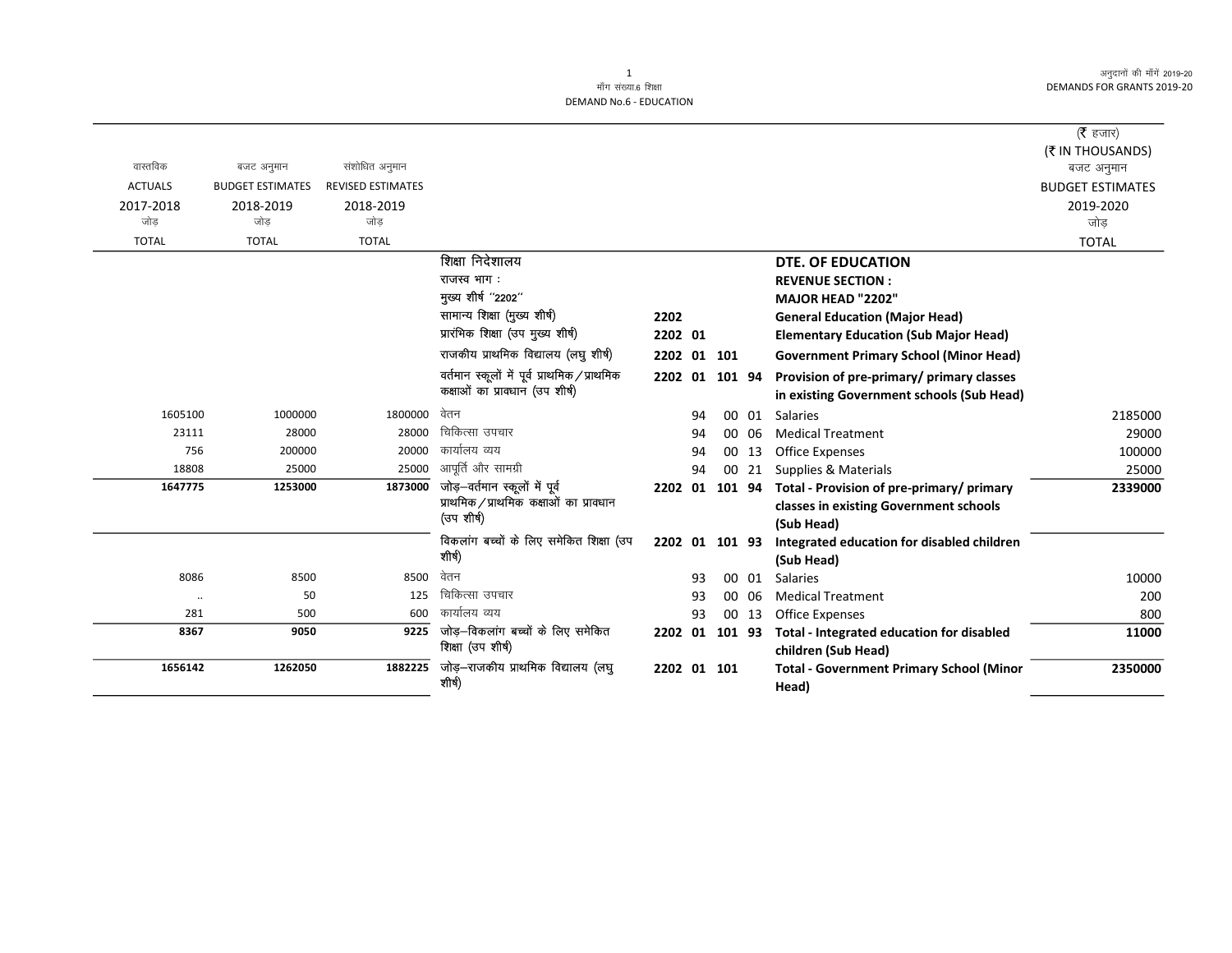$(\bar{\mathfrak{F}}$  हजार) **(₹ IN THOUSANDS)**<br>बजट अनुमान

| वास्तविक         | बजट अनुमान              | संशोधित अनुमान           |                                                                        |             |    |        |       |                                                                                                            | (₹ IN THOUSANDS)<br>बजट अनुमान |
|------------------|-------------------------|--------------------------|------------------------------------------------------------------------|-------------|----|--------|-------|------------------------------------------------------------------------------------------------------------|--------------------------------|
| <b>ACTUALS</b>   | <b>BUDGET ESTIMATES</b> | <b>REVISED ESTIMATES</b> |                                                                        |             |    |        |       |                                                                                                            | <b>BUDGET ESTIMATES</b>        |
| 2017-2018<br>जोड | 2018-2019<br>जोड        | 2018-2019<br>जोड         |                                                                        |             |    |        |       |                                                                                                            | 2019-2020<br>जोड़              |
| <b>TOTAL</b>     | <b>TOTAL</b>            | <b>TOTAL</b>             |                                                                        |             |    |        |       |                                                                                                            | <b>TOTAL</b>                   |
|                  |                         |                          | प्राथमिक शिक्षा के लिए स्थानीय निकायो<br>को सहायता (लघु शीर्ष)         | 2202 01 103 |    |        |       | <b>Assistance to local Bodies for primary</b><br>education (Minor Head)                                    |                                |
|                  |                         |                          | दिल्ली नगर निगम (उप शीर्ष)                                             | 2202 01     |    | 103 99 |       | <b>Delhi Municipal Corporation (Sub Head)</b>                                                              |                                |
|                  |                         |                          | प्राथमिक शिक्षा के लिए उत्तरी दिल्ली नगर<br>निगम को सहायता अनुदान      |             | 99 | 93     |       | <b>Grants-in-aid to North Delhi Municipal</b><br><b>Corporation for Primary Education</b>                  |                                |
| 550000           | 550000                  | 412500                   | सहायता अनुदान–सामान्य                                                  |             | 99 |        |       | 93 31 Grants-in-aid-General                                                                                | 500000                         |
| 890000           | 890000                  | 667500                   | पूंजीगत परिसम्पतियो के सृजन के लिए<br>अनुदान                           |             | 99 |        | 93 35 | Grants for creation of capital assets                                                                      | 800000                         |
| 60000            | 60000                   | 45000                    | सहायता अनुदान –वेतन                                                    |             | 99 |        | 93 36 | Grants-in-aid-Salaries                                                                                     | 5700000                        |
| 1500000          | 1500000                 | 1125000                  | जोड़-प्राथमिक शिक्षा के लिए उत्तरी दिल्ली<br>नगर निगम को सहायता अनुदान |             | 99 | 93     |       | <b>Total: Grants-in-aid to North Delhi</b><br><b>Municipal Corporation for Primary</b><br><b>Education</b> | 7000000                        |
|                  |                         |                          | प्राथमिक शिक्षा के लिए दक्षिण दिल्ली नगर<br>निगम को सहायता अनुदान      |             | 99 | 92     |       | <b>Grants-in-aid to South Delhi Municipal</b><br><b>Corporation for Primary Education</b>                  |                                |
| 210000           | 140000                  | 105000                   | सहायता अनुदान–सामान्य                                                  |             | 99 |        |       | 92 31 Grants-in-aid-General                                                                                | 470000                         |
| 890000           | 460000                  | 345000                   | पूंजीगत परिसम्पतियो के सृजन के लिए<br>अनुदान                           |             | 99 |        | 92 35 | Grants for creation of capital assets                                                                      | 400000                         |
| 50000            | 50000                   | 37500                    | सहायता अनुदान–वेतन                                                     |             | 99 |        | 92 36 | Grants-in-aid-Salaries                                                                                     | 3710000                        |
| 1150000          | 650000                  | 487500                   | जोड़-प्राथमिक शिक्षा के लिए दक्षिण दिल्ली<br>नगर निगम को सहायता अनुदान |             | 99 | 92     |       | <b>Total: Grants-in-aid to South Delhi</b><br><b>Municipal Corporation for Primary</b><br><b>Education</b> | 4580000                        |
|                  |                         |                          | प्राथमिक शिक्षा के लिए पूर्वी दिल्ली नगर<br>निगम को सहायता अनुदान      |             | 99 | 91     |       | <b>Grants-in-aid to East Delhi Municipal</b><br><b>Corporation for Primary Education</b>                   |                                |
| 250000           | 300000                  | 1285000                  | सहायता अनुदान–सामान्य                                                  |             | 99 |        |       | 91 31 Grants-in-aid-General                                                                                | 900000                         |
| 700000           | 700000                  | 525000                   | पूंजीगत परिसम्पतियो के सृजन के लिए<br>अनुदान                           |             | 99 |        |       | 91 35 Grants for creation of capital assets                                                                | 650000                         |
|                  |                         |                          | सहायता अनुदान–वेतन                                                     |             | 99 |        | 91 36 | Grants-in-aid-Salaries                                                                                     | 2450000                        |
| 950000           | 1000000                 | 1810000                  | जोड़-प्राथमिक शिक्षा के लिए पूर्वी दिल्ली                              |             | 99 | 91     |       | <b>Total: Grants-in-aid to East Delhi</b>                                                                  | 4000000                        |
|                  |                         |                          | नगर निगम को सहायता अनुदान                                              |             |    |        |       | <b>Municipal Corporation for Primary</b><br><b>Education</b>                                               |                                |
| 3600000          | 3150000                 | 3422500                  | जोड़-दिल्ली नगर निगम (उप शीर्ष)                                        |             |    |        |       | 2202 01 103 99 Total - Delhi Municipal Corpn. (Sub Head)                                                   | 15580000                       |
|                  |                         |                          |                                                                        |             |    |        |       |                                                                                                            |                                |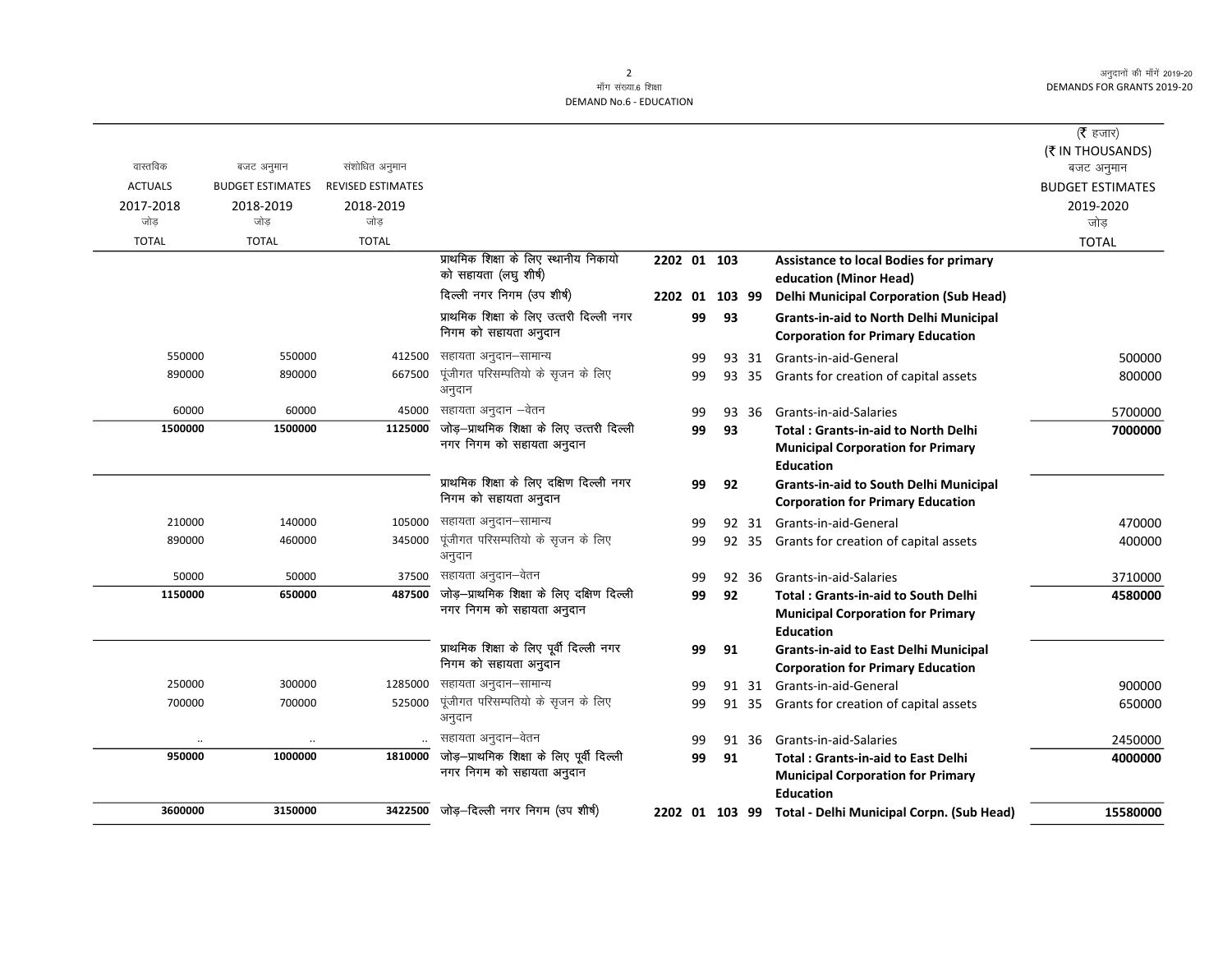$\overline{\phantom{0}}$ 

माँग संख्या.6 शिक्षा **DEMAND No.6 - EDUCATION** 

|                |                         |                          |                                                     |                |    |        |       |                                                                     | ( $\bar{\tau}$ हजार)    |
|----------------|-------------------------|--------------------------|-----------------------------------------------------|----------------|----|--------|-------|---------------------------------------------------------------------|-------------------------|
|                |                         |                          |                                                     |                |    |        |       |                                                                     | (₹ IN THOUSANDS)        |
| वास्तविक       | बजट अनुमान              | संशोधित अनुमान           |                                                     |                |    |        |       |                                                                     | बजट अनुमान              |
| <b>ACTUALS</b> | <b>BUDGET ESTIMATES</b> | <b>REVISED ESTIMATES</b> |                                                     |                |    |        |       |                                                                     | <b>BUDGET ESTIMATES</b> |
| 2017-2018      | 2018-2019               | 2018-2019                |                                                     |                |    |        |       |                                                                     | 2019-2020               |
| जोड            | जोड                     | जोड                      |                                                     |                |    |        |       |                                                                     | जोड़                    |
| <b>TOTAL</b>   | <b>TOTAL</b>            | <b>TOTAL</b>             |                                                     |                |    |        |       |                                                                     | <b>TOTAL</b>            |
| 3600000        | 3150000                 | 3422500                  | जोड़-प्राथमिक शिक्षा के लिए स्थानीय                 | 2202 01 103    |    |        |       | <b>Total - Assistance to local bodies for</b>                       | 15580000                |
|                |                         |                          | निकायो को सहायता (लघु शीर्ष)                        |                |    |        |       | primary education (Minor Head)                                      |                         |
|                |                         |                          | शिक्षक प्रशिक्षण (लघु शीर्ष)                        | 2202 01 107    |    |        |       | <b>Teachers Training (Minor Head)</b>                               |                         |
|                |                         |                          | शिक्षक प्रशिक्षण संस्थान (उप शीर्ष)                 | 2202 01        |    | 107 85 |       | <b>Teachers Training Institutions (Sub Head)</b>                    |                         |
|                |                         |                          | एस.सी.ई.आर.टी. को सहायता अनुदान (सी.                |                | 85 | 95     |       | <b>Grant-in-aid to SCERT (CSS)</b>                                  |                         |
|                |                         |                          | एस.एस.)                                             |                |    |        |       |                                                                     |                         |
| 10000          | $\ddotsc$               |                          | सहायता अनुदान–सामान्य                               |                | 85 |        | 95 31 | Grants-in-aid-General                                               |                         |
| 80000          | $\cdot$                 |                          | सहायता अनुदान–वेतन                                  |                | 85 |        | 95 36 | Grants-in-aid-Salaries                                              |                         |
| 90000          | $\ddot{\phantom{a}}$    |                          | जोड़-एस.सी.ई.आर.टी. को सहायता<br>अनुदान (सी.एस.एस.) |                | 85 | 95     |       | <b>Total - Grant-in-aid to SCERT (CSS)</b>                          |                         |
|                |                         |                          | एस.सी.ई.आर.टी. को सहायता अनुदान<br>(राज्य अंश)      |                | 85 | 96     |       | <b>Grant-in-aid to SCERT (State Share)</b>                          |                         |
| 39837          |                         |                          | सहायता अनुदान–सामान्य                               |                | 85 |        | 96 31 | Grants-in-aid-General                                               |                         |
| 130000         | $\cdot$                 |                          | सहायता अनुदान–वेतन                                  |                | 85 |        | 96 36 | Grants-in-aid-Salaries                                              |                         |
| 169837         |                         |                          | जोड़-एस.सी.ई.आर.टी. को सहायता<br>अनुदान (राज्य अंश) |                | 85 | 96     |       | <b>Total: Grant-in-aid to SCERT (State Share)</b>                   |                         |
| 259837         | $\ddot{\phantom{a}}$    |                          | जोड़-शिक्षक प्रशिक्षण संस्थान (उप शीर्ष)            |                |    |        |       | 2202 01 107 85 Total - Teachers Training Institutions (Sub<br>Head) |                         |
|                |                         |                          | राष्ट्रीय माध्यमिक शिक्षा अभियान (उप शीर्ष)         | 2202 01 107 84 |    |        |       | Rashtriya Madhyamic Shiksha Abhiyan                                 |                         |
|                |                         |                          |                                                     |                |    |        |       | (Sub Head)                                                          |                         |
| 57849          |                         |                          | सहायता अनुदान–सामान्य                               |                | 84 |        |       | 00 31 Grants-in-aid-General                                         |                         |
| 10000          |                         |                          | पूंजीगत परिसम्पतियो के सृजन के लिए                  |                | 84 |        |       | 00 35 Grants for creation of capital assets                         |                         |
|                |                         |                          | अनुदान                                              |                |    |        |       |                                                                     |                         |
| 67849          | $\ddot{\phantom{a}}$    | $\ddot{\phantom{a}}$     | जोड़-राष्ट्रीय माध्यमिक शिक्षा अभियान (उप           |                |    |        |       | 2202 01 107 84 Total - Rashtriya Madhyamic Shiksha                  |                         |
|                |                         |                          | शीर्ष)                                              |                |    |        |       | Abhiyan (Sub Head)                                                  |                         |
|                |                         |                          | राष्ट्रीय माध्यमिक शिक्षा अभियान (सी.एस.            | 2202 01 107 83 |    |        |       | Rashtriya Madhyamic Shiksha Abhiyan                                 |                         |
|                |                         |                          | एस.) (उप शीर्ष)                                     |                |    |        |       | (CSS) (Sub Head)                                                    |                         |
| 41600          |                         |                          | सहायता अनुदान–सामान्य                               |                | 83 |        | 00 31 | Grants-in-aid-General                                               |                         |
| 13881          |                         |                          | पूंजीगत परिसम्पतियो के सृजन के लिए<br>अनुदान        |                | 83 |        |       | 00 35 Grants for creation of capital assets                         |                         |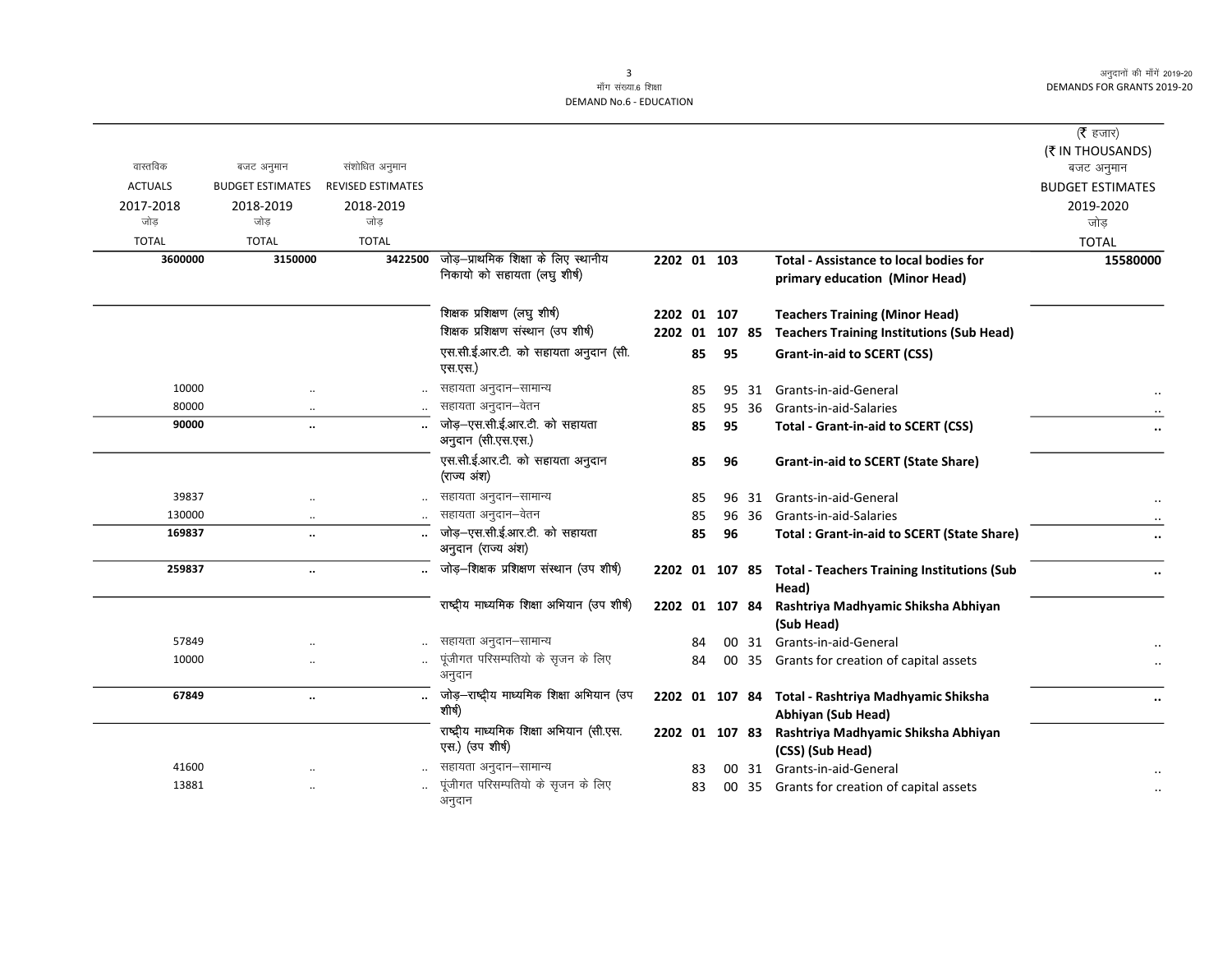$\overline{\phantom{0}}$ 

# माँग संख्या.6 शिक्षा DEMAND No.6 - EDUCATION

| वास्तविक         | बजट अनुमान              | संशोधित अनुमान           |                                                                                                   |                |    |                |       |                                                                                                     | ( $\bar{\tau}$ हजार)<br>(₹ IN THOUSANDS)<br>बजट अनुमान |
|------------------|-------------------------|--------------------------|---------------------------------------------------------------------------------------------------|----------------|----|----------------|-------|-----------------------------------------------------------------------------------------------------|--------------------------------------------------------|
| <b>ACTUALS</b>   | <b>BUDGET ESTIMATES</b> | <b>REVISED ESTIMATES</b> |                                                                                                   |                |    |                |       |                                                                                                     | <b>BUDGET ESTIMATES</b>                                |
| 2017-2018<br>जोड | 2018-2019<br>जोड        | 2018-2019<br>जोड         |                                                                                                   |                |    |                |       |                                                                                                     | 2019-2020<br>जोड                                       |
| <b>TOTAL</b>     | <b>TOTAL</b>            | <b>TOTAL</b>             |                                                                                                   |                |    |                |       |                                                                                                     | <b>TOTAL</b>                                           |
| 55481            | $\ddot{\phantom{a}}$    |                          | जोड़-राष्ट्रीय माध्यमिक शिक्षा अभियान (सी.<br>एस.एस.) (उप शीर्ष)                                  | 2202 01 107 83 |    |                |       | Total - Rashtriya Madhyamic Shiksha<br>Abhiyan (CSS) (Sub Head)                                     |                                                        |
| 383167           | $\ddotsc$               |                          | जोड़-शिक्षक प्रशिक्षण (लघु शीर्ष)                                                                 | 2202 01 107    |    |                |       | <b>Total - Teachers Training (Minor Head)</b>                                                       |                                                        |
|                  |                         |                          | सर्व शिक्षा अभियान (लघु शीर्ष)                                                                    | 2202 01 111    |    |                |       | Sarva Shiksha Abhiyan (Minor Head)                                                                  |                                                        |
|                  |                         |                          | सर्व शिक्षा अभियान (एस.एस.ए.) (उप शीर्ष)                                                          | 2202 01        |    | 111 99         |       | Sarva Shiksha Abhiyan (SSA) (Sub Head)                                                              |                                                        |
| 295644           | 2000000                 | 25600                    | सहायता अनुदान–सामान्य                                                                             |                | 99 |                |       | 00 31 Grants-in-aid-General                                                                         | 1900000                                                |
| 197096           | 9000000                 | 114900                   | पूंजीगत परिसम्पतियो के सृजन के लिए<br>अनुदान                                                      |                | 99 | 00             | 35    | Grants for creation of capital assets                                                               | 1500000                                                |
| 614110           | 3000000                 | 2520000                  | सहायता अनुदान–वेतन                                                                                |                | 99 | 00             | 36    | Grants-in-aid-Salaries                                                                              | 1600000                                                |
| 1106850          | 14000000                | 2660500                  | जोड़-सर्व शिक्षा अभियान (एस.एस.ए.) (उप<br>शीर्ष)                                                  |                |    |                |       | 2202 01 111 99 Total - Sarva Shiksha Abhiyan (SSA) (Sub<br>Head)                                    | 5000000                                                |
|                  |                         |                          | सर्व शिक्षा अभियान (सी.एस.एस.) (उप शीर्ष)                                                         |                |    | 2202 01 111 98 |       | Sarva Shiksha Abiyan (CSS) (Sub Head)                                                               |                                                        |
| 45451            | 300000                  | 200000                   | सहायता अनुदान–सामान्य                                                                             |                | 98 |                | 00 31 | Grants-in-aid-General                                                                               | 2000000                                                |
| 30301            | 13500000                | 1600000                  | पूंजीगत परिसम्पतियो के सृजन के लिए<br>अनुदान                                                      |                | 98 |                | 00 35 | Grants for creation of capital assets                                                               | 12000000                                               |
| 500000           | 7200000                 | 1000000                  | सहायता अनुदान–वेतन                                                                                |                | 98 |                | 00 36 | Grants-in-aid-Salaries                                                                              | 1000000                                                |
| 575752           | 21000000                | 2800000                  | जोड़-सर्व शिक्षा अभियान (सी.एस.एस.)<br>(उप शीर्ष)                                                 |                |    | 2202 01 111 98 |       | Total - Sarva Shiksha Abiyan (CSS) (Sub<br>Head)                                                    | 15000000                                               |
| 1682602          | 35000000                | 5460500                  | जोड़-सर्व शिक्षा अभियान (लघु शीर्ष)                                                               |                |    | 2202 01 111    |       | Total - Sarva Shiksha Abhiyan (Minor Head)                                                          | 20000000                                               |
|                  |                         |                          | स्कूल में मिड डे मील के लिए राष्ट्रीय<br>कार्यक्रम (लघु शीर्ष)                                    |                |    | 2202 01 112    |       | <b>National Programme of Mid Day Meals in</b><br><b>School (Minor Head)</b>                         |                                                        |
|                  |                         |                          | बच्चों के लिए मिड डे मील (सी.एस.एस.)<br>(उप शीर्ष)                                                |                |    | 2202 01 112 99 |       | Mid Day Meal for children (CSS) (Sub Head)                                                          |                                                        |
| 261832           | 360000                  | 360000                   | आपूर्ति और सामग्री                                                                                |                | 99 |                |       | 00 21 Supplies & Materials                                                                          | 353800                                                 |
| 261832           | 360000                  | 360000                   | जोड़-बच्चों के लिए मिड डे मील (सी.एस.<br>एस.) (उप शीर्ष)                                          |                |    |                |       | 2202 01 112 99 Total - Mid Day Meal for children (CSS)<br>(Sub Head)                                | 353800                                                 |
|                  |                         |                          | मिड डे मील कार्यक्रम के लिए सहायता<br>प्राप्त स्कूलों को सहायता अनुदान (सी.एस.<br>एस.) (उप शीर्ष) |                |    |                |       | 2202 01 112 98 Grants-in-aid to aided schools for Mid Day<br><b>Meal Programme (CSS) (Sub Head)</b> |                                                        |
| 16362            | 50000                   |                          | 50000 सहायता अनुदान–सामान्य                                                                       |                | 98 |                |       | 00 31 Grants-in-aid-General                                                                         | 50000                                                  |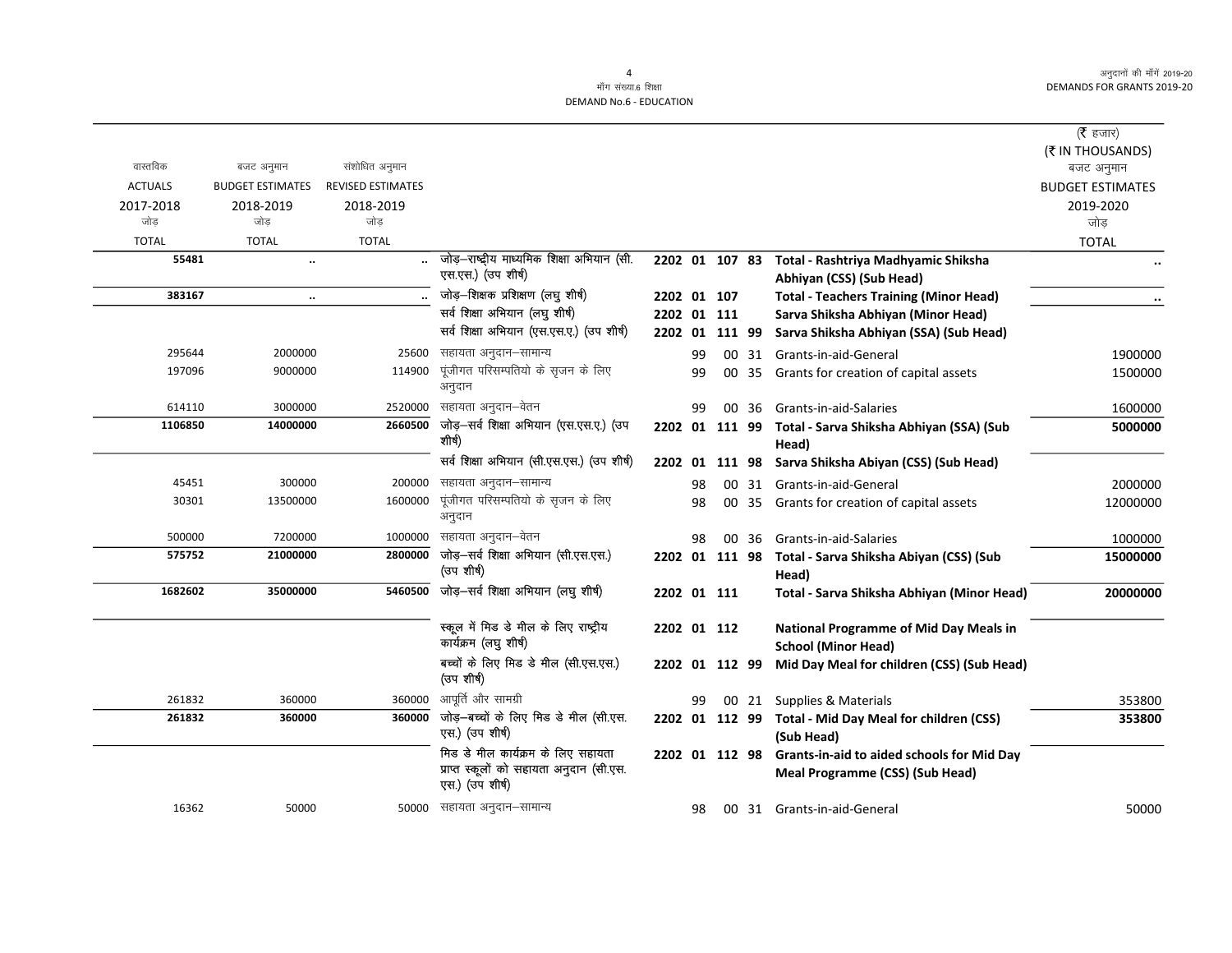|                  |                         |                          |                                                                                                       |                |    |                 |    |                                                                                                                            | ( $\bar{\tau}$ हजार)           |
|------------------|-------------------------|--------------------------|-------------------------------------------------------------------------------------------------------|----------------|----|-----------------|----|----------------------------------------------------------------------------------------------------------------------------|--------------------------------|
| वास्तविक         | बजट अनुमान              | संशोधित अनुमान           |                                                                                                       |                |    |                 |    |                                                                                                                            | (₹ IN THOUSANDS)<br>बजट अनुमान |
| <b>ACTUALS</b>   | <b>BUDGET ESTIMATES</b> | <b>REVISED ESTIMATES</b> |                                                                                                       |                |    |                 |    |                                                                                                                            | <b>BUDGET ESTIMATES</b>        |
| 2017-2018<br>जोड | 2018-2019<br>जोड        | 2018-2019<br>जोड         |                                                                                                       |                |    |                 |    |                                                                                                                            | 2019-2020<br>जोड               |
| <b>TOTAL</b>     | <b>TOTAL</b>            | <b>TOTAL</b>             |                                                                                                       |                |    |                 |    |                                                                                                                            | <b>TOTAL</b>                   |
| 16362            | 50000                   | 50000                    | जोड़—मिड डे मील कार्यक्रम के लिए<br>सहायता प्राप्त स्कूलों को सहायता अनुदान<br>(सी.एस.एस.) (उप शीर्ष) | 2202 01 112 98 |    |                 |    | Total - Grants-in-aid to aided schools for<br>Mid Day Meal Programme (CSS) (Sub Head)                                      | 50000                          |
|                  |                         |                          | मिड डे मील कार्यक्रम के लिए एन.डी.एम.सी.<br>को सहायता अनुदान (सी.एस.एस.) (उप<br>शीर्ष)                | 2202 01 112 97 |    |                 |    | <b>Grants-in-aid to NDMC for Mid Day Meal</b><br>Programme (CSS) (Sub Head)                                                |                                |
| 6053             | 15500                   | 15500                    | सहायता अनुदान–सामान्य                                                                                 |                | 97 |                 |    | 00 31 Grants-in-aid-General                                                                                                | 15500                          |
| 6053             | 15500                   | 15500                    | जोड़-मिड डे मील कार्यक्रम के लिए एन.डी.<br>एम.सी. को सहायता अनुदान (सी.एस.एस.)<br>(उप शीर्ष)          | 2202 01 112 97 |    |                 |    | Total - Grants-in-aid to NDMC for Mid Day<br><b>Meal Programme (CSS) (Sub Head)</b>                                        | 15500                          |
|                  |                         |                          | मिड डे मील कार्यक्रम के लिए दिल्ली कैंट<br>को सहायता अनुदान (सी.एस.एस.) (उप<br>शीर्ष)                 |                |    |                 |    | 2202 01 112 96 Grants-in-aid to Delhi Cantt. Board for Mid<br>Day Meal Programme (CSS) (Sub Head)                          |                                |
| 716              | 12200                   | 12200                    | सहायता अनुदान–सामान्य                                                                                 |                | 96 | 00 <sup>1</sup> | 31 | Grants-in-aid-General                                                                                                      | 12200                          |
| 716              | 12200                   | 12200                    | जोड़—मिड डे मील कार्यक्रम के लिए दिल्ली<br>कैंट को सहायता अनुदान (सी.एस.एस.)<br>(उप शीर्ष)            |                |    |                 |    | 2202 01 112 96 Total - Grants-in-aid to Delhi Cantt, Board<br>for Mid Day Meal Programme (CSS) (Sub<br>Head)               | 12200                          |
|                  |                         |                          | मिड डे मील कार्यक्रम के लिए उत्तरी दिल्ली<br>नगर निगम को सहायता अनुदान (सी.एस.<br>एस.) (उप शीर्ष)     | 2202 01 112 95 |    |                 |    | <b>Grants-in-aid to North Delhi Municipal</b><br><b>Corporation for Mid Day Meal Programme</b><br>(CSS) (Sub Head)         |                                |
| 96284            | 130000                  | 130000                   | सहायता अनुदान–सामान्य                                                                                 |                | 95 |                 |    | 00 31 Grants-in-aid-General                                                                                                | 130000                         |
| 96284            | 130000                  | 130000                   | जोड़-मिड डे मील कार्यक्रम के लिए उत्तरी<br>दिल्ली नगर निगम को सहायता अनुदान<br>(सी.एस.एस.) (उप शीर्ष) | 2202 01 112 95 |    |                 |    | <b>Total - Grants-in-aid to North Delhi</b><br><b>Municipal Corporation for Mid Day Meal</b><br>Programme (CSS) (Sub Head) | 130000                         |
|                  |                         |                          | मिड डे मील कार्यक्रम के लिए दक्षिणी<br>दिल्ली नगर निगम को सहायता अनुदान<br>(सी.एस.एस.) (उप शीर्ष)     | 2202 01 112 94 |    |                 |    | <b>Grants-in-aid to South Delhi Municipal</b><br><b>Corporation for Mid Day Meal Programme</b><br>(CSS) (Sub Head)         |                                |
| 78664            | 120000                  |                          | 120000 सहायता अनुदान–सामान्य                                                                          |                | 94 |                 |    | 00 31 Grants-in-aid-General                                                                                                | 120000                         |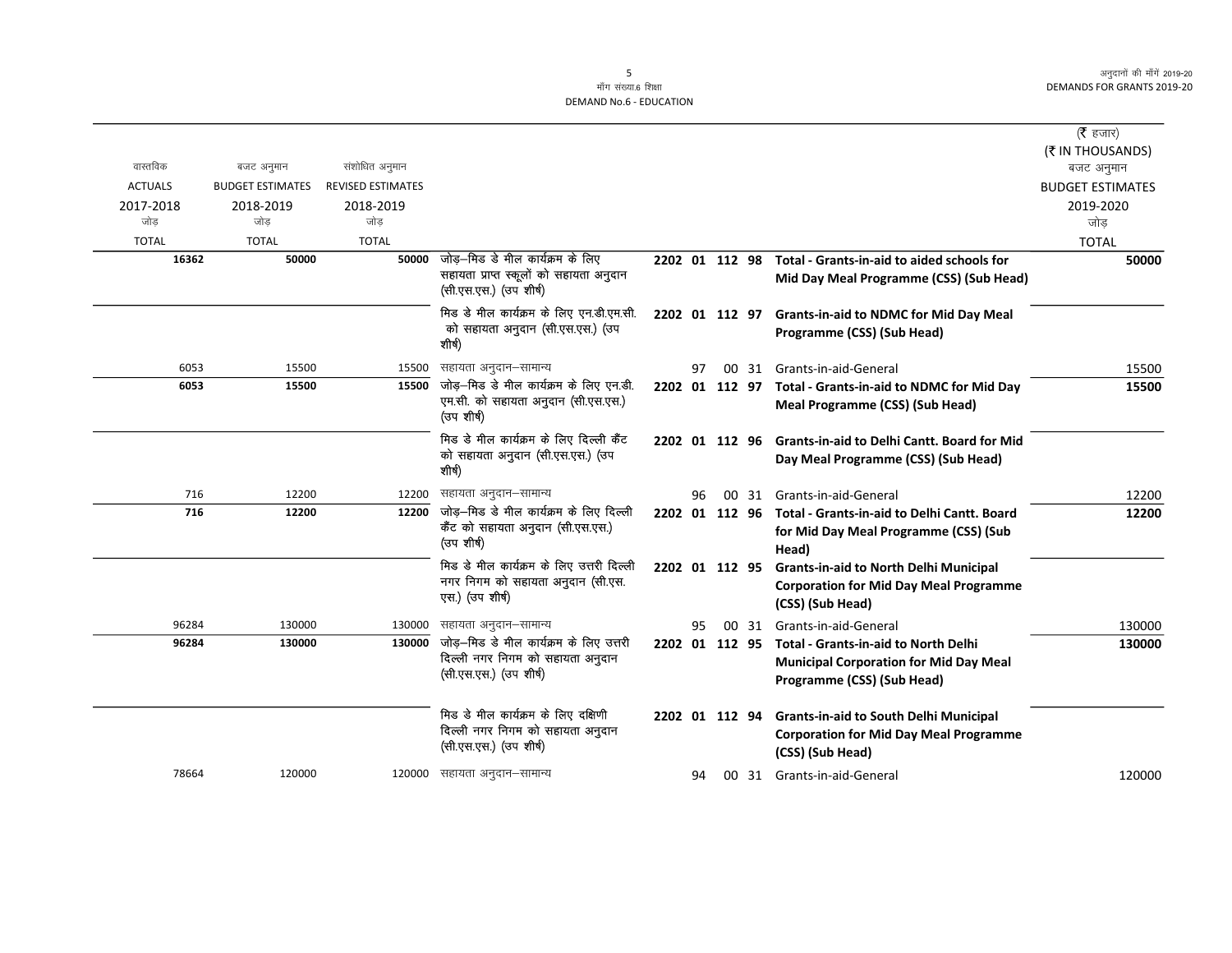|                  |                         |                          |                                                                                                        |                |    |       |                                                                                                                                   | ( $\bar{\tau}$ हजार)           |
|------------------|-------------------------|--------------------------|--------------------------------------------------------------------------------------------------------|----------------|----|-------|-----------------------------------------------------------------------------------------------------------------------------------|--------------------------------|
| वास्तविक         | बजट अनुमान              | संशोधित अनुमान           |                                                                                                        |                |    |       |                                                                                                                                   | (₹ IN THOUSANDS)<br>बजट अनुमान |
| <b>ACTUALS</b>   | <b>BUDGET ESTIMATES</b> | <b>REVISED ESTIMATES</b> |                                                                                                        |                |    |       |                                                                                                                                   | <b>BUDGET ESTIMATES</b>        |
| 2017-2018<br>जोड | 2018-2019<br>जोड        | 2018-2019<br>जोड         |                                                                                                        |                |    |       |                                                                                                                                   | 2019-2020<br>जोड               |
| <b>TOTAL</b>     | <b>TOTAL</b>            | <b>TOTAL</b>             |                                                                                                        |                |    |       |                                                                                                                                   | <b>TOTAL</b>                   |
| 78664            | 120000                  | 120000                   | जोड़—मिड डे मील कार्यक्रम के लिए दक्षिणी<br>दिल्ली नगर निगम को सहायता अनुदान<br>(सी.एस.एस.) (उप शीर्ष) | 2202 01 112 94 |    |       | <b>Total - Grants-in-aid to South Delhi</b><br><b>Municipal Corporation for Mid Day Meal</b><br>Programme (CSS) (Sub Head)        | 120000                         |
|                  |                         |                          | मिड डे मील कार्यक्रम के लिए पूर्वी दिल्ली<br>नगर निगम को सहायता अनुदान (सी.एस.<br>एस.) (उप शीर्ष)      | 2202 01 112 93 |    |       | <b>Grants-in-aid to East Delhi Municipal</b><br><b>Corporation for Mid Day Meal Programme</b><br>(CSS) (Sub Head)                 |                                |
| 52733            | 78000                   | 78000                    | सहायता अनुदान–सामान्य                                                                                  |                | 93 |       | 00 31 Grants-in-aid-General                                                                                                       | 78000                          |
| 52733            | 78000                   | 78000                    | जोड़—मिड डे मील कार्यक्रम के लिए पूर्वी<br>दिल्ली नगर निगम को सहायता अनुदान<br>(सी.एस.एस.) (उप शीर्ष)  |                |    |       | 2202 01 112 93 Total - Grants-in-aid to East Delhi<br><b>Municipal Corporation for Mid Day Meal</b><br>Programme (CSS) (Sub Head) | 78000                          |
|                  |                         |                          | बच्चों के लिए मिड डे मील (राज्य अंश)<br>(उप शीर्ष)                                                     | 2202 01 112 92 |    |       | Mid Day Meal for children (State Share)<br>(Sub Head)                                                                             |                                |
| 286764           | 293800                  | 293800                   | आपूर्ति और सामग्री                                                                                     |                | 92 | 00 21 | Supplies & Materials                                                                                                              | 350000                         |
| 286764           | 293800                  | 293800                   | जोड़—बच्चों के लिए मिड डे मील (राज्य<br>अंश) (उप शीर्ष)                                                |                |    |       | 2202 01 112 92 Total - Mid Day Meal for children (State<br>Share) (Sub Head)                                                      | 350000                         |
|                  |                         |                          | मिड डे मील कार्यक्रम के लिए सहायता<br>प्राप्त स्कूलों को सहायता अनुदान (राज्य<br>अंश) (उप शीर्ष)       |                |    |       | 2202 01 112 91 Grants-in-aid to aided schools for Mid Day<br>Meal Programme (State Share) (Sub Head)                              |                                |
| 39812            | 50000                   | 50000                    | सहायता अनुदान–सामान्य                                                                                  |                | 91 | 00 31 | Grants-in-aid-General                                                                                                             | 50000                          |
| 39812            | 50000                   | 50000                    | जोड़–मिड डे मील कार्यक्रम के लिए<br>सहायता प्राप्त स्कूलों को सहायता अनुदान<br>(राज्य अंश) (उप शीर्ष)  |                |    |       | 2202 01 112 91 Total - Grants-in-aid to aided schools for<br>Mid Day Meal Programme (State Share)<br>(Sub Head)                   | 50000                          |
|                  |                         |                          | मिड डे मील कार्यक्रम के लिए एन.डी.एम.सी.<br>को सहायता अनुदान (राज्य अंश) (उप<br>शीर्ष)                 | 2202 01 112 90 |    |       | <b>Grants-in-aid to NDMC for Mid Day Meal</b><br>Programme (State Share) (Sub Head)                                               |                                |
| 7000             | 6000                    | 6000                     | सहायता अनुदान-सामान्य                                                                                  |                | 90 | 00 31 | Grants-in-aid-General                                                                                                             | 6000                           |
| 7000             | 6000                    | 6000                     | जोड़-मिड डे मील कार्यक्रम के लिए एन.डी.<br>एम.सी. को सहायता अनुदान (राज्य अंश)<br>(उप शीर्ष)           | 2202 01 112 90 |    |       | Total - Grants-in-aid to NDMC for Mid Day<br>Meal Programme (State Share) (Sub Head)                                              | 6000                           |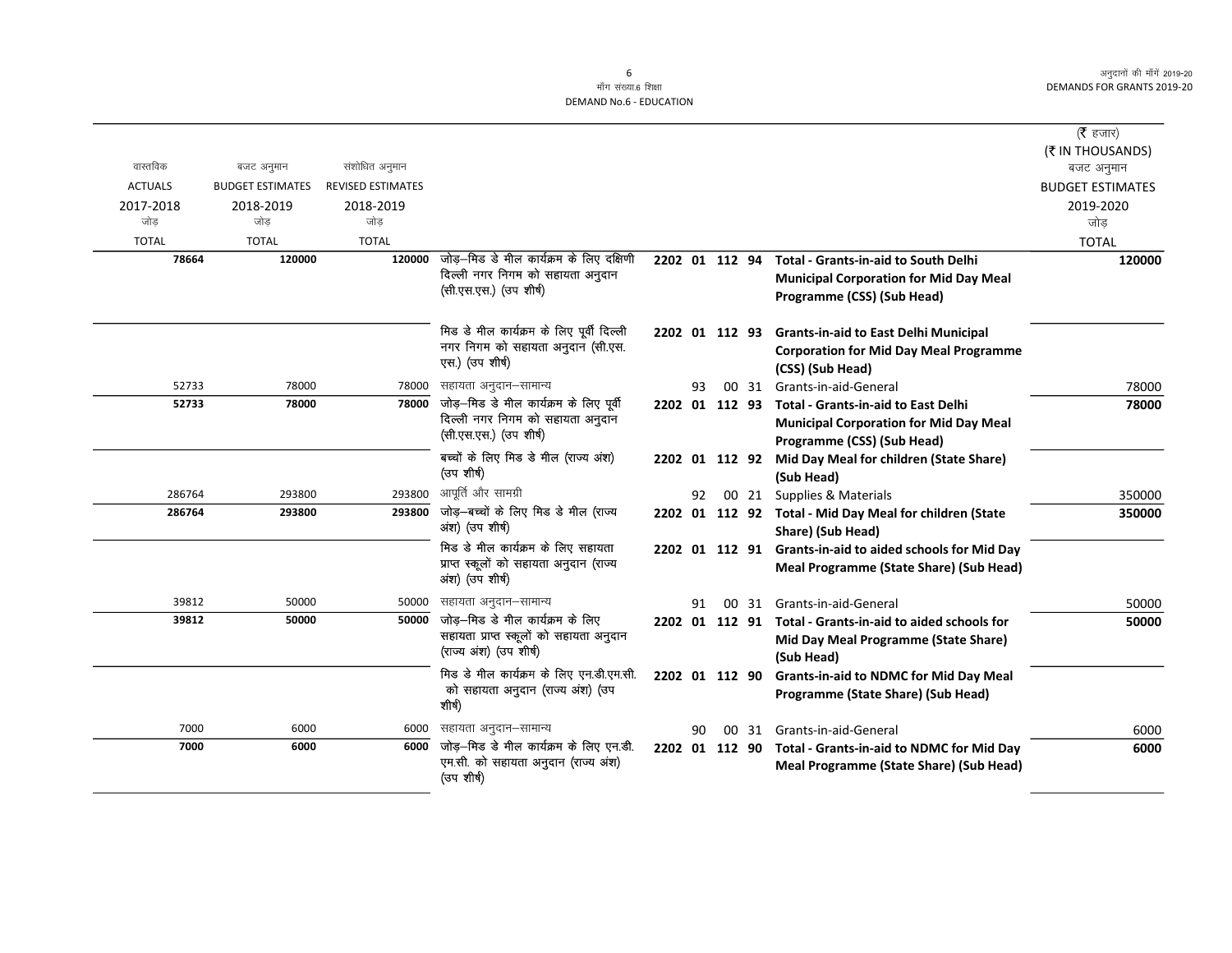|                |                         |                          |                                                                                                        |                |    |                |       |                                                                                                                                    | ( $\bar{\tau}$ हजार)<br>(₹ IN THOUSANDS) |
|----------------|-------------------------|--------------------------|--------------------------------------------------------------------------------------------------------|----------------|----|----------------|-------|------------------------------------------------------------------------------------------------------------------------------------|------------------------------------------|
| वास्तविक       | बजट अनुमान              | संशोधित अनुमान           |                                                                                                        |                |    |                |       |                                                                                                                                    | बजट अनुमान                               |
| <b>ACTUALS</b> | <b>BUDGET ESTIMATES</b> | <b>REVISED ESTIMATES</b> |                                                                                                        |                |    |                |       |                                                                                                                                    | <b>BUDGET ESTIMATES</b>                  |
| 2017-2018      | 2018-2019               | 2018-2019                |                                                                                                        |                |    |                |       |                                                                                                                                    | 2019-2020                                |
| जोड            | जोड                     | जोड                      |                                                                                                        |                |    |                |       |                                                                                                                                    | जोड                                      |
| <b>TOTAL</b>   | <b>TOTAL</b>            | <b>TOTAL</b>             |                                                                                                        |                |    |                |       |                                                                                                                                    | <b>TOTAL</b>                             |
|                |                         |                          | मिड डे मील कार्यक्रम के लिए दिल्ली कैंट<br>को सहायता अनुदान (राज्य अंश) (उप शीर्ष)                     | 2202 01 112 89 |    |                |       | <b>Grants-in-aid to Delhi Cantt. Board for Mid</b>                                                                                 |                                          |
|                |                         |                          |                                                                                                        |                |    |                |       | Day Meal Programme (State Share) (Sub<br>Head)                                                                                     |                                          |
| 1200           | 820                     | 820                      | सहायता अनुदान–सामान्य                                                                                  |                | 89 |                | 00 31 | Grants-in-aid-General                                                                                                              | 820                                      |
| 1200           | 820                     | 820                      | जोड़—मिड डे मील कार्यक्रम के लिए दिल्ली<br>कैंट को सहायता अनुदान (राज्य अंश) (उप<br>शीर्ष)             | 2202 01 112 89 |    |                |       | <b>Total - Grants-in-aid to Delhi Cantt. Board</b><br>for Mid Day Meal Programme (State<br>Share) (Sub Head)                       | 820                                      |
|                |                         |                          | मिड डे मील कार्यक्रम के लिए उत्तरी दिल्ली<br>नगर निगम को सहायता अनुदान (राज्य<br>अंश) (उप शीर्ष)       | 2202 01 112 88 |    |                |       | <b>Grants-in-aid to North Delhi Municipal</b><br><b>Corporation for Mid Day Meal Programme</b><br>(State Share) (Sub Head)         |                                          |
| 88500          | 90000                   | 90000                    | सहायता अनुदान–सामान्य                                                                                  |                | 88 |                | 00 31 | Grants-in-aid-General                                                                                                              | 90000                                    |
| 88500          | 90000                   | 90000                    | जोड़-मिड डे मील कार्यक्रम के लिए उत्तरी                                                                |                |    | 2202 01 112 88 |       | <b>Total - Grants-in-aid to North Delhi</b>                                                                                        | 90000                                    |
|                |                         |                          | दिल्ली नगर निगम को सहायता अनुदान<br>(राज्य अंश) (उप शीर्ष)                                             |                |    |                |       | <b>Municipal Corporation for Mid Day Meal</b><br>Programme (State Share) (Sub Head)                                                |                                          |
|                |                         |                          | मिड डे मील कार्यक्रम के लिए दक्षिणी<br>दिल्ली नगर निगम को सहायता अनुदान<br>(राज्य अंश) (उप शीर्ष)      |                |    | 2202 01 112 87 |       | <b>Grants-in-aid to South Delhi Municipal</b><br><b>Corporation for Mid Day Meal Programme</b><br>(State Share) (Sub Head)         |                                          |
| 79500          | 80000                   | 80000                    | सहायता अनुदान–सामान्य                                                                                  |                | 87 |                |       | 00 31 Grants-in-aid-General                                                                                                        | 80000                                    |
| 79500          | 80000                   | 80000                    | जोड़-मिड डे मील कार्यक्रम के लिए दक्षिणी<br>दिल्ली नगर निगम को सहायता अनुदान<br>(राज्य अंश) (उप शीर्ष) | 2202 01 112 87 |    |                |       | <b>Total - Grants-in-aid to South Delhi</b><br><b>Municipal Corporation for Mid Day Meal</b><br>Programme (State Share) (Sub Head) | 80000                                    |
|                |                         |                          | मिड डे मील कार्यक्रम के लिए पूर्वी दिल्ली<br>नगर निगम को सहायता अनुदान (राज्य<br>अंश) (उप शीर्ष)       | 2202 01 112 86 |    |                |       | <b>Grants-in-aid to East Delhi Municipal</b><br><b>Corporation for Mid Day Meal Programme</b><br>(State Share) (Sub Head)          |                                          |
| 60700          | 50000                   |                          | 50000 सहायता अनुदान–सामान्य                                                                            |                | 86 |                |       | 00 31 Grants-in-aid-General                                                                                                        | 50000                                    |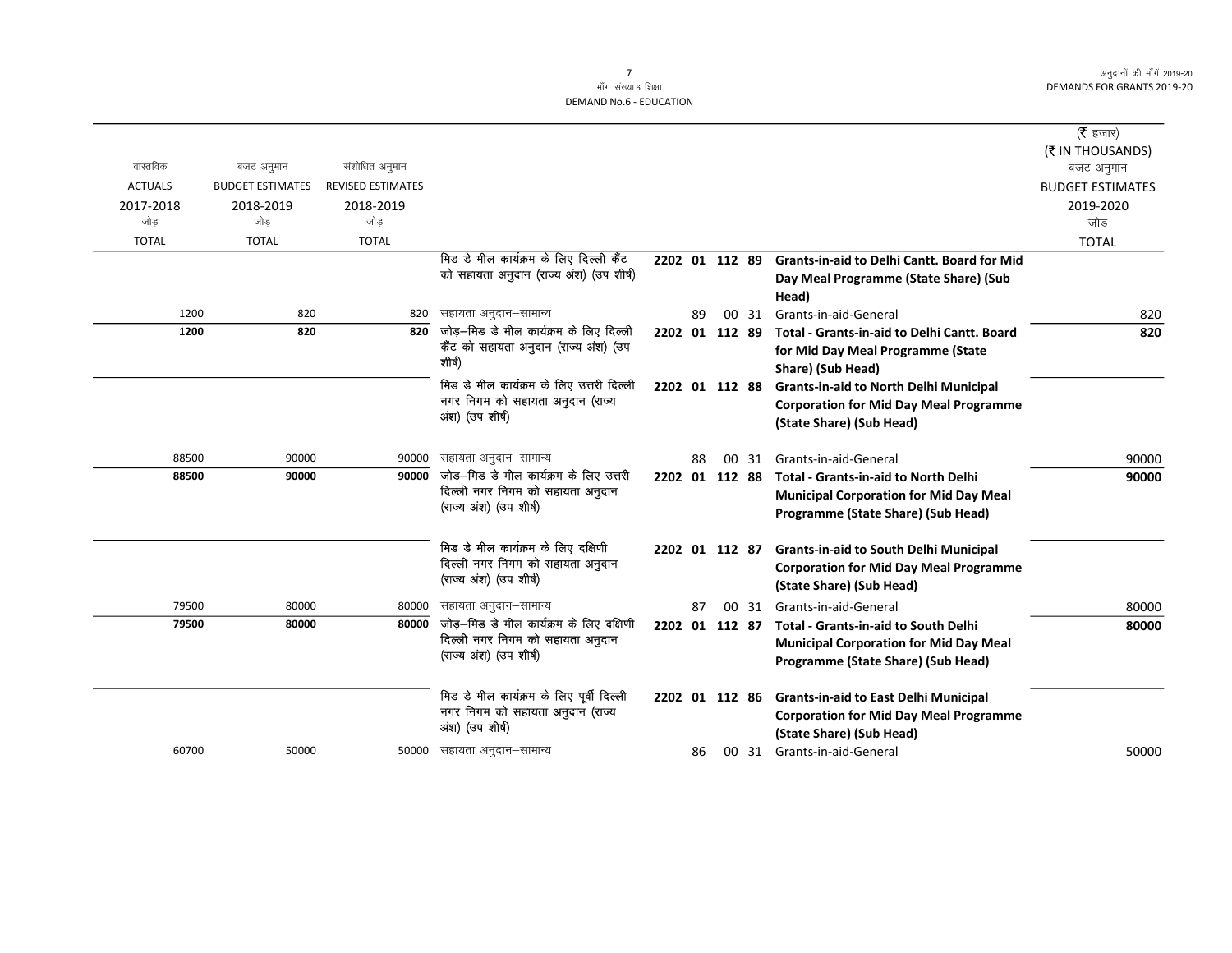|                |                                       |                          |                                                                                                                     |                |    |       |                                                                                                                                   | ( $\bar{\tau}$ हजार)                 |
|----------------|---------------------------------------|--------------------------|---------------------------------------------------------------------------------------------------------------------|----------------|----|-------|-----------------------------------------------------------------------------------------------------------------------------------|--------------------------------------|
| वास्तविक       |                                       | संशोधित अनुमान           |                                                                                                                     |                |    |       |                                                                                                                                   | (₹ IN THOUSANDS)                     |
| <b>ACTUALS</b> | बजट अनुमान<br><b>BUDGET ESTIMATES</b> | <b>REVISED ESTIMATES</b> |                                                                                                                     |                |    |       |                                                                                                                                   | बजट अनुमान                           |
| 2017-2018      | 2018-2019                             | 2018-2019                |                                                                                                                     |                |    |       |                                                                                                                                   | <b>BUDGET ESTIMATES</b><br>2019-2020 |
| जोड            | जोड                                   | जोड                      |                                                                                                                     |                |    |       |                                                                                                                                   | जोड                                  |
| <b>TOTAL</b>   | <b>TOTAL</b>                          | <b>TOTAL</b>             |                                                                                                                     |                |    |       |                                                                                                                                   | <b>TOTAL</b>                         |
| 60700          | 50000                                 | 50000                    | जोड़-मिड डे मील कार्यक्रम के लिए पूर्वी<br>दिल्ली नगर निगम को सहायता अनुदान<br>(राज्य अंश) (उप शीर्ष)               | 2202 01 112 86 |    |       | <b>Total - Grants-in-aid to East Delhi</b><br><b>Municipal Corporation for Mid Day Meal</b><br>Programme (State Share) (Sub Head) | 50000                                |
| 1076120        | 1336320                               | 1336320                  | जोड़-स्कूल में मिड डे मील के लिए राष्ट्रीय<br>कार्यक्रम (लघु शीर्ष)                                                 | 2202 01 112    |    |       | <b>Total - National Programme of Mid Day</b><br><b>Meals in School (Minor Head)</b>                                               | 1386320                              |
|                |                                       |                          | अनूसूचित जाति के लिए विशेष घटक<br>योजना (लघु शीर्ष)                                                                 | 2202 01 789    |    |       | <b>Special Component Plan for Scheduled</b><br><b>Castes (Minor Head)</b>                                                         |                                      |
|                |                                       |                          | बच्चों के लिए मिड डे मील (सी.एस.एस.)<br>(एस.सी.एस.पी) (उप शीर्ष)                                                    | 2202 01 789 99 |    |       | Mid Day Meal for children (CSS)(SCSP)<br>(Sub Head)                                                                               |                                      |
| 62260          | 70000                                 | 70000                    | आपूर्ति और सामग्री                                                                                                  |                | 99 | 00 21 | Supplies & Materials                                                                                                              | 70000                                |
| 62260          | 70000                                 | 70000                    | जोड़-बच्चों के लिए मिड डे मील (सी.एस.<br>एस.) (एस.सी.एस.पी) (उप शीर्ष)                                              | 2202 01 789 99 |    |       | <b>Total - Mid Day Meal for children</b><br>(CSS)(SCSP) (Sub Head)                                                                | 70000                                |
|                |                                       |                          | मिड डे मील कार्यक्रम के लिए सहायता<br>प्राप्त स्कूलों को सहायता अनुदान (सी.एस.<br>एस.) (एस.सी.एस.पी) (उप शीर्ष)     | 2202 01 789 98 |    |       | Grants-in-aid to aided schools for Mid Day<br>Meal Programme (CSS)(SCSP) (Sub Head)                                               |                                      |
| 1462           | 10000                                 | 10000                    | सहायता अनुदान–सामान्य                                                                                               |                | 98 | 00 31 | Grants-in-aid-General                                                                                                             | 10000                                |
| 1462           | 10000                                 | 10000                    | जोड़—मिड डे मील कार्यक्रम के लिए<br>सहायता प्राप्त स्कूलों को सहायता अनुदान<br>(सी.एस.एस.) (एस.सी.एस.पी) (उप शीर्ष) | 2202 01 789 98 |    |       | Total - Grants-in-aid to aided schools for<br>Mid Day Meal Programme (CSS)(SCSP)<br>(Sub Head)                                    | 10000                                |
|                |                                       |                          | मिड डे मील कार्यक्रम के लिए एन.डी.एम.सी.<br>को सहायता अनुदान (सी.एस.एस.) (एस.सी.<br>एस.पी) (उप शीर्ष)               | 2202 01 789 97 |    |       | <b>Grants-in-aid to NDMC for Mid Day Meal</b><br>Programme (CSS)(SCSP) (Sub Head)                                                 |                                      |
| 781            | 4000                                  | 4000                     | सहायता अनुदान–सामान्य                                                                                               |                | 97 | 00 31 | Grants-in-aid-General                                                                                                             | 4000                                 |
| 781            | 4000                                  | 4000                     | जोड़–मिड डे मील कार्यक्रम के लिए एन.डी.<br>एम.सी. को सहायता अनुदान (सी.एस.एस.)<br>(एस.सी.एस.पी) (उप शीर्ष)          |                |    |       | 2202 01 789 97 Total - Grants-in-aid to NDMC for Mid Day<br>Meal Programme (CSS)(SCSP) (Sub Head)                                 | 4000                                 |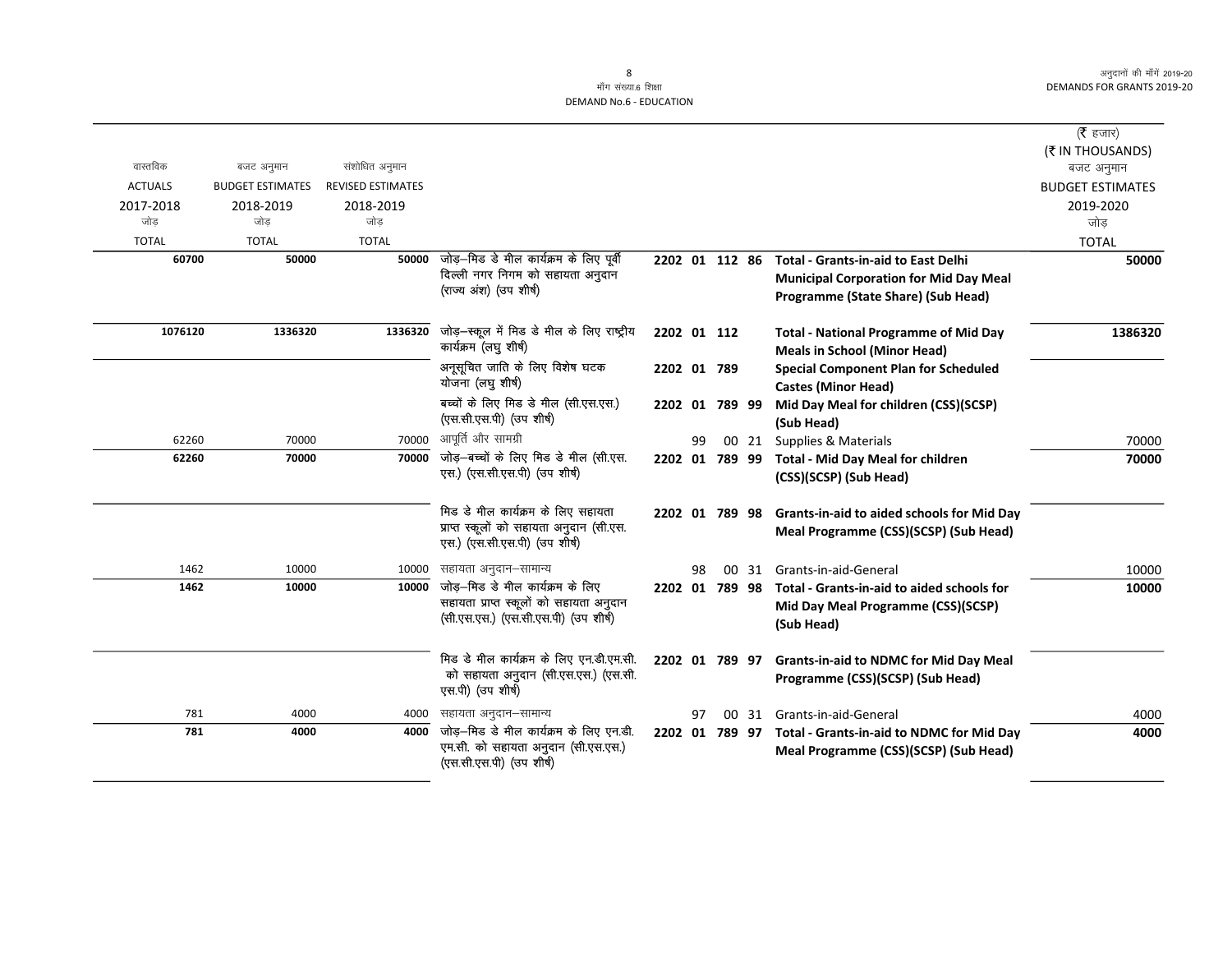$\overline{\phantom{0}}$ 

|                  |                         |                          |                                                                          |                |    |       |                                                      | ( $\bar{\tau}$ हजार)    |
|------------------|-------------------------|--------------------------|--------------------------------------------------------------------------|----------------|----|-------|------------------------------------------------------|-------------------------|
|                  |                         |                          |                                                                          |                |    |       |                                                      | (₹ IN THOUSANDS)        |
| वास्तविक         | बजट अनुमान              | संशोधित अनुमान           |                                                                          |                |    |       |                                                      | बजट अनुमान              |
| <b>ACTUALS</b>   | <b>BUDGET ESTIMATES</b> | <b>REVISED ESTIMATES</b> |                                                                          |                |    |       |                                                      | <b>BUDGET ESTIMATES</b> |
| 2017-2018<br>जोड | 2018-2019<br>जोड        | 2018-2019<br>जोड         |                                                                          |                |    |       |                                                      | 2019-2020               |
|                  |                         |                          |                                                                          |                |    |       |                                                      | जोड                     |
| <b>TOTAL</b>     | <b>TOTAL</b>            | <b>TOTAL</b>             | मिड डे मील कार्यक्रम के लिए दिल्ली कैंट                                  |                |    |       |                                                      | <b>TOTAL</b>            |
|                  |                         |                          | को सहायता अनुदान (सी.एस.एस.) (एस.सी.                                     | 2202 01 789 96 |    |       | Grants-in-aid to Delhi Cantt. Board for Mid          |                         |
|                  |                         |                          | एस.पी) (उप शीर्ष)                                                        |                |    |       | Day Meal Programme (CSS)(SCSP) (Sub                  |                         |
| 81               | 2800                    | 2800                     | सहायता अनुदान–सामान्य                                                    |                | 96 | 00 31 | Head)<br>Grants-in-aid-General                       |                         |
| 81               | 2800                    | 2800                     | जोड़–मिड डे मील कार्यक्रम के लिए दिल्ली                                  | 2202 01 789 96 |    |       | Total - Grants-in-aid to Delhi Cantt. Board          | 2800<br>2800            |
|                  |                         |                          | कैंट को सहायता अनुदान (सी.एस.एस.) (एस.                                   |                |    |       |                                                      |                         |
|                  |                         |                          | सी.एस.पी) (उप शीर्ष)                                                     |                |    |       | for Mid Day Meal Programme (CSS)(SCSP)<br>(Sub Head) |                         |
|                  |                         |                          | मिड डे मील कार्यक्रम के लिए उत्तरी दिल्ली                                | 2202 01 789 95 |    |       | <b>Grants-in-aid to North Delhi Municipal</b>        |                         |
|                  |                         |                          | नगर निगम को सहायता अनुदान (सी.एस.                                        |                |    |       | <b>Corporation for Mid Day Meal Programme</b>        |                         |
|                  |                         |                          | एस.) (एस.सी.एस.पी) (उप शीर्ष)                                            |                |    |       | (CSS)(SCSP) (Sub Head)                               |                         |
|                  |                         |                          |                                                                          |                |    |       |                                                      |                         |
| 12472            | 30000                   | 30000                    | सहायता अनुदान–सामान्य                                                    |                | 95 | 00 31 | Grants-in-aid-General                                | 30000                   |
| 12472            | 30000                   | 30000                    | जोड़-मिड डे मील कार्यक्रम के लिए उत्तरी                                  | 2202 01 789 95 |    |       | Total - Grants-in-aid to North Delhi                 | 30000                   |
|                  |                         |                          | दिल्ली नगर निगम को सहायता अनुदान                                         |                |    |       | <b>Municipal Corporation for Mid Day Meal</b>        |                         |
|                  |                         |                          | (सी.एस.एस.) (एस.सी.एस.पी) (उप शीर्ष)                                     |                |    |       | Programme (CSS)(SCSP) (Sub Head)                     |                         |
|                  |                         |                          |                                                                          |                |    |       |                                                      |                         |
|                  |                         |                          | मिड डे मील कार्यक्रम के लिए दक्षिणी                                      | 2202 01 789 94 |    |       | <b>Grants-in-aid to South Delhi Municipal</b>        |                         |
|                  |                         |                          | दिल्ली नगर निगम को सहायता अनुदान<br>(सी.एस.एस.) (एस.सी.एस.पी) (उप शीर्ष) |                |    |       | <b>Corporation for Mid Day Meal Programme</b>        |                         |
|                  |                         |                          |                                                                          |                |    |       | (CSS)(SCSP) (Sub Head)                               |                         |
| 8872             | 20000                   | 20000                    | सहायता अनुदान–सामान्य                                                    |                | 94 | 00 31 | Grants-in-aid-General                                | 20000                   |
| 8872             | 20000                   | 20000                    | जोड़—मिड डे मील कार्यक्रम के लिए दक्षिणी                                 | 2202 01 789 94 |    |       | <b>Total - Grants-in-aid to South Delhi</b>          | 20000                   |
|                  |                         |                          | दिल्ली नगर निगम को सहायता अनुदान                                         |                |    |       | <b>Municipal Corporation for Mid Day Meal</b>        |                         |
|                  |                         |                          | (सी.एस.एस.) (एस.सी.एस.पी) (उप शीर्ष)                                     |                |    |       | Programme (CSS)(SCSP) (Sub Head)                     |                         |
|                  |                         |                          |                                                                          |                |    |       |                                                      |                         |
|                  |                         |                          | मिड डे मील कार्यक्रम के लिए पूर्वी दिल्ली                                | 2202 01 789 93 |    |       | <b>Grants-in-aid to East Delhi Municipal</b>         |                         |
|                  |                         |                          | नगर निगम को सहायता अनुदान (सी.एस.                                        |                |    |       | <b>Corporation for Mid Day Meal Programme</b>        |                         |
|                  |                         |                          | एस.) (एस.सी.एस.पी) (उप शीर्ष)                                            |                |    |       | (CSS)(SCSP) (Sub Head)                               |                         |
|                  |                         |                          |                                                                          |                |    |       |                                                      |                         |
| 7385             | 17500                   |                          | 17500 सहायता अनुदान–सामान्य                                              |                | 93 |       | 00 31 Grants-in-aid-General                          | 17500                   |
|                  |                         |                          |                                                                          |                |    |       |                                                      |                         |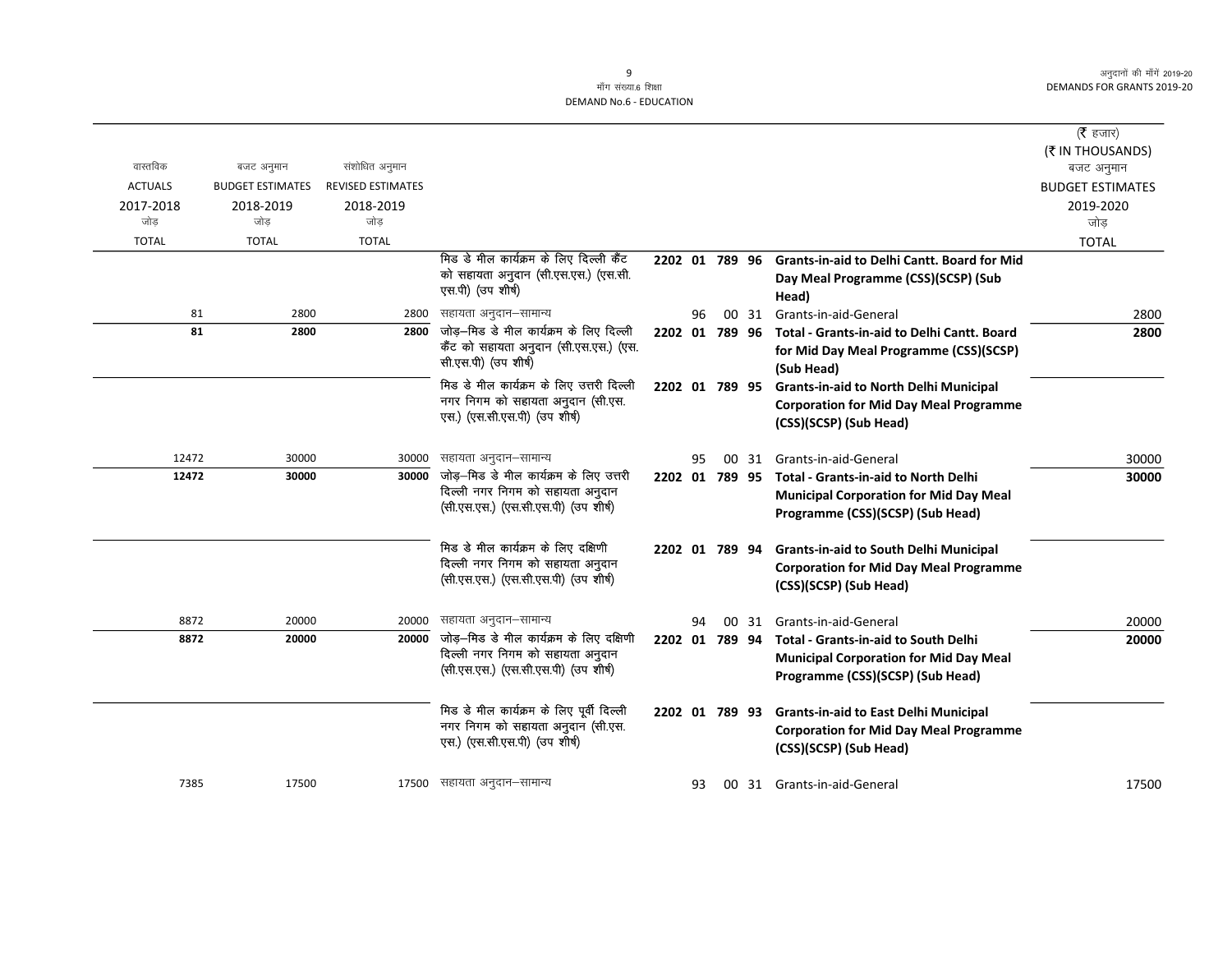|                |                         |                          |                                                                          |                |    |       |                                                                                    | (रै हजार)                      |
|----------------|-------------------------|--------------------------|--------------------------------------------------------------------------|----------------|----|-------|------------------------------------------------------------------------------------|--------------------------------|
| वास्तविक       | बजट अनुमान              | संशोधित अनुमान           |                                                                          |                |    |       |                                                                                    | (₹ IN THOUSANDS)<br>बजट अनुमान |
| <b>ACTUALS</b> | <b>BUDGET ESTIMATES</b> | <b>REVISED ESTIMATES</b> |                                                                          |                |    |       |                                                                                    | <b>BUDGET ESTIMATES</b>        |
| 2017-2018      | 2018-2019               | 2018-2019                |                                                                          |                |    |       |                                                                                    | 2019-2020                      |
| जोड            | जोड                     | जोड                      |                                                                          |                |    |       |                                                                                    | जोड                            |
| <b>TOTAL</b>   | <b>TOTAL</b>            | <b>TOTAL</b>             |                                                                          |                |    |       |                                                                                    | <b>TOTAL</b>                   |
| 7385           | 17500                   | 17500                    | जोड़—मिड डे मील कार्यक्रम के लिए पूर्वी                                  | 2202 01 789 93 |    |       | <b>Total - Grants-in-aid to East Delhi</b>                                         | 17500                          |
|                |                         |                          | दिल्ली नगर निगम को सहायता अनुदान                                         |                |    |       | <b>Municipal Corporation for Mid Day Meal</b>                                      |                                |
|                |                         |                          | (सी.एस.एस.) (एस.सी.एस.पी) (उप शीर्ष)                                     |                |    |       | Programme (CSS)(SCSP) (Sub Head)                                                   |                                |
|                |                         |                          | बच्चों के लिए मिड डे मील (राज्य अंश)                                     |                |    |       | 2202 01 789 92 Mid Day Meal for children (State                                    |                                |
|                |                         |                          | (एस.सी.एस.पी) (उप शीर्ष)                                                 |                |    |       | Share)(SCSP) (Sub Head)                                                            |                                |
| 64123          | 70000                   | 70000                    | आपूर्ति और सामग्री                                                       |                | 92 |       | 00 21 Supplies & Materials                                                         | 80000                          |
| 64123          | 70000                   | 70000                    | जोड़-बच्चों के लिए मिड डे मील (राज्य<br>अंश) (एस.सी.एस.पी) (उप शीर्ष)    |                |    |       | 2202 01 789 92 Total - Mid Day Meal for children (State<br>Share)(SCSP) (Sub Head) | 80000                          |
|                |                         |                          | मिड डे मील कार्यक्रम के लिए सहायता                                       |                |    |       | 2202 01 789 91 Grants-in-aid to aided schools for Mid Day                          |                                |
|                |                         |                          | प्राप्त स्कूलों को सहायता अनुदान (राज्य<br>अंश) (एस.सी.एस.पी) (उप शीर्ष) |                |    |       | Meal Programme (State Share)(SCSP) (Sub<br>Head)                                   |                                |
| 7051           | 10000                   | 10000                    | सहायता अनुदान–सामान्य                                                    |                | 91 | 00 31 | Grants-in-aid-General                                                              | 10000                          |
| 7051           | 10000                   | 10000                    | जोड़—मिड डे मील कार्यक्रम के लिए                                         |                |    |       | 2202 01 789 91 Total - Grants-in-aid to aided schools for                          | 10000                          |
|                |                         |                          | सहायता प्राप्त स्कूलों को सहायता अनुदान                                  |                |    |       | <b>Mid Day Meal Programme (State</b>                                               |                                |
|                |                         |                          | (राज्य अंश) (एस.सी.एस.पी) (उप शीर्ष)                                     |                |    |       | Share)(SCSP) (Sub Head)                                                            |                                |
|                |                         |                          | मिड डे मील कार्यक्रम के लिए एन.डी.एम.सी.                                 | 2202 01 789 90 |    |       | <b>Grants-in-aid to NDMC for Mid Day Meal</b>                                      |                                |
|                |                         |                          | को सहायता अनुदान (राज्य अंश) (एस.सी.<br>एस.पी) (उप शीर्ष)                |                |    |       | Programme (State Share)(SCSP) (Sub Head)                                           |                                |
| 1500           | 1000                    | 1000                     | सहायता अनुदान–सामान्य                                                    |                | 90 |       | 00 31 Grants-in-aid-General                                                        | 1000                           |
| 1500           | 1000                    | 1000                     | जोड़—मिड डे मील कार्यक्रम के लिए एन.डी.                                  |                |    |       | 2202 01 789 90 Total - Grants-in-aid to NDMC for Mid Day                           | 1000                           |
|                |                         |                          | एम.सी. को सहायता अनुदान (राज्य अंश)<br>(एस.सी.एस.पी) (उप शीर्ष)          |                |    |       | Meal Programme (State Share)(SCSP) (Sub<br>Head)                                   |                                |
|                |                         |                          | मिड डे मील कार्यक्रम के लिए दिल्ली कैंट                                  | 2202 01 789 89 |    |       | <b>Grants-in-aid to Delhi Cantt. Board for Mid</b>                                 |                                |
|                |                         |                          | को सहायता अनुदान (राज्य अंश) (एस.सी.<br>एस.पी) (उप शीर्ष)                |                |    |       | Day Meal Programme (State Share)(SCSP)<br>(Sub Head)                               |                                |
| 300            | 180                     |                          | 180 सहायता अनुदान–सामान्य                                                |                | 89 |       | 00 31 Grants-in-aid-General                                                        | 180                            |
|                |                         |                          |                                                                          |                |    |       |                                                                                    |                                |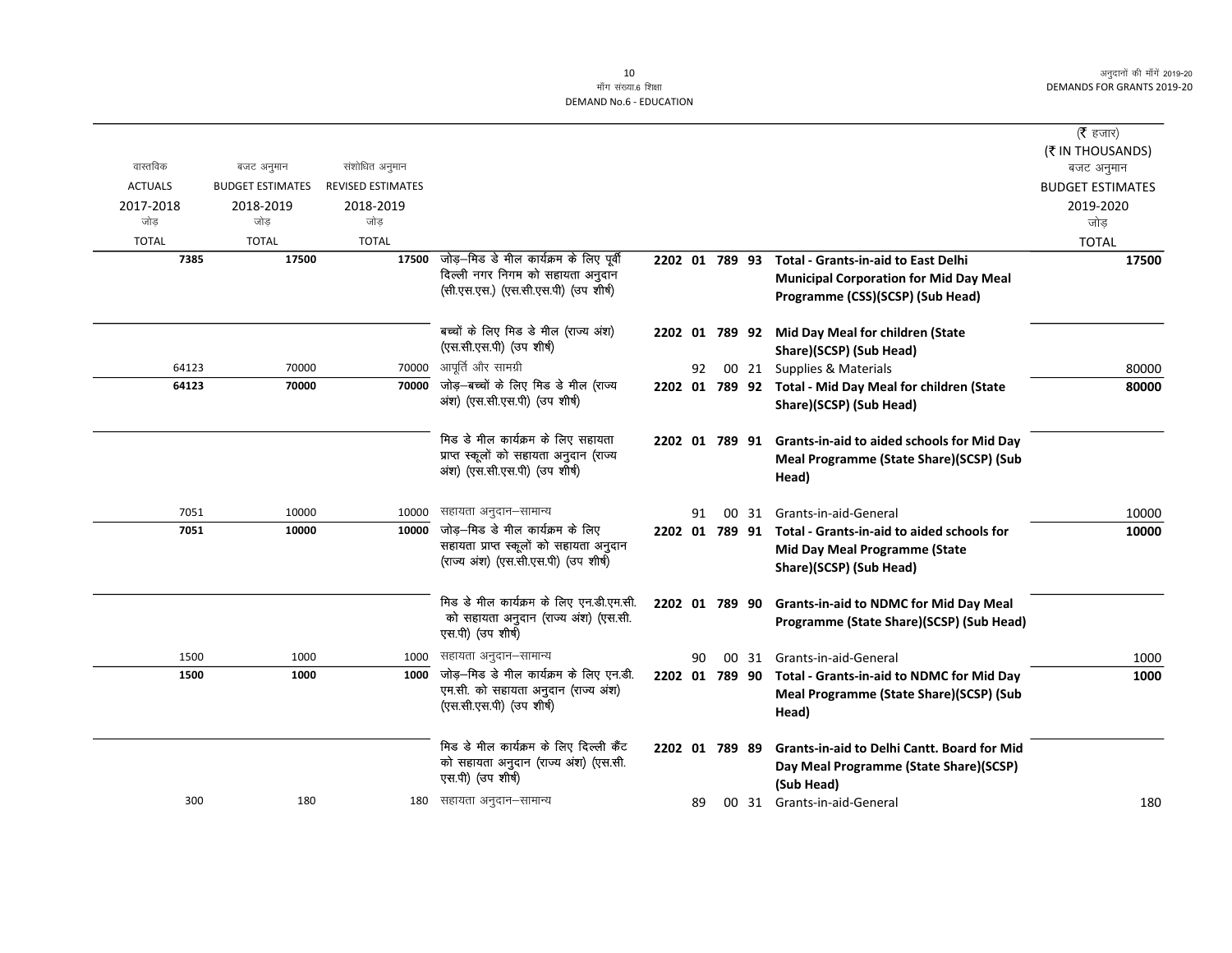|                     |                         |                   |                                                                              |                |    |  |                                                    | ( $\bar{\tau}$ हजार)    |
|---------------------|-------------------------|-------------------|------------------------------------------------------------------------------|----------------|----|--|----------------------------------------------------|-------------------------|
|                     |                         |                   |                                                                              |                |    |  |                                                    | (₹ IN THOUSANDS)        |
| वास्तविक            | बजट अनुमान              | संशोधित अनुमान    |                                                                              |                |    |  |                                                    | बजट अनुमान              |
| <b>ACTUALS</b>      | <b>BUDGET ESTIMATES</b> | REVISED ESTIMATES |                                                                              |                |    |  |                                                    | <b>BUDGET ESTIMATES</b> |
| 2017-2018<br>जोड    | 2018-2019               | 2018-2019<br>जोड  |                                                                              |                |    |  |                                                    | 2019-2020               |
|                     | जोड                     |                   |                                                                              |                |    |  |                                                    | जोड                     |
| <b>TOTAL</b><br>300 | <b>TOTAL</b><br>180     | <b>TOTAL</b>      | 180 जोड़-मिड डे मील कार्यक्रम के लिए दिल्ली                                  | 2202 01 789 89 |    |  | <b>Total - Grants-in-aid to Delhi Cantt. Board</b> | <b>TOTAL</b><br>180     |
|                     |                         |                   | कैंट को सहायता अनुदान (राज्य अंश) (एस.                                       |                |    |  | for Mid Day Meal Programme (State                  |                         |
|                     |                         |                   | सी.एस.पी) (उप शीर्ष)                                                         |                |    |  | Share)(SCSP) (Sub Head)                            |                         |
|                     |                         |                   |                                                                              |                |    |  |                                                    |                         |
|                     |                         |                   | मिड डे मील कार्यक्रम के लिए उत्तरी दिल्ली                                    | 2202 01 789 88 |    |  | <b>Grants-in-aid to North Delhi Municipal</b>      |                         |
|                     |                         |                   | नगर निगम को सहायता अनुदान (राज्य                                             |                |    |  | <b>Corporation for Mid Day Meal Programme</b>      |                         |
|                     |                         |                   | अंश) (एस.सी.एस.पी) (उप शीर्ष)                                                |                |    |  | (State Share)(SCSP) (Sub Head)                     |                         |
|                     |                         |                   |                                                                              |                |    |  |                                                    |                         |
| 19500               | 20000                   | 20000             | सहायता अनुदान–सामान्य<br>जोड़-मिड डे मील कार्यक्रम के लिए उत्तरी             |                | 88 |  | 00 31 Grants-in-aid-General                        | 20000                   |
| 19500               | 20000                   | 20000             | दिल्ली नगर निगम को सहायता अनुदान                                             | 2202 01 789 88 |    |  | <b>Total - Grants-in-aid to North Delhi</b>        | 20000                   |
|                     |                         |                   | (राज्य अंश) (एस.सी.एस.पी) (उप शीर्ष)                                         |                |    |  | <b>Municipal Corporation for Mid Day Meal</b>      |                         |
|                     |                         |                   |                                                                              |                |    |  | Programme (State Share)(SCSP) (Sub Head)           |                         |
|                     |                         |                   | मिड डे मील कार्यक्रम के लिए दक्षिणी                                          | 2202 01 789 87 |    |  | <b>Grants-in-aid to South Delhi Municipal</b>      |                         |
|                     |                         |                   | दिल्ली नगर निगम को सहायता अनुदान                                             |                |    |  | <b>Corporation for Mid Day Meal Programme</b>      |                         |
|                     |                         |                   | (राज्य अंश) (एस.सी.एस.पी) (उप शीर्ष)                                         |                |    |  | (State Share)(SCSP) (Sub Head)                     |                         |
|                     |                         |                   |                                                                              |                |    |  |                                                    |                         |
| 17500               | 17000                   | 17000             | सहायता अनुदान–सामान्य                                                        |                | 87 |  | 00 31 Grants-in-aid-General                        | 17000                   |
| 17500               | 17000                   | 17000             | जोड़—मिड डे मील कार्यक्रम के लिए दक्षिणी<br>दिल्ली नगर निगम को सहायता अनुदान | 2202 01 789 87 |    |  | <b>Total - Grants-in-aid to South Delhi</b>        | 17000                   |
|                     |                         |                   | (राज्य अंश) (एस.सी.एस.पी) (उप शीर्ष)                                         |                |    |  | <b>Municipal Corporation for Mid Day Meal</b>      |                         |
|                     |                         |                   |                                                                              |                |    |  | Programme (State Share)(SCSP) (Sub Head)           |                         |
|                     |                         |                   | मिड डे मील कार्यक्रम के लिए पूर्वी दिल्ली                                    | 2202 01 789 86 |    |  | <b>Grants-in-aid to East Delhi Municipal</b>       |                         |
|                     |                         |                   | नगर निगम को सहायता अनुदान (राज्य                                             |                |    |  | <b>Corporation for Mid Day Meal Programme</b>      |                         |
|                     |                         |                   | अंश) (एस.सी.एस.पी) (उप शीर्ष)                                                |                |    |  | (State Share)(SCSP) (Sub Head)                     |                         |
|                     |                         |                   |                                                                              |                |    |  |                                                    |                         |
| 13300               | 11000                   | 11000             | सहायता अनुदान–सामान्य                                                        |                | 86 |  | 00 31 Grants-in-aid-General                        | 11000                   |
| 13300               | 11000                   | 11000             | जोड़-मिड डे मील कार्यक्रम के लिए पूर्वी                                      | 2202 01 789 86 |    |  | <b>Total - Grants-in-aid to East Delhi</b>         | 11000                   |
|                     |                         |                   | दिल्ली नगर निगम को सहायता अनुदान<br>(राज्य अंश) (एस.सी.एस.पी) (उप शीर्ष)     |                |    |  | <b>Municipal Corporation for Mid Day Meal</b>      |                         |
|                     |                         |                   |                                                                              |                |    |  | Programme (State Share)(SCSP) (Sub Head)           |                         |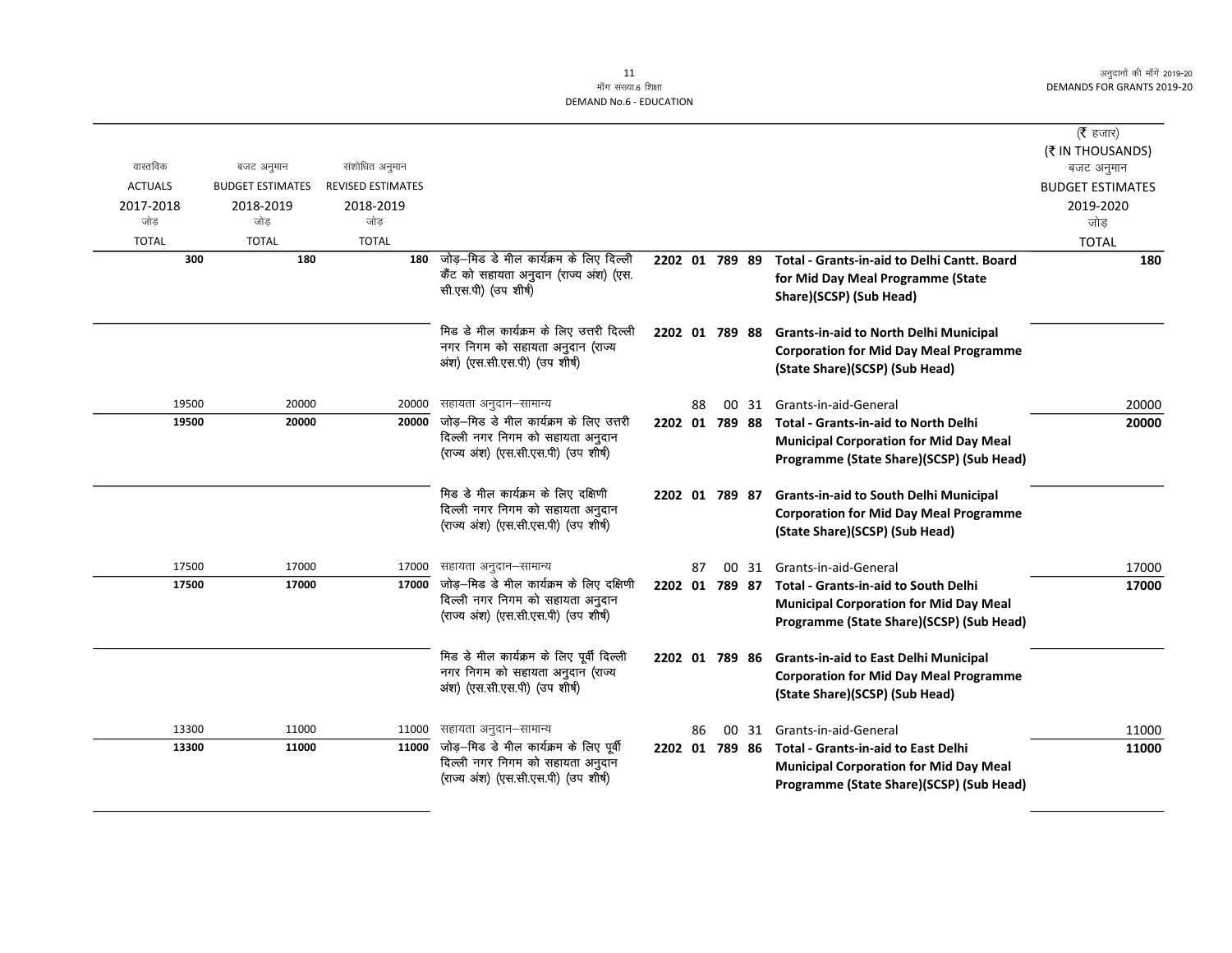|                |                         |                          |                                                                                                                       |                |    |       |                                                                                                                                     | ( $\bar{\tau}$ हजार)    |
|----------------|-------------------------|--------------------------|-----------------------------------------------------------------------------------------------------------------------|----------------|----|-------|-------------------------------------------------------------------------------------------------------------------------------------|-------------------------|
|                |                         |                          |                                                                                                                       |                |    |       |                                                                                                                                     | (₹ IN THOUSANDS)        |
| वास्तविक       | बजट अनुमान              | संशोधित अनुमान           |                                                                                                                       |                |    |       |                                                                                                                                     | बजट अनुमान              |
| <b>ACTUALS</b> | <b>BUDGET ESTIMATES</b> | <b>REVISED ESTIMATES</b> |                                                                                                                       |                |    |       |                                                                                                                                     | <b>BUDGET ESTIMATES</b> |
| 2017-2018      | 2018-2019               | 2018-2019                |                                                                                                                       |                |    |       |                                                                                                                                     | 2019-2020               |
| जोड            | जोड                     | जोड                      |                                                                                                                       |                |    |       |                                                                                                                                     | जोड                     |
| <b>TOTAL</b>   | <b>TOTAL</b>            | <b>TOTAL</b>             |                                                                                                                       |                |    |       |                                                                                                                                     | <b>TOTAL</b>            |
| 216587         | 283480                  | 283480                   | जोड़-अनूसूचित जाति के लिए विशेष घटक<br>योजना (लघु शीर्ष)                                                              | 2202 01 789    |    |       | <b>Total - Special Component Plan for</b>                                                                                           | 293480                  |
|                |                         |                          |                                                                                                                       |                |    |       | <b>Scheduled Castes (Minor Head)</b>                                                                                                |                         |
| 8614618        | 41031850                | 12385025                 | जोड़-प्रारंभिक शिक्षा (उप मुख्य शीर्ष)                                                                                | 2202 01        |    |       | <b>Total - Elementary Education (Sub Major</b><br>Head)                                                                             | 39609800                |
|                |                         |                          | माध्यमिक शिक्षा (उप मुख्य शीर्ष)                                                                                      | 2202 02        |    |       | <b>Secondary Education (Sub Major Head)</b>                                                                                         |                         |
|                |                         |                          | निर्देशन एवं प्रशासन (लघु शीर्ष)                                                                                      | 2202 02 001    |    |       | Direction & Admn. (Minor Head)                                                                                                      |                         |
|                |                         |                          | शिक्षा निदेशालय (उप शीर्ष)                                                                                            | 2202 02 001 99 |    |       | <b>Directorate of Education (Sub Head)</b>                                                                                          |                         |
| 1389           | 2400                    | 2550                     | वेतन                                                                                                                  |                | 99 |       | 00 01 Salaries                                                                                                                      | 2850                    |
| 1389           | 2400                    | 2550                     | जोड़-शिक्षा निदेशालय (उप शीर्ष)                                                                                       |                |    |       | 2202 02 001 99 Total - Directorate of Education (Sub Head)                                                                          | 2850                    |
| 1389           | 2400                    | 2550                     | जोड़–निर्देशन एवं प्रशासन (लघु शीर्ष)                                                                                 | 2202 02 001    |    |       | <b>Total - Direction &amp; Admn. (Minor Head)</b>                                                                                   | 2850                    |
|                |                         |                          | उपकरण (लघु शीर्ष)                                                                                                     | 2202 02 052    |    |       | <b>Equipments (Minor Head)</b>                                                                                                      |                         |
|                |                         |                          | स्कूलों में आतिथ्य एवं पर्यटन कोर्स (सी एस<br>एस) (उप शीर्ष)                                                          | 2202 02 052 98 |    |       | A Hospitality & Tourism Courses in Schools<br>(CSS)(Sub Head)                                                                       |                         |
| 5898           | 6000                    | 4000                     | आपूर्ति और सामग्री                                                                                                    |                | 98 | 00 21 | Supplies & Materials                                                                                                                | 2000                    |
| 5898           | 6000                    | 4000                     | जोड़-स्कूलों में आतिथ्य एवं पर्यटन कोर्स<br>(सी एस एस) (उप शीर्ष)                                                     |                |    |       | 2202 02 052 98 Total - A Hospitality & Tourism Courses in<br>Schools (CSS)(Sub Head)                                                | 2000                    |
|                |                         |                          | सूचना एवं संचार तकनीक के अंर्तगत राज्य<br>हिस्सा (उप शीर्ष)                                                           | 2202 02 052 97 |    |       | <b>State Share under Information &amp;</b>                                                                                          |                         |
|                |                         |                          |                                                                                                                       |                |    |       | <b>Communication Technology (Sub Head)</b>                                                                                          |                         |
| 100000         | $\ddotsc$               |                          | आपूर्ति और सामग्री                                                                                                    |                | 97 |       | 00 21 Supplies & Materials                                                                                                          |                         |
| 100000         | $\ddot{\phantom{a}}$    |                          | जोड़-सूचना एवं संचार तकनीक के अंर्तगत<br>राज्य हिस्सा (उप शीर्ष)                                                      |                |    |       | 2202 02 052 97 Total - State Share under Information &<br><b>Communication Technology (Sub Head)</b>                                |                         |
|                |                         |                          | सूचना एवं संचार तकनीक के अन्तर्गत<br>सरकारी/सहायता प्राप्त विद्यालयों के लिये<br>केन्द्रीय अंश (सी.एस.एस.) (उप शीर्ष) | 2202 02 052 96 |    |       | <b>Central Share under Information &amp;</b><br><b>Communication Technology (ICT) in</b><br>Govt./Govt. Aided School(CSS)(Sub Head) |                         |
| 80000          |                         |                          | आपूर्ति और सामग्री                                                                                                    |                | 96 |       | 00 21 Supplies & Materials                                                                                                          |                         |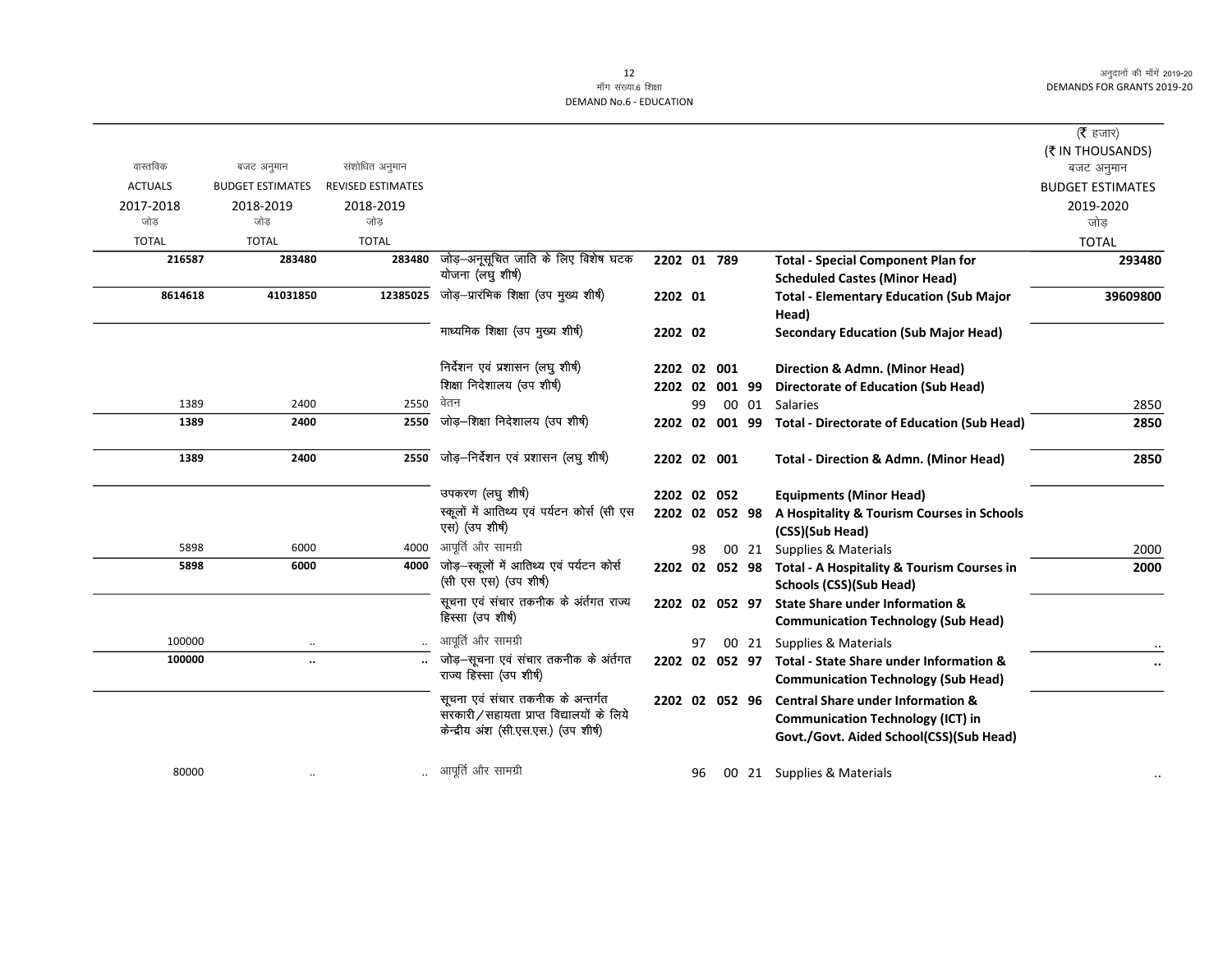( $\bar{\tau}$  हजार) (₹ IN THOUSANDS)

#### 13 माँग संख्या.6 शिक्षा DEMAND No.6 - EDUCATION

okLrfod ctV vu qeku la'kk sf/kr vu qeku ctV vuqeku ACTUALS BUDGET ESTIMATES REVISED ESTIMATES **REVISED ESTIMATES** 2017-2018 2018-2019 2018-2019 2019-2020 tk sM+ tk sM+ tk sM+ tk sM+ TOTAL TOTAL TOTAL TOTAL 80000 ... ... ... जोड़-सूचना एवं संचार अन्तर्गत सरकारी / सहाय के लिये केन्द्रीय अंश (र्स 'शीर्ष) 15759 20000 20000 30000 कार्यालय व्यय 20000 20000 3 95 00 13 Office Expenses 20000 20000 2375 10000 10000 आपूर्ति और सामग्री 2375 00 21 Supplies & Materials 10000 1 Materials 20000

# विद्यालय कल्याण समिति एम.सी.) (उप शीर्ष) 323515 500000 560000 tkMs +&fo|ky; dY;k.k lfefr ¼oh-ds-,l- /एस.एम.सी.) (उपशीष)

# 215779 270000 245000 बेतन 200000 कर 245000 कर कर 2000 00 00 01 Salaries 200000 215779 2700000 2300000 19 100 100 20 समयोपरि भत्ता 25 20 समयोपरि भत्ता 25 6217 10000 10000 fpfdRlk mipkj 00 00 06 Medical Treatment 11000 1351 1351 1500 11 Domestic Travel Expenses 1500 11 Domestic Travel Expenses 1500 11 Domestic Travel Expenses 2472 2500 2500 5000 विदेश यात्रा व्यय 2500 20 00 00 12 Foreign Travel Expenses 2500 25 5000

|               |              | <b>UTTLE EXPEITSES</b>                       | כב טט | υU |                          |           |           |           |
|---------------|--------------|----------------------------------------------|-------|----|--------------------------|-----------|-----------|-----------|
| 21000         | Voted        |                                              |       |    | स्वीकृत                  | 18000     | 18000     | 14710     |
| $\cdot$       | Charged      |                                              |       |    | भारित                    | $\cdot$ . | $\cdot$ . | $\cdot$ . |
| 341095        |              | 2202 02 101 00 Total - Inspection (Sub Head) |       |    | जोड़—निरीक्षण (उप शीर्ष) | 280820    | 302100    | 240548    |
| 341095        | <b>Voted</b> |                                              |       |    | स्वीकृत                  | 280820    | 302100    | 240548    |
| $\cdot \cdot$ | Charged      |                                              |       |    | भारित                    | $\cdots$  | $\cdot$ . | $\cdot$ . |

|        |        |        |                                                                            |                |    |     |     |                                                                                       | 1017   |
|--------|--------|--------|----------------------------------------------------------------------------|----------------|----|-----|-----|---------------------------------------------------------------------------------------|--------|
| 80000  |        |        | जोड़–सूचना एवं संचार तकनीक के<br>अन्तर्गत सरकारी/सहायता प्राप्त विद्यालयों | 2202 02 052    |    |     | 96  | Total - Central Share under Information &<br><b>Communication Technology (ICT) in</b> |        |
|        |        |        | के लिये केन्द्रीय अंश (सी.एस.एस.) (उप<br>शीर्ष)                            |                |    |     |     | Govt./Govt. Aided School(CSS)(Sub Head)                                               |        |
|        |        |        | विद्यालय विस्तार कार्यकम (उप शीर्ष)                                        | 2202 02 052 95 |    |     |     | <b>School Extension Programme (Sub Head)</b>                                          |        |
| 15759  | 20000  | 30000  | कार्यालय व्यय                                                              |                | 95 | 00  | -13 | Office Expenses                                                                       | 20000  |
| 2375   | 10000  | 10000  | आपूर्ति और सामग्री                                                         |                | 95 | 00  | 21  | Supplies & Materials                                                                  | 70000  |
| 18134  | 30000  | 40000  | जोड़–विद्यालय विस्तार कार्यक्रम (उप शीर्ष)                                 | 2202 02 052 95 |    |     |     | <b>Total - School Extension Programme (Sub</b>                                        | 90000  |
| 204032 |        | 44000  | जोड़—उपकरण (लघु शीर्ष)                                                     |                |    |     |     | Head)                                                                                 |        |
|        | 36000  |        |                                                                            | 2202 02 052    |    |     |     | <b>Total - Equipments (Minor Head)</b>                                                | 92000  |
|        |        |        | भवनों का रखरखाव (लघु शीर्ष)                                                | 2202 02 053    |    |     |     | <b>Maintenance of Building (Minor Head)</b>                                           |        |
|        |        |        | विद्यालय कल्याण समिति (वी.के.एस. / एस.<br>एम.सी.) (उप शीर्ष)               | 2202 02 053 97 |    |     |     | Vidhalaya Kalyan Samiti (VKS/SMC) (Sub<br>Head)                                       |        |
| 323515 | 500000 | 560000 | लघु कार्य                                                                  |                | 97 | 00  | 27  | <b>Minor Works</b>                                                                    | 690000 |
| 323515 | 500000 | 560000 | जोड़—विद्यालय कल्याण समिति (वी.के.एस.<br>∕एस.एम.सी.)(उप शीर्ष)             | 2202 02 053 97 |    |     |     | Total - Vidhalaya Kalyan Samiti (VKS/SMC)<br>(Sub Head)                               | 690000 |
| 323515 | 500000 | 560000 | जोड़—भवनों का रखरखाव (लघु शीर्ष)                                           | 2202 02 053    |    |     |     | <b>Total - Mainienance of Building (Minor</b><br>Head)                                | 690000 |
|        |        |        | निरीक्षण (लघु शीर्ष)                                                       | 2202 02        |    | 101 |     | <b>Inspection (Minor Head)</b>                                                        |        |
|        |        |        | निरीक्षण (उप शीर्ष)                                                        | 2202 02 101 00 |    |     |     | <b>Inspection (Sub Head)</b>                                                          |        |

2202 02 101 00 Inspection (Sub Head)

00 00 13 Office Expenses

| समयोपरि भत्ता            |
|--------------------------|
| चिकित्सा उपचार           |
| घरेलू यात्रा व्यय        |
| विदेश यात्रा व्यय        |
| कार्यालय व्यय            |
|                          |
|                          |
| जोड़–निरीक्षण (उप शीर्ष) |
|                          |

# 2202 02 101 00 Total - Inspection (Sub Head) 341095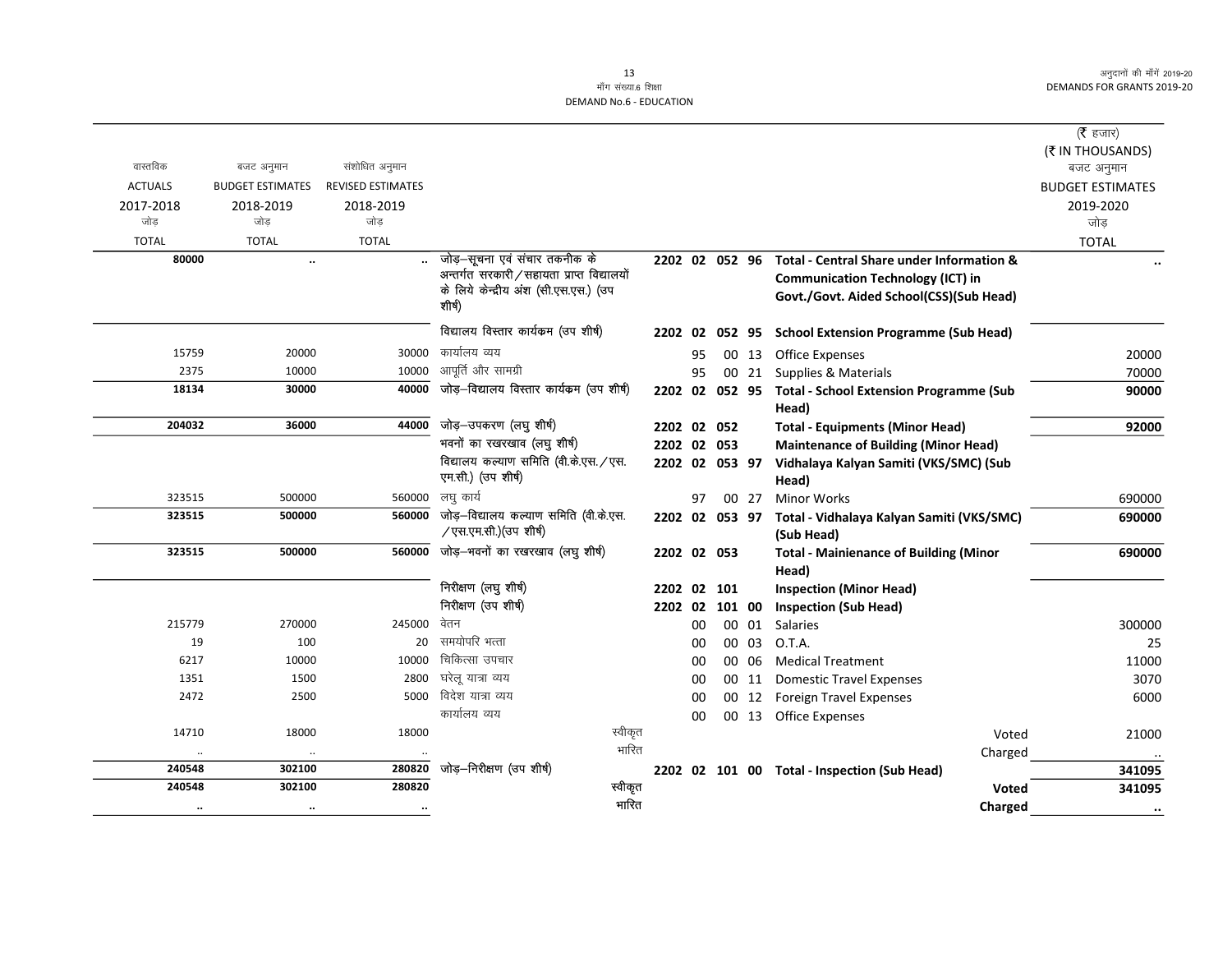# माँग संख्या.6 शिक्षा DEMAND No.6 - EDUCATION

|                |                         |                          |                                                      |         |                |    |       |                                                             | ( <b>रै</b> हजार)       |
|----------------|-------------------------|--------------------------|------------------------------------------------------|---------|----------------|----|-------|-------------------------------------------------------------|-------------------------|
|                |                         |                          |                                                      |         |                |    |       |                                                             | (₹ IN THOUSANDS)        |
| वास्तविक       | बजट अनुमान              | संशोधित अनुमान           |                                                      |         |                |    |       |                                                             | बजट अनुमान              |
| <b>ACTUALS</b> | <b>BUDGET ESTIMATES</b> | <b>REVISED ESTIMATES</b> |                                                      |         |                |    |       |                                                             | <b>BUDGET ESTIMATES</b> |
| 2017-2018      | 2018-2019               | 2018-2019                |                                                      |         |                |    |       |                                                             | 2019-2020               |
| जोड            | जोड                     | जोड                      |                                                      |         |                |    |       |                                                             | जोड                     |
| <b>TOTAL</b>   | <b>TOTAL</b>            | <b>TOTAL</b>             |                                                      |         |                |    |       |                                                             | <b>TOTAL</b>            |
| 240548         | 302100                  | 280820                   | जोड़-निरीक्षण (लघु शीर्ष)                            |         | 2202 02 101    |    |       | <b>Total - Inspection (Minor Head)</b>                      | 341095                  |
| 240548         | 302100                  | 280820                   |                                                      | स्वीकृत |                |    |       | <b>Voted</b>                                                | 341095                  |
| $\ldots$       | $\ddotsc$               |                          |                                                      | भारित   |                |    |       | Charged                                                     | $\bullet\bullet$        |
|                |                         |                          | अनौपचारिक शिक्षा (लघु शीर्ष)                         |         | 2202 02 103    |    |       | <b>Non-Formal Education (Minor Head)</b>                    |                         |
|                |                         |                          | पत्राचार पाठयक्रम द्वारा माध्यमिक स्तर पर            |         | 2202 02 103 94 |    |       | Supervised Instruction at secondary stage                   |                         |
|                |                         |                          | पर्यवेक्षीय अनुदेश (उप शीर्ष)                        |         |                |    |       | by correspondence course (Sub Head)                         |                         |
|                |                         |                          | वेतन                                                 |         |                | 94 |       | 00 01 Salaries                                              |                         |
| 15377          | 24903                   | 13000                    |                                                      | स्वीकृत |                |    |       | Voted                                                       | 15100                   |
| $\ddotsc$      | $\ldots$                |                          |                                                      | भारित   |                |    |       | Charged                                                     | $\cdot\cdot$            |
| $\ldots$       | 5000                    | 5000                     | मजदूरी                                               |         |                | 94 |       | 00 02 Wages                                                 | 5000                    |
| 559            | 1000                    | 1000                     | चिकित्सा उपचार                                       |         |                | 94 | 00 06 | <b>Medical Treatment</b>                                    | 1000                    |
| 36             | 40                      |                          | 20 घरेलू यात्रा व्यय                                 |         |                | 94 | 00 11 | <b>Domestic Travel Expenses</b>                             | 40                      |
| 17357          | 32750                   |                          | 30000 कार्यालय व्यय                                  |         |                | 94 | 00 13 | <b>Office Expenses</b>                                      | 33000                   |
| 7047           | 15000                   |                          | 15000 अन्य प्रभार                                    |         |                | 94 | 00 50 | <b>Other Charges</b>                                        | 16500                   |
| 40376          | 78693                   | 64020                    | जोड़—पत्राचार पाठयक्रम द्वारा माध्यमिक               |         |                |    |       | 2202 02 103 94 Total - Supervised Instruction at Secondary  | 70640                   |
|                |                         |                          | स्तर पर पर्यवेक्षीय अनुदेश (उप शीर्ष)                |         |                |    |       | <b>Stage by Correspondence Course (Sub</b>                  |                         |
|                |                         |                          |                                                      |         |                |    |       | Head)                                                       |                         |
| 40376          | 78693                   | 64020                    |                                                      | स्वीकृत |                |    |       | Voted                                                       | 70640                   |
| $\ldots$       | $\ddotsc$               |                          |                                                      | भारित   |                |    |       | Charged                                                     | $\cdot\cdot$            |
|                |                         |                          | सामाजिक शिक्षा की स्थापना (उप शीर्ष)                 |         | 2202 02        |    |       | 103 93 Estt. of Social Education (Sub Head)                 |                         |
| 4215           | 8000                    | 6000 वेतन                |                                                      |         |                | 93 | 00 01 | Salaries                                                    | 7500                    |
| 296            | 400                     | 150                      | चिकित्सा उपचार                                       |         |                | 93 | 00 06 | <b>Medical Treatment</b>                                    | 400                     |
| 4511           | 8400                    |                          | $\overline{6150}$ जोड़-सामाजिक शिक्षा की स्थापना (उप |         |                |    |       | 2202 02 103 93 Total - Estt. of Social Education (Sub Head) | 7900                    |
|                |                         |                          | शीर्ष)                                               |         |                |    |       |                                                             |                         |
| 44887          | 87093                   | 70170                    | जोड़–अनौपचारिक शिक्षा (लघु शीर्ष)                    |         | 2202 02 103    |    |       | <b>Total - Non-Formal Education (Minor Head)</b>            | 78540                   |
|                |                         |                          |                                                      |         |                |    |       |                                                             |                         |
| 44887          | 87093                   | 70170                    |                                                      | स्वीकृत |                |    |       | Voted                                                       | 78540                   |
| $\ddotsc$      | $\ldots$                |                          |                                                      | भारित   |                |    |       | Charged                                                     | $\ddotsc$               |
|                |                         |                          | शिक्षक और अन्य सेवाएं (लघु शीर्ष)                    |         | 2202 02 104    |    |       | <b>Teachers &amp; Other Services (Minor Head)</b>           |                         |
|                |                         |                          | शिक्षक नवाचार गतिविधियों को बढ़ावा देना              |         | 2202 02 104 98 |    |       | <b>Promotion of Teachers Innovation</b>                     |                         |
|                |                         |                          | (उप शीर्ष)                                           |         |                |    |       | <b>Activities (Sub Head)</b>                                |                         |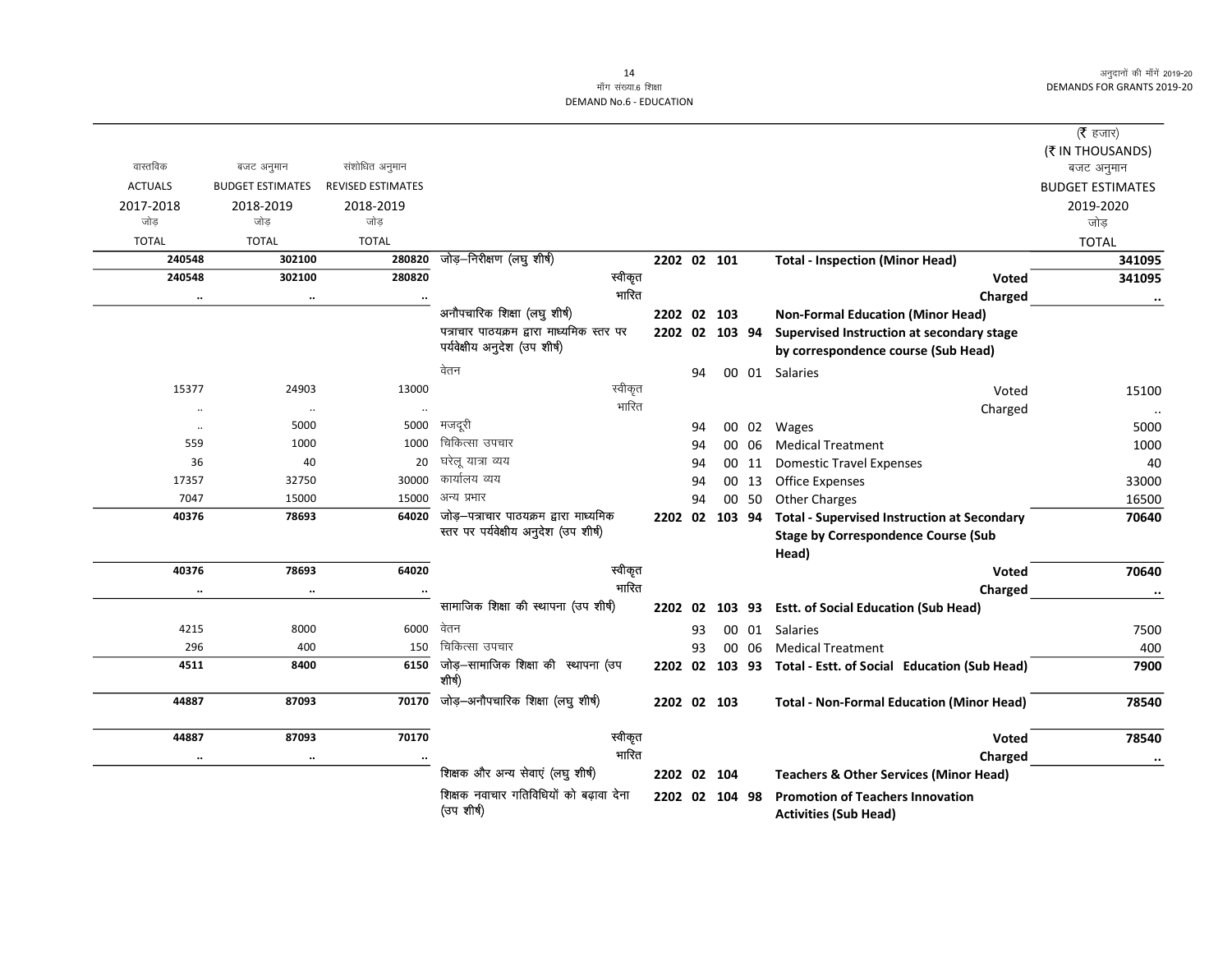#### 15 माँग संख्या.6 शिक्षा DEMAND No.6 - EDUCATION

|                      |                         |                          |                                                      |                |    |       |                                                           | (रै हजार)               |
|----------------------|-------------------------|--------------------------|------------------------------------------------------|----------------|----|-------|-----------------------------------------------------------|-------------------------|
|                      |                         |                          |                                                      |                |    |       |                                                           | (₹ IN THOUSANDS)        |
| वास्तविक             | बजट अनुमान              | संशोधित अनुमान           |                                                      |                |    |       |                                                           | बजट अनुमान              |
| <b>ACTUALS</b>       | <b>BUDGET ESTIMATES</b> | <b>REVISED ESTIMATES</b> |                                                      |                |    |       |                                                           | <b>BUDGET ESTIMATES</b> |
| 2017-2018            | 2018-2019               | 2018-2019                |                                                      |                |    |       |                                                           | 2019-2020               |
| जोड                  | जोड                     | जोड                      |                                                      |                |    |       |                                                           | जोड                     |
| <b>TOTAL</b>         | <b>TOTAL</b>            | <b>TOTAL</b>             |                                                      |                |    |       |                                                           | <b>TOTAL</b>            |
| $\ddot{\phantom{a}}$ | $\ddots$                |                          | अन्य प्रभार                                          |                | 98 | 00 50 | <b>Other Charges</b>                                      | 100000                  |
| $\ddot{\phantom{a}}$ | $\ddotsc$               |                          | जोड़-शिक्षक नवाचार गतिविधियों को                     | 2202 02 104 98 |    |       | <b>Total - Promotion of Teachers Innovation</b>           | 100000                  |
|                      |                         |                          | बढ़ावा देना (उप शीर्ष)                               |                |    |       | <b>Activities (Sub Head)</b>                              |                         |
| $\ldots$             | $\ddotsc$               |                          | जोड़-शिक्षक और अन्य सेवाएं (लघु शीर्ष)               | 2202 02 104    |    |       | <b>Total - Teachers &amp; Other Services (Minor</b>       | 100000                  |
|                      |                         |                          |                                                      |                |    |       | Head)                                                     |                         |
|                      |                         |                          | शिक्षक प्रशिक्षण (लघु शीर्ष)                         | 2202 02 105    |    |       | <b>Teachers Training (Minor Head)</b>                     |                         |
|                      |                         |                          | शिक्षकों को राज्य पुरस्कार (उप शीर्ष)                |                |    |       | 2202 02 105 96 State award to teachers (Sub Head)         |                         |
| 9378                 | 10000                   | 10000                    | पुरस्कार                                             |                | 96 | 00 05 | Rewards                                                   | 10000                   |
| 9378                 | 10000                   | 10000                    | जोड़-शिक्षकों को राज्य पुरस्कार (उप शीर्ष)           |                |    |       | 2202 02 105 96 Total - State award to teachers (Sub Head) | 10000                   |
|                      |                         |                          | एस.सी.ई.आर.टी. को सहायता अनुदान (उप<br>शीर्ष)        |                |    |       | 2202 02 105 95 Grants-in-aid to SCERT (Sub Head)          |                         |
| 150000               | 237000                  | 140000                   | सहायता अनुदान–सामान्य                                |                | 95 |       | 00 31 Grants-in-aid-General                               | 410000                  |
| $\cdot\cdot$         | 200000                  | 60000                    | पूंजीगत परिसम्पतियो के सृजन के लिए                   |                | 95 |       | 00 35 Grants for creation of capital assets               | 50000                   |
|                      |                         |                          | अनुदान                                               |                |    |       |                                                           |                         |
| 50000                | 100000                  | 85000                    | सहायता अनुदान–वेतन                                   |                | 95 |       | 00 36 Grants-in-aid-Salaries                              | 150000                  |
| 200000               | 537000                  | 285000                   | जोड़-एस.सी.ई.आर.टी. को सहायता<br>अनुदान (उप शीर्ष)   |                |    |       | 2202 02 105 95 Total: Grants-in-aid to SCERT (Sub Head)   | 610000                  |
| 209378               | 547000                  | 295000                   | जोड़-शिक्षक प्रशिक्षण (लघु शीर्ष)                    | 2202 02 105    |    |       | <b>Total - Teachers Training (Minor Head)</b>             | 620000                  |
|                      |                         |                          | पाठ्य पुस्तकें (लघु शीर्ष)                           | 2202 02 106    |    |       | <b>Text Books (Minor Head)</b>                            |                         |
|                      |                         |                          | निर्देशन एवं प्रशासन (उप शीर्ष)                      | 2202 02 106 98 |    |       | <b>Direction and Admn (Sub Head)</b>                      |                         |
| 2985                 | 3800                    | 3300                     | वेतन                                                 |                | 98 |       | 00 01 Salaries                                            | 3800                    |
| 2985                 | 3800                    | 3300                     | जोड़-निर्देशन एवं प्रशासन (उप शीर्ष)                 |                |    |       | 2202 02 106 98 Total - Direction and Admn (Sub Head)      | 3800                    |
|                      |                         |                          | पाठ्य पुस्तकों का निशुःल्क वितरण (उप<br>शीर्ष)       |                |    |       | 2202 02 106 89 Free Supply of Text Books (Sub Head)       |                         |
| 1176823              | 1070000                 | 1000000                  | आपूर्ति और सामग्री                                   |                | 89 | 00 21 | Supplies & Materials                                      | 1500000                 |
| 1176823              | 1070000                 | 1000000                  | जोड़—पाठ्य पुस्तकेंा का निशुःल्क वितरण<br>(उप शीर्ष) | 2202 02 106 89 |    |       | <b>Total - Free Supply of Text Books (Sub</b><br>Head)    | 1500000                 |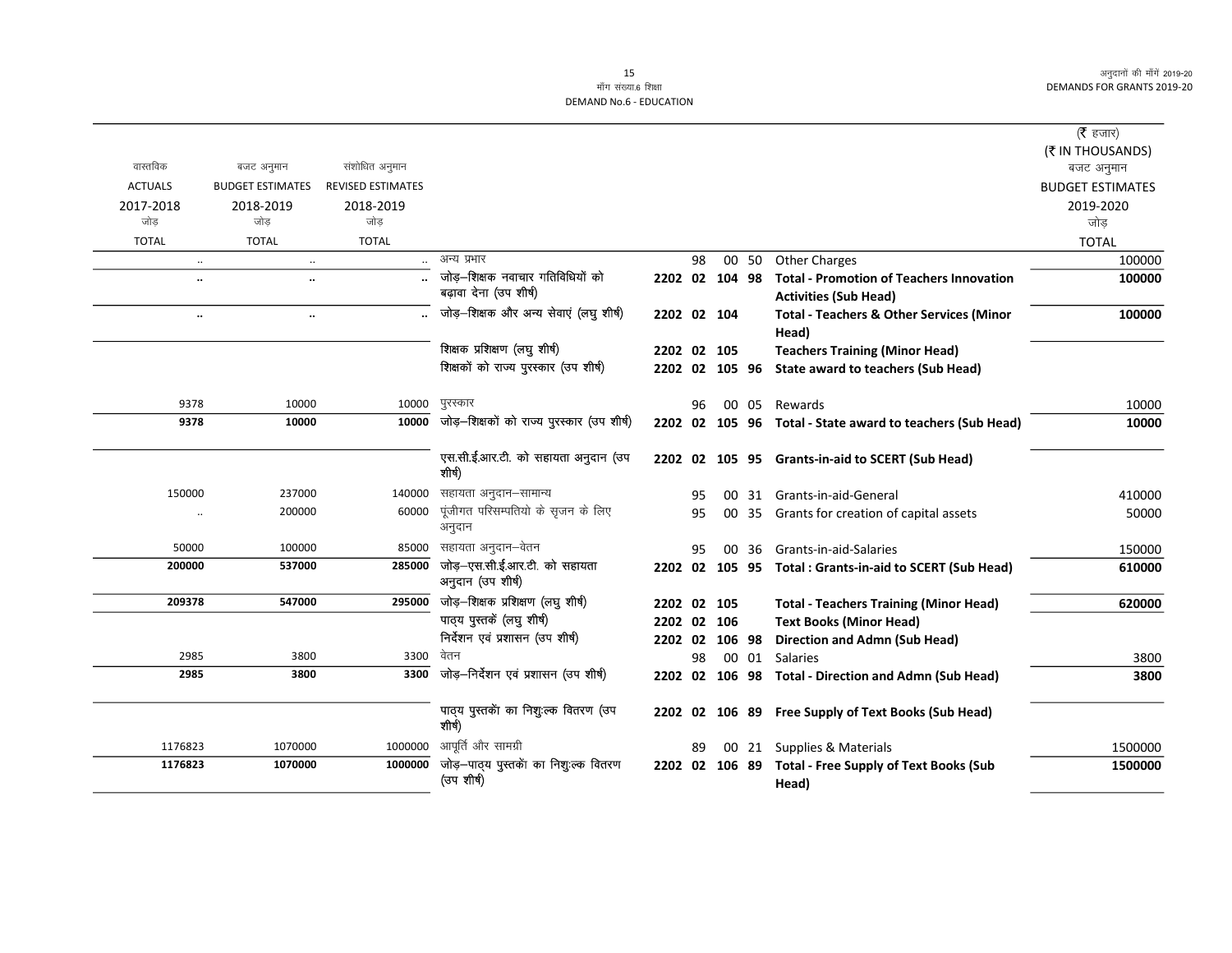|                |                         |                          |                                                  |             |    |                |                 |                                                   | (रै हजार)               |
|----------------|-------------------------|--------------------------|--------------------------------------------------|-------------|----|----------------|-----------------|---------------------------------------------------|-------------------------|
|                |                         |                          |                                                  |             |    |                |                 |                                                   | (₹ IN THOUSANDS)        |
| वास्तविक       | बजट अनुमान              | संशोधित अनुमान           |                                                  |             |    |                |                 |                                                   | बजट अनुमान              |
| <b>ACTUALS</b> | <b>BUDGET ESTIMATES</b> | <b>REVISED ESTIMATES</b> |                                                  |             |    |                |                 |                                                   | <b>BUDGET ESTIMATES</b> |
| 2017-2018      | 2018-2019               | 2018-2019                |                                                  |             |    |                |                 |                                                   | 2019-2020               |
| जोड            | जोड                     | जोड                      |                                                  |             |    |                |                 |                                                   | जोड़                    |
| <b>TOTAL</b>   | <b>TOTAL</b>            | <b>TOTAL</b>             |                                                  |             |    |                |                 |                                                   | <b>TOTAL</b>            |
|                |                         |                          | स्कूली पुस्तकालयों में सुधार (उप शीर्ष)          |             |    | 2202 02 106 88 |                 | <b>Improvement of School Libraries (Sub</b>       |                         |
|                |                         |                          |                                                  |             |    |                |                 | Head)                                             |                         |
| 54396          | 150000                  | 80000                    | आपूर्ति और सामग्री                               |             | 88 |                | 00 21           | Supplies & Materials                              | 90000                   |
| 54396          | 150000                  | 80000                    | जोड़-स्कूली पुस्तकालयों में सुधार (उप शीर्ष)     | 2202 02     |    | 106 88         |                 | <b>Total - Improvement of School Libraries</b>    | 90000                   |
|                |                         |                          |                                                  |             |    |                |                 | (Sub Head)                                        |                         |
| 1234204        | 1223800                 | 1083300                  | जोड़—पाठ्य पुस्तकें (लघु शीर्ष)                  | 2202 02 106 |    |                |                 | <b>Total - Text Books (Minor Head)</b>            | 1593800                 |
|                |                         |                          | छात्रवृति (लघु शीर्ष)                            | 2202 02 107 |    |                |                 | <b>Scholarships (Minor Head)</b>                  |                         |
|                |                         |                          | दिल्ली के राष्ट्रीय वीरता पुरस्कार प्राप्त       |             |    | 2202 02 107 97 |                 | Financial Assistance to the receipients of        |                         |
|                |                         |                          | विजेताओं को वित्तीय सहायता (उप शीर्ष)            |             |    |                |                 | <b>National Bravery Awards of Delhi (Sub</b>      |                         |
|                |                         |                          |                                                  |             |    |                |                 | Head)                                             |                         |
|                | 500                     |                          | छात्रवृति एवं वजीफा                              |             | 97 |                | 00 34           | Scholarship & Stipend                             | 500                     |
|                | 500                     |                          | जोड़- दिल्ली के राष्ट्रीय वीरता पुरस्कार         |             |    | 2202 02 107 97 |                 | <b>Total - Financial Assistance to the</b>        | 500                     |
|                |                         |                          | प्राप्त विजेताओं को वित्तीय सहायता (उप<br>शीर्ष) |             |    |                |                 | receipients of National Bravery Awards of         |                         |
|                |                         |                          |                                                  |             |    |                |                 | Delhi (Sub Head)                                  |                         |
|                |                         |                          | मेधावी छात्रों के लिए मुख्यमंत्री छात्रावृत्ति   |             |    | 2202 02 107 96 |                 | <b>Chief Minister's Scholarship for</b>           |                         |
|                |                         |                          | (उप शीर्ष)                                       |             |    |                |                 | <b>Meritorious Students (Sub Head)</b>            |                         |
| $\ddotsc$      |                         |                          | छात्रवृति एवं वजीफा                              |             | 96 |                | 00 34           | Scholarship & Stipend                             | 60000                   |
| $\ldots$       | $\ddot{\phantom{a}}$    |                          | जोड़-मेधावी छात्रों के लिए मुख्यमंत्री           |             |    | 2202 02 107 96 |                 | Total - Chief Minister's Scholarship for          | 60000                   |
|                |                         |                          | छात्रावृत्ति (उप शीर्ष)                          |             |    |                |                 | <b>Meritorious Students (Sub Head)</b>            |                         |
| $\ddotsc$      | 500                     |                          | छात्रवृति (लघु शीर्ष)                            | 2202 02 107 |    |                |                 | <b>Total - Scholarships (Minor Head)</b>          | 60500                   |
|                |                         |                          | परीक्षा (लघु शीर्ष)                              | 2202 02 108 |    |                |                 | <b>Examinations (Minor Head)</b>                  |                         |
|                |                         |                          | गुणवता सुधार के लिए परीक्षण सुधार शाखा           | 2202 02     |    | 108 99         |                 | <b>Examination Reform Branch for quality</b>      |                         |
|                |                         |                          | (उप शीर्ष)                                       |             |    |                |                 | improvement (Sub Head)                            |                         |
| 127928         | 200000                  | 265000                   | आपूर्ति और सामग्री                               |             | 99 |                | 0 <sub>21</sub> | Supplies & Materials                              | 250000                  |
| 127928         | 200000                  | 265000                   | जोड़-गुणवता सुधार के लिए परीक्षण सुधार           | 2202 02     |    | 108 99         |                 | <b>Total - Examination Reform Branch for</b>      | 250000                  |
|                |                         |                          | शाखा (उप शीर्ष)                                  |             |    |                |                 | quality improvement (Sub Head)                    |                         |
| 127928         | 200000                  | 265000                   | जोड़-परीक्षा (लघु शीर्ष)                         | 2202 02 108 |    |                |                 | <b>Total - Examinations (Minor Head)</b>          | 250000                  |
|                |                         |                          | राजकीय माघ्यमिक विद्यालय (लघु शीर्ष)             | 2202 02 109 |    |                |                 | <b>Govt. Secondary Schools (Minor Head)</b>       |                         |
|                |                         |                          |                                                  |             |    |                |                 |                                                   |                         |
|                |                         |                          | राजकीय माघ्यमिक विद्यालय (उप शीर्ष)              |             |    |                |                 | 2202 02 109 96 Govt. Secondary Schools (Sub Head) |                         |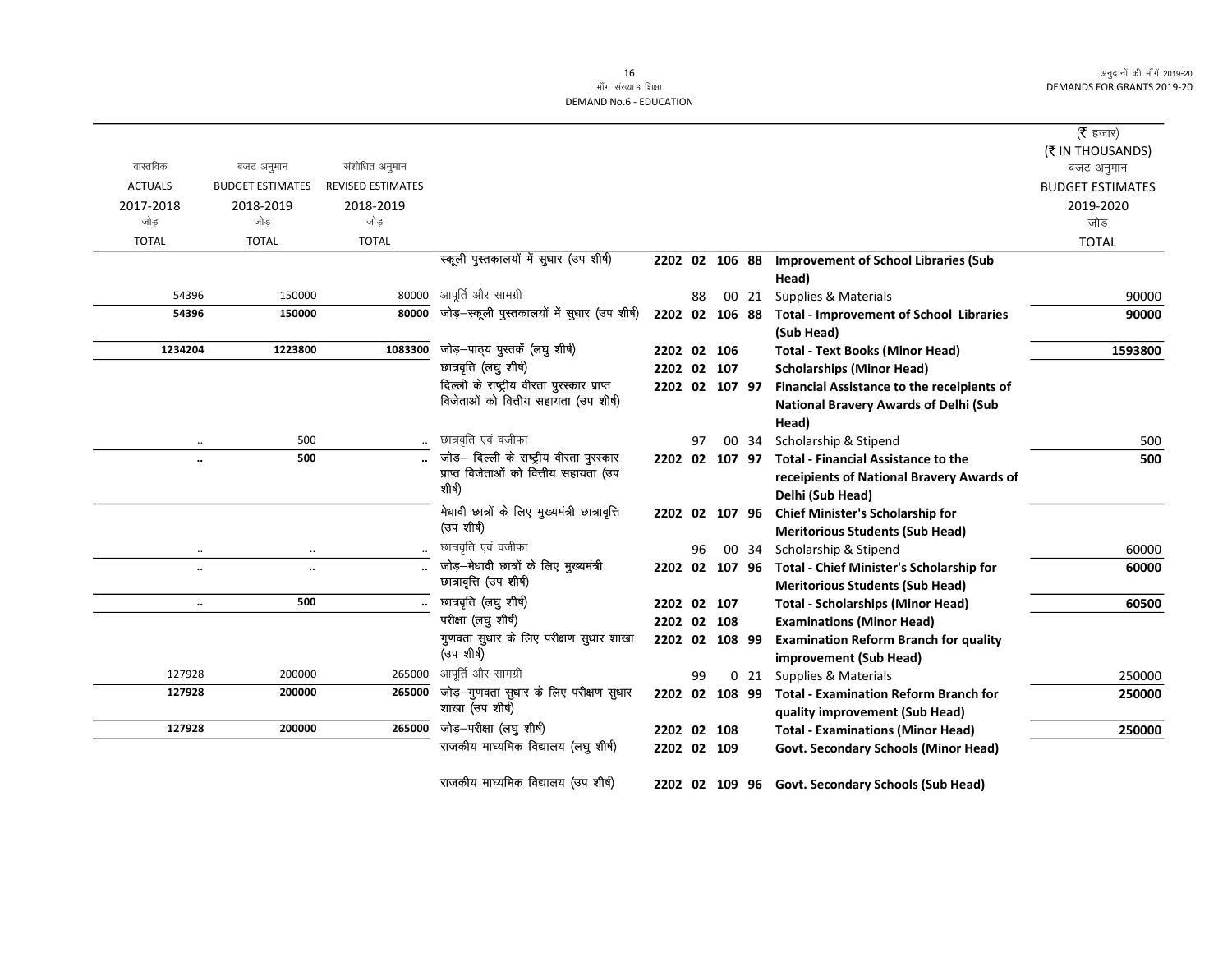# माँग संख्या.6 शिक्षा DEMAND No.6 - EDUCATION

|                      |                         |                          |                                                                          |    |                |                                                                                                | ( <b>रै</b> हजार)<br>(₹ IN THOUSANDS) |
|----------------------|-------------------------|--------------------------|--------------------------------------------------------------------------|----|----------------|------------------------------------------------------------------------------------------------|---------------------------------------|
| वास्तविक             | बजट अनुमान              | संशोधित अनुमान           |                                                                          |    |                |                                                                                                | बजट अनुमान                            |
| <b>ACTUALS</b>       | <b>BUDGET ESTIMATES</b> | <b>REVISED ESTIMATES</b> |                                                                          |    |                |                                                                                                | <b>BUDGET ESTIMATES</b>               |
| 2017-2018            | 2018-2019               | 2018-2019                |                                                                          |    |                |                                                                                                | 2019-2020                             |
| जोड़                 | जोड                     | जोड                      |                                                                          |    |                |                                                                                                | जोड़                                  |
| <b>TOTAL</b>         | <b>TOTAL</b>            | <b>TOTAL</b>             |                                                                          |    |                |                                                                                                | <b>TOTAL</b>                          |
|                      |                         |                          | वेतन                                                                     | 96 |                | 00 01 Salaries                                                                                 |                                       |
| 11578739             | 12300000                | 12100000                 | स्वीकृत                                                                  |    |                | Voted                                                                                          | 13270000                              |
| $\ddot{\phantom{a}}$ | $\ddotsc$               | $\ddot{\phantom{a}}$     | भारित                                                                    |    |                | Charged                                                                                        |                                       |
| $\ddotsc$            | 570000                  | $\ddot{\phantom{a}}$     | मजदूरी                                                                   | 96 |                | 00 02 Wages                                                                                    |                                       |
|                      |                         |                          | समयोपरि भत्ता                                                            | 96 |                | 00 03 O.T.A.                                                                                   |                                       |
| 146                  | 250                     | 120                      | स्वीकृत                                                                  |    |                | Voted                                                                                          | 150                                   |
| $\ddotsc$            | $\cdot\cdot$            | $\ddot{\phantom{a}}$     | भारित                                                                    |    |                | Charged                                                                                        | $\ddotsc$                             |
|                      |                         |                          | चिकित्सा उपचार                                                           | 96 |                | 00 06 Medical Treatment                                                                        |                                       |
| 240166               | 300000                  | 280400                   | स्वीकृत                                                                  |    |                | Voted                                                                                          | 314046                                |
| $\cdot\cdot$         | $\cdot\cdot$            | $\ddotsc$                | स्वीकृत                                                                  |    |                | Charged                                                                                        |                                       |
| 4690                 | 2500                    | 4700                     | घरेलू यात्रा व्यय                                                        | 96 |                | 00 11 Domestic Travel Expenses                                                                 | 5200                                  |
|                      |                         |                          | कार्यालय व्यय                                                            | 96 |                | 00 13 Office Expenses                                                                          |                                       |
| 2633725              | 2509500                 | 3635200                  | स्वीकृत                                                                  |    |                | Voted                                                                                          | 4410400                               |
| $\ldots$             | $\cdot\cdot$            |                          | भारित                                                                    |    |                | Charged                                                                                        | $\ldots$                              |
|                      |                         |                          | किराया, महसूल व कर                                                       | 96 |                | 00 14 Rents, Rates and Taxes                                                                   |                                       |
| 167159               | 230000                  | 230000                   | स्वीकृत                                                                  |    |                | Voted                                                                                          | 256550                                |
| $\cdot\cdot$         | $\cdot\cdot$            | $\cdot\cdot$             | भारित                                                                    |    |                | Charged                                                                                        | $\ddot{\phantom{a}}$                  |
|                      |                         |                          | अन्य प्रभार                                                              | 96 |                | 00 50 Other Charges                                                                            |                                       |
| $\cdot\cdot$         | $\cdot\cdot$            | $\cdot\cdot$             | स्वीकृत                                                                  |    |                | Voted                                                                                          |                                       |
| 2610                 | 4500                    | 4500                     | भारित                                                                    |    |                | Charged                                                                                        | 5500                                  |
| 14627235             | 15916750                | 16254920                 | जोड़—राजकीय माध्यमिक विद्यालय (उप<br>शीर्ष)                              |    |                | 2202 02 109 96 Total - Government Secondary School<br>(Sub Head)                               | 18261846                              |
| 14624625             | 15912250                | 16250420                 | स्वीकृत                                                                  |    |                | Voted                                                                                          | 18256346                              |
| 2610                 | 4500                    | 4500                     | भारित                                                                    |    |                | Charged                                                                                        | 5500                                  |
|                      |                         |                          | ग्रामीण क्षेत्र की छात्राओं को निःशुल्क यात्रा<br>सुविधा (उप शीर्ष)      |    |                | 2202 02 109 95 Free transport Facilities to Girl students of<br>rural areas (Sub Head)         |                                       |
| 32434                | 40000                   | 40000                    | कार्यालय व्यय                                                            | 95 |                | 00 13 Office Expenses                                                                          | 40000                                 |
| 32434                | 40000                   | 40000                    | जोड़-ग्रामीण क्षेत्र की छात्राओं को निःशुल्क<br>यात्रा सुविधा (उप शीर्ष) |    |                | 2202 02 109 95 Total - Free transport Facilities to Girl<br>students of rural areas (Sub Head) | 40000                                 |
|                      |                         |                          | बारहवीं कक्षा में कम्पयूटर विज्ञान का<br>परिचय (उप शीर्ष)                |    | 2202 02 109 94 | Introduction of Computer Science at +2<br>stage (Sub Head)                                     |                                       |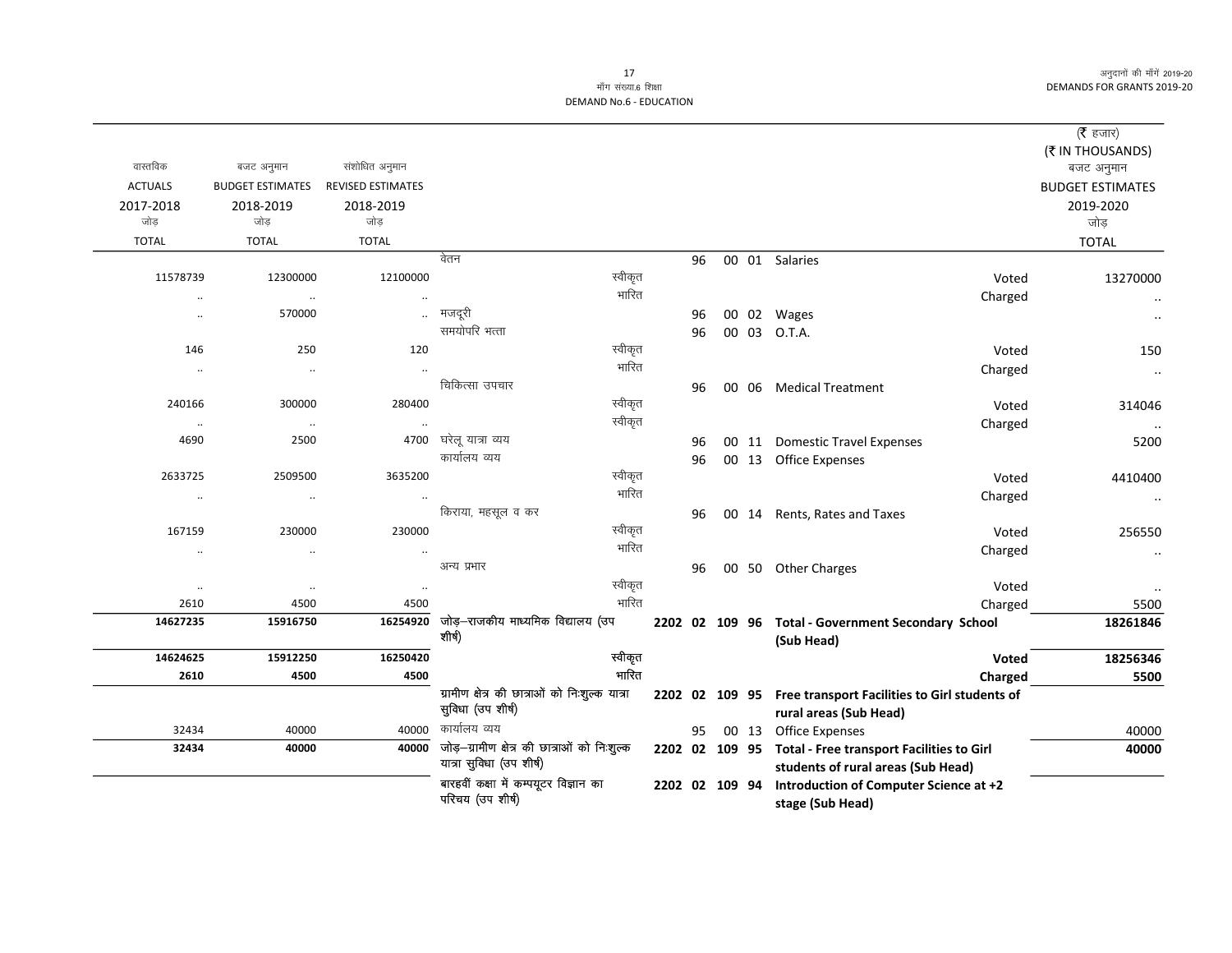### 18 माँग संख्या.6 शिक्षा

|                |                         |                          |                                                                                           |         |    |       |                                                                                                 | ( $\bar{\tau}$ हजार)    |
|----------------|-------------------------|--------------------------|-------------------------------------------------------------------------------------------|---------|----|-------|-------------------------------------------------------------------------------------------------|-------------------------|
|                |                         |                          |                                                                                           |         |    |       |                                                                                                 | (₹ IN THOUSANDS)        |
| वास्तविक       | बजट अनुमान              | संशोधित अनुमान           |                                                                                           |         |    |       |                                                                                                 | बजट अनुमान              |
| <b>ACTUALS</b> | <b>BUDGET ESTIMATES</b> | <b>REVISED ESTIMATES</b> |                                                                                           |         |    |       |                                                                                                 | <b>BUDGET ESTIMATES</b> |
| 2017-2018      | 2018-2019               | 2018-2019                |                                                                                           |         |    |       |                                                                                                 | 2019-2020               |
| जोड            | जोड                     | जोड                      |                                                                                           |         |    |       |                                                                                                 | जोड                     |
| <b>TOTAL</b>   | <b>TOTAL</b>            | <b>TOTAL</b>             |                                                                                           |         |    |       |                                                                                                 | <b>TOTAL</b>            |
| 276225         | 350000                  | 380000                   | मजदूरी                                                                                    |         | 94 |       | $\overline{00}$ 02 Wages                                                                        | 610000                  |
| 4561           | 450000                  | 870000                   | आपूर्ति और सामग्री                                                                        |         | 94 |       | 00 21 Supplies & Materials                                                                      | 390000                  |
| 280786         | 800000                  | 1250000                  | जोड़-बारहवीं कक्षा में कम्पयूटर विज्ञान का                                                |         |    |       | 2202 02 109 94 Total - Introduction of Computer Science                                         | 1000000                 |
|                |                         |                          | परिचय (उप शीर्ष)                                                                          |         |    |       | at +2 stage (Sub Head)                                                                          |                         |
|                |                         |                          | एन0 वी0 ई0 क्यू0 एफ0 के तहत माध्यमिक<br>शिक्षा का व्यवसायीकरण (सी.एस.एस.)(उप<br>शीर्ष)    |         |    |       | 2202 02 109 93 Vocationalisation of Secondary Education<br>under NVEQF (CSS) (Sub Head)         |                         |
| 6997           | $\ldots$                |                          | मजदूरी                                                                                    |         | 93 |       | 00 02 Wages                                                                                     |                         |
| 4551           | $\ddotsc$               |                          | आपूर्ति और सामग्री                                                                        |         | 93 | 00 21 | Supplies & Materials                                                                            |                         |
| 11548          | $\cdot$                 |                          | जोड़-एन0 वी0 ई0 क्यू0 एफ0 के तहत                                                          |         |    |       | 2202 02 109 93 Total - Vocationalisation of Secondary                                           | $\cdot \cdot$           |
|                |                         |                          | माध्यमिक शिक्षा का व्यवसायीकरण (सी.एस.<br>एस.) (उप शीर्ष)                                 |         |    |       | <b>Education under NVEQF (CSS) (Sub Head)</b>                                                   |                         |
|                |                         |                          | एन0 वी0 ई0 क्यू0 एफ0 के तहत माध्यमिक<br>शिक्षा का व्यवसायीकरण (राज्य हिस्सा)(उप<br>शीर्ष) |         |    |       | 2202 02 109 92 Vocationalisation of Secondary Education<br>under NVEQF (State Share) (Sub Head) |                         |
| 4774           | $\ddotsc$               |                          | मजदूरी                                                                                    |         | 92 |       | 00 02 Wages                                                                                     |                         |
| 3046           | $\cdot$                 |                          | आपूर्ति और सामग्री                                                                        |         | 92 |       | 00 21 Supplies & Materials                                                                      |                         |
| 7820           | $\ddot{\phantom{a}}$    |                          | जोड़-एन0 वी0 ई0 क्यू0 एफ0 के तहत                                                          |         |    |       | 2202 02 109 92 Total - Vocationalisation of Secondary                                           | $\ddot{\phantom{0}}$    |
|                |                         |                          | माध्यमिक शिक्षा का व्यवसायीकरण (राज्य<br>हिस्सा) (उप शीर्ष)                               |         |    |       | <b>Education under NVEQF (State Share) (Sub</b><br>Head)                                        |                         |
|                |                         |                          | प्रतिभा विकास विधालय खोलना (उप शीर्ष)                                                     |         |    |       | 2202 02 109 91 Opening of Pratibha Vikas Vidyalaya (Sub<br>Head)                                |                         |
| 3740           | 5000                    | 5000                     | आपूर्ति और सामग्री                                                                        |         | 91 | 00 21 | Supplies & Materials                                                                            | 5000                    |
| 3740           | 5000                    |                          | 5000 जोड़-प्रतिभा विकास विधालय खोलना (उप<br>शीर्ष)                                        |         |    |       | 2202 02 109 91 Total - Opening of Pratibha Vikas<br>Vidyalaya (Sub Head)                        | 5000                    |
|                |                         |                          | युवा योजना (उप शीर्ष)                                                                     | 2202 02 |    |       | 109 90 Scheme of YUVA (Sub Head)                                                                |                         |
| 56344          | 100000                  | 100000                   | कार्यालय व्यय                                                                             |         | 90 |       | 00 13 Office Expenses                                                                           | 100000                  |
| 51155          | 80000                   | 70000                    | प्रकाशन                                                                                   |         | 90 | 00 16 | Publication                                                                                     | 100000                  |
| 162513         | 300000                  |                          | 150000 अन्य प्रशासनिक व्यय                                                                |         | 90 |       | 00 20 Other Administrative Expenses                                                             | 250000                  |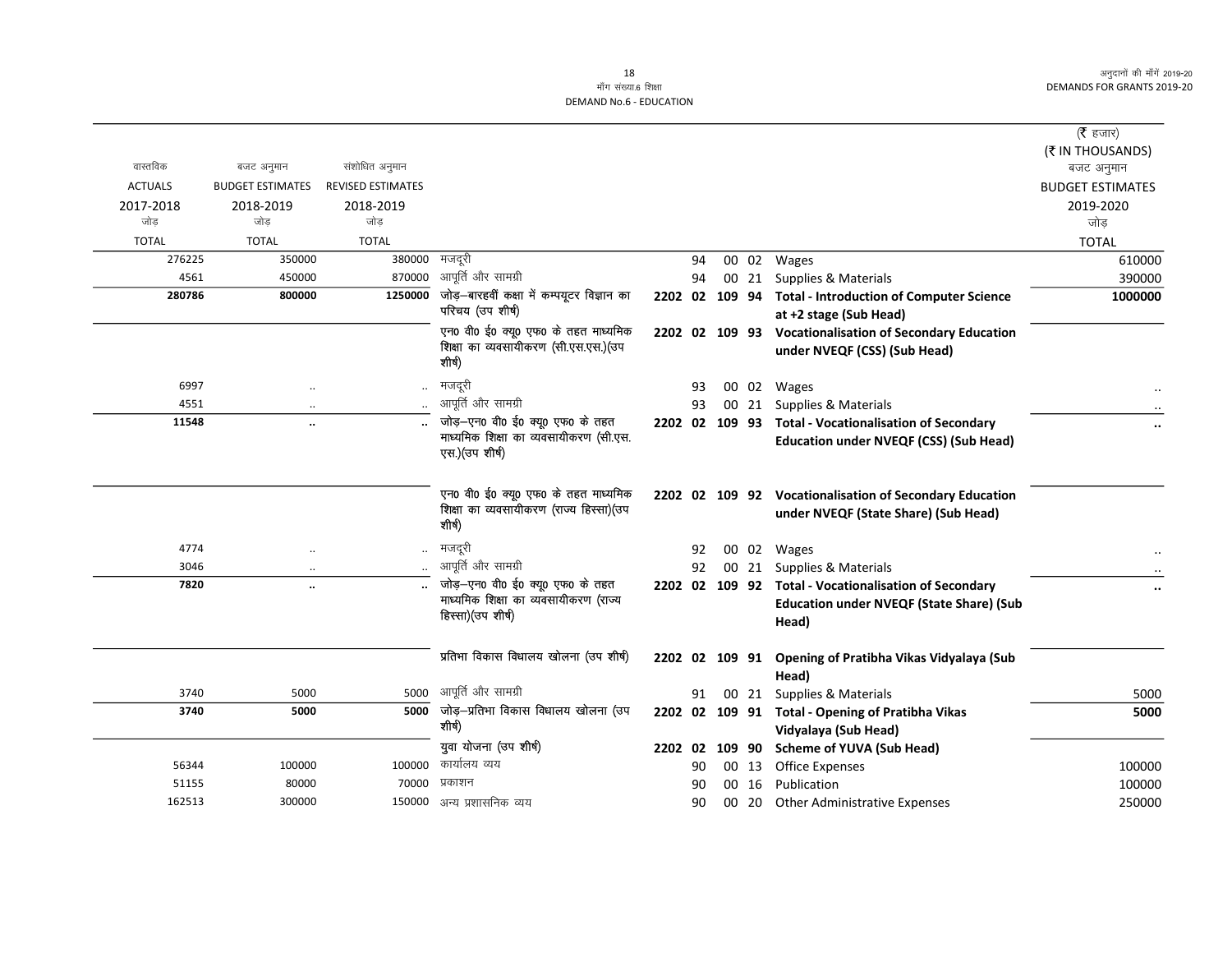$\sim$ 

#### 19 माँग संख्या.6 शिक्षा DEMAND No.6 - EDUCATION

|                      |                         |                          |                                                                              |    |                |                                                           | (रै हजार)               |
|----------------------|-------------------------|--------------------------|------------------------------------------------------------------------------|----|----------------|-----------------------------------------------------------|-------------------------|
|                      |                         |                          |                                                                              |    |                |                                                           | (₹ IN THOUSANDS)        |
| वास्तविक             | बजट अनुमान              | संशोधित अनुमान           |                                                                              |    |                |                                                           | बजट अनुमान              |
| <b>ACTUALS</b>       | <b>BUDGET ESTIMATES</b> | <b>REVISED ESTIMATES</b> |                                                                              |    |                |                                                           | <b>BUDGET ESTIMATES</b> |
| 2017-2018            | 2018-2019               | 2018-2019                |                                                                              |    |                |                                                           | 2019-2020               |
| जोड                  | जोड़                    | जोड़                     |                                                                              |    |                |                                                           | जोड                     |
| <b>TOTAL</b>         | <b>TOTAL</b>            | <b>TOTAL</b>             |                                                                              |    |                |                                                           | <b>TOTAL</b>            |
| 9606                 | 20000                   | 60000                    | आपूर्ति और सामग्री                                                           | 90 |                | 00 21 Supplies & Materials                                | 160000                  |
| 279618               | 500000                  | 380000                   | जोड़-युवा योजना (उप शीर्ष)                                                   |    | 2202 02 109 90 | <b>Total - Scheme of YUVA (Sub Head)</b>                  | 610000                  |
|                      |                         |                          | लडकियों में मासिक चक स्वच्छता (उप शीर्ष)                                     |    | 2202 02 109 89 | <b>Menstrual Hygiene in Girls (Sub Head)</b>              |                         |
| 19459                | 110000                  | 110000                   | आपूर्ति और सामग्री                                                           | 89 |                | 00 21 Supplies & Materials                                | 150000                  |
| 19459                | 110000                  | 110000                   | जोड़–लडकियों में मासिक चक स्वच्छता                                           |    | 2202 02 109 89 | Total - Menstrual Hygiene in Girls (Sub                   | 150000                  |
|                      |                         |                          | (उप शीर्ष)                                                                   |    |                | Head)                                                     |                         |
|                      |                         |                          | लडकियों में मासिक चक स्वच्छता के लिए                                         |    | 2202 02 109 88 | <b>GIA to Govt. Aided Schools for Menstrual</b>           |                         |
|                      |                         |                          | सहायता प्राप्त स्कूलो को सहायता अनुदान<br>(उपशीर्ष)                          |    |                | <b>Hygiene in Girls (Sub Head)</b>                        |                         |
|                      |                         |                          |                                                                              |    |                |                                                           |                         |
|                      | 15000                   | 15000                    | सहायता अनुदान–सामान्य                                                        | 88 |                | 00 31 Grants-in-aid-General                               | 10000                   |
| $\ddot{\phantom{a}}$ | 15000                   | 15000                    | जोड़–लडकियों में मासिक चक स्वच्छता के<br>लिए सहायता प्राप्त स्कूलो को सहायता |    | 2202 02 109 88 | <b>Total: GIA to Govt. Aided Schools for</b>              | 10000                   |
|                      |                         |                          | अनुदान (उप शीर्ष)                                                            |    |                | <b>Menstrual Hygiene in Girls (Sub Head)</b>              |                         |
|                      |                         |                          | अतिरिक्त स्कूली सुविधाएं (उप शीर्ष)                                          |    |                | 2202 02 109 87 Additional Schooling facilities (Sub Head) |                         |
|                      |                         |                          | वेतन                                                                         | 87 |                | 00 01 Salaries                                            |                         |
| 24863394             | 22500000                | 28980000                 | स्वीकृत                                                                      |    |                | Voted                                                     | 33356900                |
| $\ddotsc$            | $\ddotsc$               | $\ddotsc$                | भारित                                                                        |    |                | Charged                                                   |                         |
| 5124967              | 9200000                 | 7200000 मजदूरी           |                                                                              | 87 |                | 00 02 Wages                                               | 9200000                 |
|                      |                         |                          | समयोपरि भत्ता                                                                | 87 |                | 00 03 O.T.A.                                              |                         |
| 210                  | 300                     | 140                      | स्वीकृत                                                                      |    |                | Voted                                                     | 112                     |
| $\ddot{\phantom{0}}$ | $\ldots$                | $\ddot{\phantom{0}}$     | भारित                                                                        |    |                | Charged                                                   |                         |
| 558667               | 570000                  | 605000                   | चिकित्सा उपचार                                                               | 87 |                | 00 06 Medical Treatment                                   | 678088                  |
| 6054                 | 2500                    | 11000                    | घरेलू यात्रा व्यय                                                            | 87 |                | 00 11 Domestic Travel Expenses                            | 12500                   |
|                      |                         |                          | कार्यालय व्यय                                                                | 87 |                | 00 13 Office Expenses                                     |                         |
| 96483                | 180000                  | 110000                   | स्वीकृत                                                                      |    |                | Voted                                                     | 200000                  |
| $\cdot\cdot$         | $\ldots$                | $\ddotsc$                | भारित                                                                        |    |                | Charged                                                   |                         |
| 86823                | 600000                  | 325000                   | आपूर्ति और सामग्री                                                           | 87 |                | 00 21 Supplies & Materials                                | 650000                  |
| $\ddotsc$            | $\cdot$ .               |                          | अन्य प्रभार                                                                  | 87 |                | 00 50 Other Charges                                       |                         |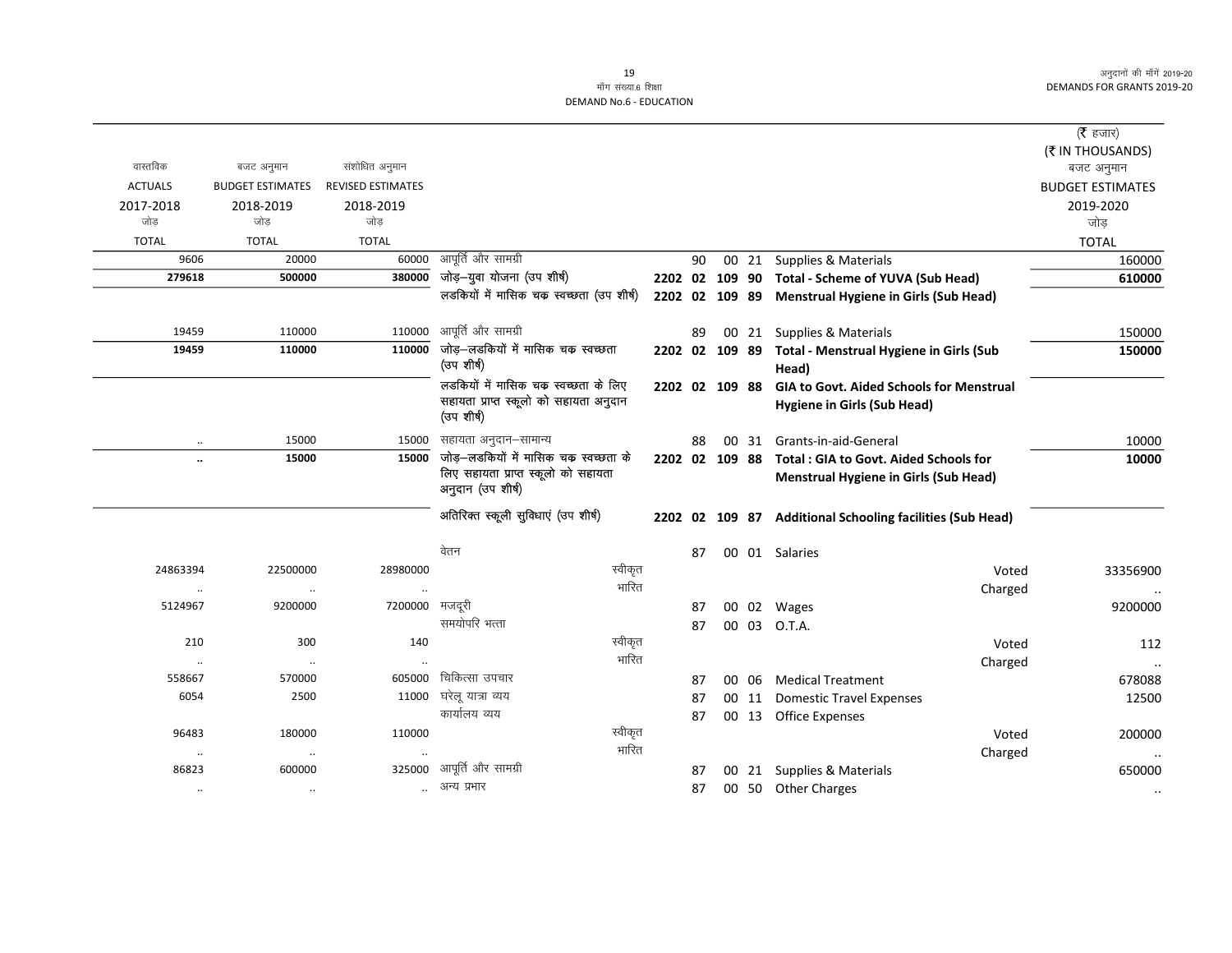# माँग संख्या.6 शिक्षा **DEMAND No.6 - EDUCATION**

|                |                         |                          |                                                                        |                |    |                |       |                                                     | ( <b>रै</b> हजार)       |
|----------------|-------------------------|--------------------------|------------------------------------------------------------------------|----------------|----|----------------|-------|-----------------------------------------------------|-------------------------|
|                |                         |                          |                                                                        |                |    |                |       |                                                     | (₹ IN THOUSANDS)        |
| वास्तविक       | बजट अनुमान              | संशोधित अनुमान           |                                                                        |                |    |                |       |                                                     | बजट अनुमान              |
| <b>ACTUALS</b> | <b>BUDGET ESTIMATES</b> | <b>REVISED ESTIMATES</b> |                                                                        |                |    |                |       |                                                     | <b>BUDGET ESTIMATES</b> |
| 2017-2018      | 2018-2019               | 2018-2019                |                                                                        |                |    |                |       |                                                     | 2019-2020               |
| जोड            | जोड                     | जोड                      |                                                                        |                |    |                |       |                                                     | जोड                     |
| <b>TOTAL</b>   | <b>TOTAL</b>            | <b>TOTAL</b>             |                                                                        |                |    |                |       |                                                     | <b>TOTAL</b>            |
| 30736598       | 33052800                |                          | 37231140 जोड़-अतिरिक्त स्कूली सुविधाएं (उप शीर्ष)                      | 2202 02 109 87 |    |                |       | <b>Total - Additional Schooling Facilities (Sub</b> | 44097600                |
|                |                         |                          |                                                                        |                |    |                |       | Head)                                               |                         |
| 30736598       | 33052800                | 37231140                 | स्वीकृत                                                                |                |    |                |       | <b>Voted</b>                                        | 44097600                |
|                |                         |                          | भारित                                                                  |                |    |                |       | Charged                                             | $\ddotsc$               |
|                |                         |                          | विद्यालयों में व्यावसायिक शिक्षा (उप शीर्ष)                            | 2202 02        |    | 109 86         |       | <b>Vocational Education in Schools (Sub Head)</b>   |                         |
| 38283          | 50200                   | 55000                    | वेतन                                                                   |                | 86 |                | 00 01 | Salaries                                            | 85200                   |
| 420310         | 301248                  | 500000                   | मजदरी                                                                  |                | 86 |                | 00 02 | Wages                                               | 550000                  |
| $\ldots$       | 5                       |                          | समयोपरि भत्ता                                                          |                | 86 |                | 00 03 | O.T.A.                                              |                         |
| 986            | 1200                    | 1200                     | चिकित्सा उपचार                                                         |                | 86 |                | 00 06 | <b>Medical Treatment</b>                            | 1200                    |
| 19             | 500                     | 500                      | घरेलू यात्रा व्यय                                                      |                | 86 |                | 00 11 | <b>Domestic Travel Expenses</b>                     | 550                     |
| 2985           | 4500                    | 4500                     | कार्यालय व्यय                                                          |                | 86 |                | 00 13 | <b>Office Expenses</b>                              | 5000                    |
| 221461         | 100000                  | 270000                   | अन्य प्रभार                                                            |                | 86 |                | 00 50 | <b>Other Charges</b>                                | 320000                  |
| 684044         | 457653                  | 831200                   | जोड़–विद्यालयों में व्यावसायिक शिक्षा (उप<br>शीर्ष)                    |                |    | 2202 02 109 86 |       | <b>Total - Vocational Education in Schools</b>      | 961950                  |
|                |                         |                          |                                                                        |                |    |                |       | (Sub Head)                                          |                         |
|                |                         |                          | विद्यालय स्तर पर विज्ञान शिक्षा का सुधार<br>एंव विस्तार (उप शीर्ष)     |                |    | 2202 02 109 85 |       | Improvement & expansion of teaching of              |                         |
|                |                         |                          | वेतन                                                                   |                |    |                |       | science at school stage (Sub Head)                  |                         |
| 1493           | 3000                    | 2000                     | कार्यालय व्यय                                                          |                | 85 |                | 00 01 | Salaries                                            | 2500                    |
| 32406          | 37500                   | 37500                    |                                                                        |                | 85 |                | 00 13 | <b>Office Expenses</b>                              | 40000                   |
| 33899          | 40500                   | 39500                    | जोड़-विद्यालय स्तर पर विज्ञान शिक्षा का<br>सुधार एव विस्तार (उप शीर्ष) |                |    | 2202 02 109 85 |       | Total - Improvement & expansion of                  | 42500                   |
|                |                         |                          |                                                                        |                |    |                |       | teaching of science at school stage (Sub<br>Head)   |                         |
|                |                         |                          | विज्ञान केन्द्र एवं केन्द्रीय कर्मशाला (उप                             |                |    | 2202 02 109 84 |       | Science centre cum central workshop (Sub            |                         |
|                |                         |                          | शीर्ष)                                                                 |                |    |                |       | Head)                                               |                         |
|                |                         |                          | वेतन                                                                   |                | 84 |                |       | 00 01 Salaries                                      |                         |
| 7683           | 14900                   | 17000                    | स्वीकृत                                                                |                |    |                |       | Voted                                               | 19000                   |
| $\ddotsc$      | $\ddotsc$               |                          | भारित                                                                  |                |    |                |       | Charged                                             | $\ddotsc$               |
| $\ldots$       | 10                      | 5                        | समयोपरि भत्ता                                                          |                | 84 |                | 00 03 | O.T.A.                                              | 10                      |
| 221            | 400                     | 400                      | चिकित्सा उपचार                                                         |                | 84 |                | 00 06 | <b>Medical Treatment</b>                            | 500                     |
| 46             | 110                     | 70                       | घरेलू यात्रा व्यय                                                      |                | 84 | 00             | 11    | <b>Domestic Travel Expenses</b>                     | 90                      |
| 1511           | 2000                    | 2350                     | कार्यालय व्यय                                                          |                | 84 |                | 00 13 | Office Expenses                                     | 2730                    |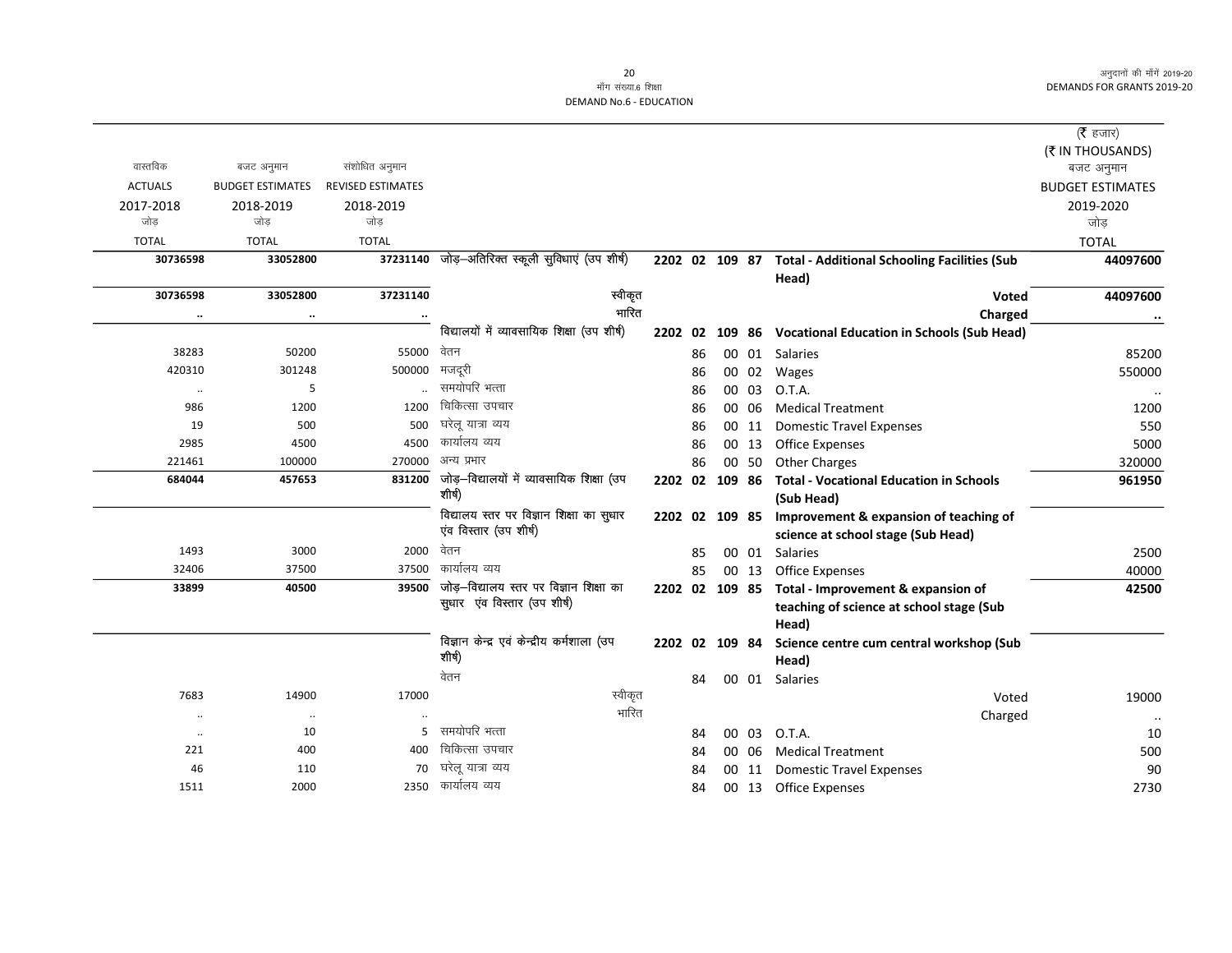# माँग संख्या.6 शिक्षा **DEMAND No.6 - EDUCATION**

|                |                         |                          |                                                           |                |    |       |                                                                         | (रै हजार)               |
|----------------|-------------------------|--------------------------|-----------------------------------------------------------|----------------|----|-------|-------------------------------------------------------------------------|-------------------------|
|                |                         |                          |                                                           |                |    |       |                                                                         | (₹ IN THOUSANDS)        |
| वास्तविक       | बजट अनुमान              | संशोधित अनुमान           |                                                           |                |    |       |                                                                         | बजट अनुमान              |
| <b>ACTUALS</b> | <b>BUDGET ESTIMATES</b> | <b>REVISED ESTIMATES</b> |                                                           |                |    |       |                                                                         | <b>BUDGET ESTIMATES</b> |
| 2017-2018      | 2018-2019               | 2018-2019                |                                                           |                |    |       |                                                                         | 2019-2020               |
| जोड            | जोड                     | जोड                      |                                                           |                |    |       |                                                                         | जोड़                    |
| <b>TOTAL</b>   | <b>TOTAL</b>            | <b>TOTAL</b>             |                                                           |                |    |       |                                                                         | <b>TOTAL</b>            |
| 9461           | 17420                   | 19825                    | जोड़-विज्ञान केन्द्र एवं केन्द्रीय कर्मशाला<br>(उप शीर्ष) | 2202 02 109 84 |    |       | <b>Total - Science Centre-Cum Central</b><br><b>Workshop (Sub Head)</b> | 22330                   |
| 9461           | 17420                   | 19825                    | स्वीकृत                                                   |                |    |       | <b>Voted</b>                                                            | 22330                   |
| $\cdot\cdot$   | $\ddotsc$               | $\ddotsc$                | भारित                                                     |                |    |       | Charged                                                                 | $\ddotsc$               |
|                |                         |                          | स्कूलों में शैक्षिक और व्यवसायिक मार्गदर्शन               |                |    |       | 2202 02 109 83 Education & Vocational guidance service in               |                         |
|                |                         |                          | (उप शीर्ष)                                                |                |    |       | schools (Sub Head)                                                      |                         |
| 50568          | 95232                   | 41000                    | वेतन                                                      |                | 83 |       | 00 01 Salaries                                                          | 48100                   |
| 427            | 2000                    | 2000                     | चिकित्सा उपचार                                            |                | 83 | 00 06 | <b>Medical Treatment</b>                                                | 2000                    |
| 10             | 100                     | 100                      | घरेलू यात्रा व्यय                                         |                | 83 | 00 11 | <b>Domestic Travel Expenses</b>                                         | 100                     |
| 187            | 300                     | 300                      | कार्यालय व्यय                                             |                | 83 | 00 13 | <b>Office Expenses</b>                                                  | 350                     |
| 51192          | 97632                   | 43400                    | जोड़-स्कूलों में शैक्षिक एवं व्यवसायिक                    | 2202 02 109 83 |    |       | <b>Total - Education &amp; Vocational guidance</b>                      | 50550                   |
|                |                         |                          | मार्गदर्शन (उप शीर्ष)                                     |                |    |       | service in schools (Sub Head)                                           |                         |
|                |                         |                          | समूचे स्कूली स्तर पर विज्ञान की शिक्षा का                 |                |    |       | 2202 02 109 82 Expansion of teaching of science                         |                         |
|                |                         |                          | विस्तार (उप शीर्ष)                                        |                |    |       | throughout school stage (Sub Head)                                      |                         |
| 6523           | 15000                   | 5600                     | वेतन                                                      |                | 82 |       | 00 01 Salaries                                                          | 6300                    |
| $\ldots$       | 30                      | 20                       | समयोपरि भत्ता                                             |                | 82 | 00 03 | O.T.A.                                                                  | 30                      |
| 701            | 1000                    | 1000                     | चिकित्सा उपचार                                            |                | 82 | 00 06 | <b>Medical Treatment</b>                                                | 1100                    |
| 96             | 125                     | 125                      | घरेलू यात्रा व्यय                                         |                | 82 | 00 11 | <b>Domestic Travel Expenses</b>                                         | 125                     |
| 651            | 800                     | 800                      | कार्यालय व्यय                                             |                | 82 | 00 13 | <b>Office Expenses</b>                                                  | 800                     |
| 7971           | 16955                   | 7545                     | जोड़—समूचे स्कूली स्तर पर विज्ञान की                      |                |    |       | 2202 02 109 82 Total - Expansion of teaching of science                 | 8355                    |
|                |                         |                          | शिक्षा का विस्तार (उप शीर्ष)                              |                |    |       | throughout school stage (Sub Head)                                      |                         |
|                |                         |                          |                                                           |                |    |       |                                                                         |                         |
|                |                         |                          | स्कूलों मे योग शिक्षा का परिचय (उप शीर्ष)                 |                |    |       | 2202 02 109 81 Introduction of Yoga scheme in schools                   |                         |
|                |                         |                          |                                                           |                |    |       | (Sub Head)                                                              |                         |
|                |                         |                          | वेतन                                                      |                | 81 |       | 00 01 Salaries                                                          |                         |
| 403442         | 480637                  | 405000                   | स्वीकृत                                                   |                |    |       | Voted                                                                   | 475000                  |
| $\cdot\cdot$   | $\cdot\cdot$            |                          | भारित                                                     |                |    |       | Charged                                                                 | $\ldots$                |
| 4685           | 7500                    | 7500                     | चिकित्सा उपचार                                            |                | 81 | 00 06 | <b>Medical Treatment</b>                                                | 8000                    |
| 31             | 100                     | 100                      | घरेल यात्रा व्यय                                          |                | 81 | 00 11 | <b>Domestic Travel Expenses</b>                                         | 125                     |
| 408158         | 488237                  | 412600                   | जोड़-स्कूलों मे योग शिक्षा का परिचय (उप<br>शीर्ष)         | 2202 02 109 81 |    |       | Total - Introduction of Yoga scheme in<br>schools (Sub Head)            | 483125                  |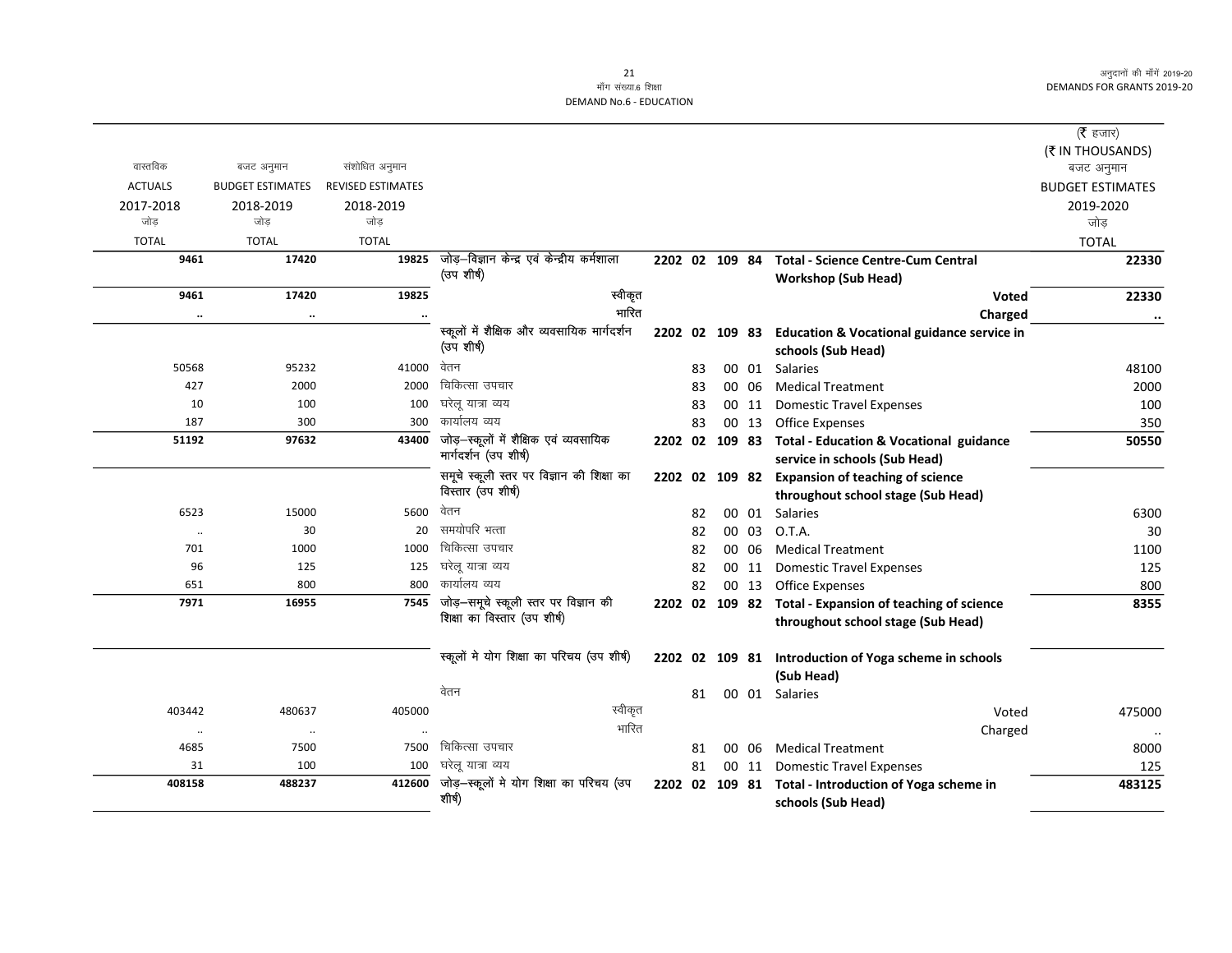# माँग संख्या.6 शिक्षा DEMAND No.6 - EDUCATION

|                   |                         |                          |                                                                                                   |    |                |       |                                                                                                                      | ( <b>रै</b> हजार)       |
|-------------------|-------------------------|--------------------------|---------------------------------------------------------------------------------------------------|----|----------------|-------|----------------------------------------------------------------------------------------------------------------------|-------------------------|
|                   |                         |                          |                                                                                                   |    |                |       |                                                                                                                      | (₹ IN THOUSANDS)        |
| वास्तविक          | बजट अनुमान              | संशोधित अनुमान           |                                                                                                   |    |                |       |                                                                                                                      | बजट अनुमान              |
| <b>ACTUALS</b>    | <b>BUDGET ESTIMATES</b> | <b>REVISED ESTIMATES</b> |                                                                                                   |    |                |       |                                                                                                                      | <b>BUDGET ESTIMATES</b> |
| 2017-2018<br>जोड़ | 2018-2019<br>जोड        | 2018-2019<br>जोड         |                                                                                                   |    |                |       |                                                                                                                      | 2019-2020<br>जोड        |
| <b>TOTAL</b>      | <b>TOTAL</b>            | <b>TOTAL</b>             |                                                                                                   |    |                |       |                                                                                                                      | <b>TOTAL</b>            |
| 408158            | 488237                  | 412600                   | स्वीकृत                                                                                           |    |                |       | <b>Voted</b>                                                                                                         | 483125                  |
|                   | $\ddotsc$               |                          | भारित                                                                                             |    |                |       | Charged                                                                                                              |                         |
|                   |                         |                          | सरकारी स्कूलों में ग्रीष्मकालीन शिविरों का<br>आयोजन (उप शीर्ष)                                    |    |                |       | 2202 02 109 80 Organisination of Summer Camps in<br><b>Government Schools (Sub Head)</b>                             |                         |
|                   |                         |                          | अन्य प्रभार                                                                                       | 80 |                |       | 00 50 Other Charges                                                                                                  | 700000                  |
|                   | ٠.                      |                          | जोड़-सरकारी स्कूलों में ग्रीष्मकालीन<br>शिविरों का आयोजन (उप शीर्ष)                               |    | 2202 02 109 80 |       | <b>Total - Organisination of Summer Camps in</b><br><b>Government Schools (Sub Head)</b>                             | 700000                  |
|                   |                         |                          | डिजिटल लर्निंग के प्रचार के लिए प्रतिभा<br>फेलोशिप (सरकारी स्कूलों / आरपीवीवी)<br>(उपशीर्ष)       |    | 2202 02 109 79 |       | Pratibha Fellowship for promotion of<br>Digital Learning (Govt. Schools/ RPVV)<br>(Sub Head)                         |                         |
| $\ddotsc$         | $\ddotsc$               |                          | अन्य प्रभार                                                                                       | 79 |                | 00 50 | <b>Other Charges</b>                                                                                                 | 211000                  |
| $\ddotsc$         | $\ddotsc$               |                          | जोड़–डिजिटल लर्निंग के प्रचार के लिए<br>प्रतिभा फेलोशिप (सरकारी<br>स्कूलों / आरपीवीवी) (उप शीर्ष) |    | 2202 02 109 79 |       | Total - Pratibha Fellowship for promotion<br>of Digital Learning (Govt. Schools/ RPVV)<br>(Sub Head)                 | 211000                  |
|                   |                         |                          | स्कूली छात्रों के लिए उद्यमिता विकास<br>कार्यक्रम (उप शीर्ष)                                      |    | 2202 02 109 78 |       | <b>Entrepreneurship Development</b><br><b>Programme for Students (Schools</b><br><b>Students) (Sub Head)</b>         |                         |
| $\cdot\cdot$      |                         |                          | अन्य प्रभार                                                                                       | 78 |                | 00 50 | <b>Other Charges</b>                                                                                                 | 300000                  |
| $\ddotsc$         | $\ddotsc$               |                          | जोड़-स्कूली छात्रों के लिए उद्यमिता<br>विकास कार्यक्रम (उप शीर्ष)                                 |    | 2202 02 109 78 |       | <b>Total - Entrepreneurship Development</b><br><b>Programme for Students (Schools</b><br><b>Students) (Sub Head)</b> | 300000                  |
| 47193963          | 51557947                | 56640130                 | जोड़—राजकीय माध्यमिक विद्यालय (लघु<br>शीर्ष)                                                      |    | 2202 02 109    |       | <b>Total - Government Secondary School</b><br>(Minor Head)                                                           | 66954256                |
| 47191353          | 51553447                | 56635630                 | स्वीकृत                                                                                           |    |                |       | <b>Voted</b>                                                                                                         | 66948756                |
| 2610              | 4500                    | 4500                     | भारित                                                                                             |    |                |       | Charged                                                                                                              | 5500                    |
|                   |                         |                          | गैर सरकारी सहायता प्राप्त विद्यालयों को<br>सहायता (लघु शीर्ष)                                     |    | 2202 02 110    |       | <b>Assistance to Non Govt. Secondary Schools</b><br>(Minor Head)                                                     |                         |
|                   |                         |                          | कर्मचारियों के वेतन हेतु सरकारी सहायता<br>प्राप्त विद्यालयों को सहायता (उप शीर्ष)                 |    | 2202 02 110 92 |       | Assistance to Govt. aided schools for<br>salaries of employees (Sub Head)                                            |                         |
|                   |                         |                          | सहायता अनुदान–वेतन                                                                                | 92 |                |       | 00 36 Grants-in-aid-Salaries                                                                                         |                         |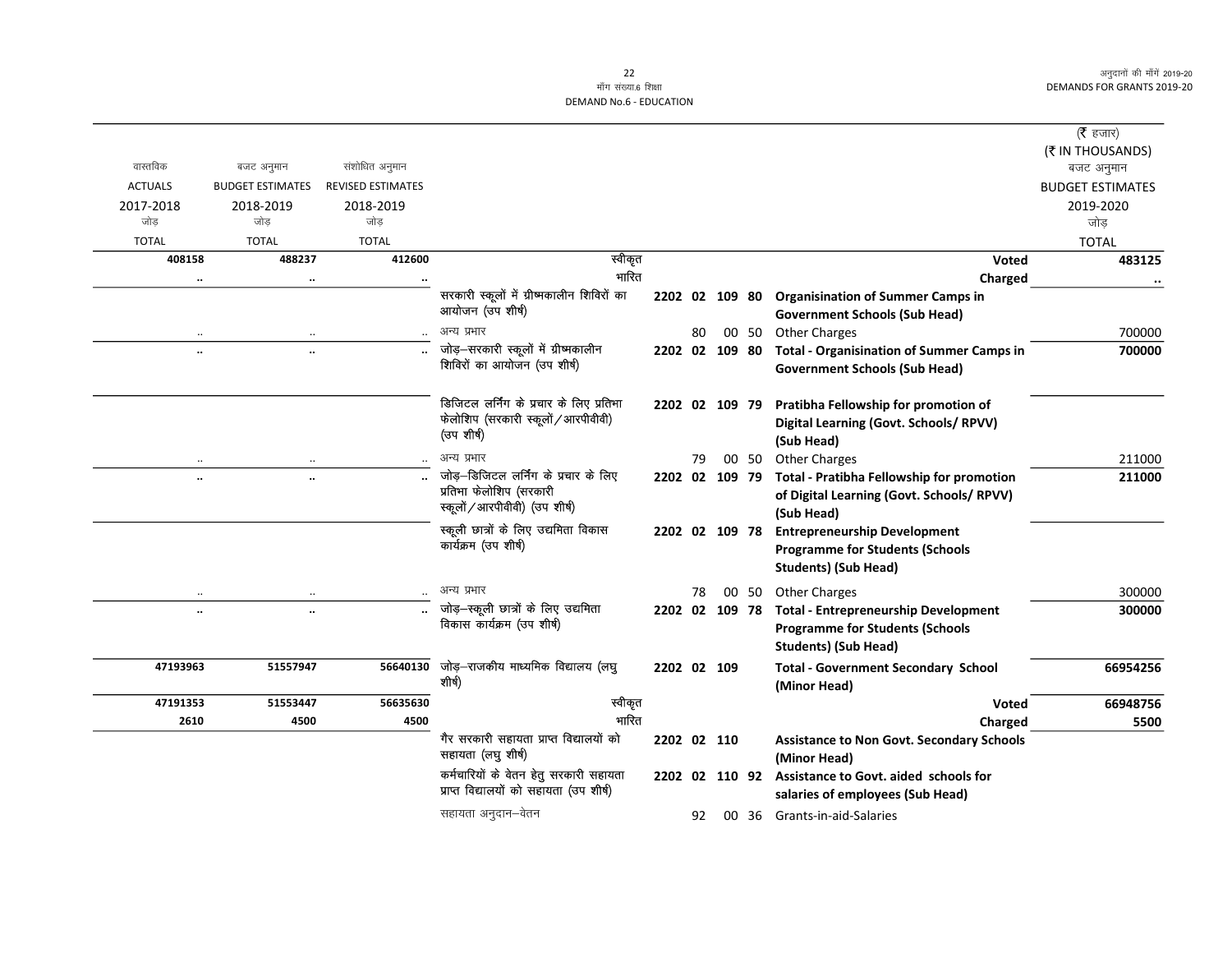# माँग संख्या.6 शिक्षा DEMAND No.6 - EDUCATION

|                |                         |                          |                                             |                |    |    |       |                                                            | ( <b>रै</b> हजार)       |
|----------------|-------------------------|--------------------------|---------------------------------------------|----------------|----|----|-------|------------------------------------------------------------|-------------------------|
|                |                         |                          |                                             |                |    |    |       |                                                            | (₹ IN THOUSANDS)        |
| वास्तविक       | बजट अनुमान              | संशोधित अनुमान           |                                             |                |    |    |       |                                                            | बजट अनुमान              |
| <b>ACTUALS</b> | <b>BUDGET ESTIMATES</b> | <b>REVISED ESTIMATES</b> |                                             |                |    |    |       |                                                            | <b>BUDGET ESTIMATES</b> |
| 2017-2018      | 2018-2019               | 2018-2019                |                                             |                |    |    |       |                                                            | 2019-2020               |
| जोड            | जोड                     | जोड                      |                                             |                |    |    |       |                                                            | जोड                     |
| <b>TOTAL</b>   | <b>TOTAL</b>            | <b>TOTAL</b>             |                                             |                |    |    |       |                                                            | <b>TOTAL</b>            |
| 5528621        | 6720000                 | 5750000                  | स्वीकृत                                     |                |    |    |       | Voted                                                      | 6210000                 |
|                |                         |                          | भारित                                       |                |    |    |       | Charged                                                    |                         |
| 5528621        | 6720000                 | 5750000                  | जोड़-कर्मचारियों के वेतन हेतु सरकारी        |                |    |    |       | 2202 02 110 92 Total - Assistance to Govt. aided schools   | 6210000                 |
|                |                         |                          | सहायता प्राप्त विद्यालयों को सहायता (उप     |                |    |    |       | for salaries of employees (Sub Head)                       |                         |
|                |                         |                          | शीर्ष)                                      |                |    |    |       |                                                            |                         |
| 5528621        | 6720000                 | 5750000                  | स्वीकृत                                     |                |    |    |       | <b>Voted</b>                                               | 6210000                 |
| $\cdots$       | $\ddotsc$               | $\cdots$                 | भारित                                       |                |    |    |       | Charged                                                    | $\ddotsc$               |
|                |                         |                          | अन्य व्ययों के लिए सरकारी सहायता प्राप्त    |                |    |    |       | 2202 02 110 91 Assistance to Govt. aided schools for other |                         |
|                |                         |                          | विद्यालयों को सहायता (उप शीर्ष)             |                |    |    |       | expenditure (Sub Head)                                     |                         |
| 15237          | 25000                   | 25000                    | सहायता अनुदान–सामान्य                       |                | 91 |    |       | 00 31 Grants-in-aid-General                                | 30000                   |
| 15237          | 25000                   | 25000                    | जोड़-अन्य व्ययों के लिए सरकारी सहायता       |                |    |    |       | 2202 02 110 91 Total - Assistance to Govt. aided schools   | 30000                   |
|                |                         |                          | प्राप्त विद्यालयों को सहायता (उप शीर्ष)     |                |    |    |       | for other expenditure (Sub Head)                           |                         |
|                |                         |                          |                                             |                |    |    |       |                                                            |                         |
|                |                         |                          | शिक्षा अधिकार अधिनियम (उप शीर्ष)            |                |    |    |       | 2202 02 110 90 Right to Education Act (Sub Head)           |                         |
|                |                         |                          |                                             |                |    |    |       |                                                            |                         |
| 499009         | $\ldots$                | 600000                   | ਯੂਟ                                         |                | 90 |    |       | 00 33 Subsidies                                            | 700000                  |
| 499009         | $\ddot{\phantom{a}}$    | 600000                   | जोड़-शिक्षा अधिकार अधिनियम (उप शीर्ष)       |                |    |    |       | 2202 02 110 90 Total - Right to Education Act (Sub Head)   | 700000                  |
|                |                         |                          |                                             |                |    |    |       |                                                            |                         |
|                |                         |                          | मुख्य मंत्री अत्यंत प्रतिभाशाली बच्चों की   | 2202 02 110 89 |    |    |       | Chief Minister super telented children                     |                         |
|                |                         |                          | कोचिंग योजना (उप शीर्ष)                     |                |    |    |       | coaching scheme (Sub Head)                                 |                         |
|                |                         |                          | छात्रों की कोचिंग हेतू निजि संस्थानों को    |                | 89 | 98 |       | Payment to private institutes for coaching                 |                         |
|                |                         |                          | भुगतान                                      |                |    |    |       | of students                                                |                         |
| 3757           | 4000                    |                          | अन्य प्रभार                                 |                | 89 |    | 98 50 | <b>Other Charges</b>                                       | 4000                    |
| 3757           | 4000                    |                          | जोड़—छात्रों की कोचिंग हेतू निजि संस्थानों  |                | 89 | 98 |       | Total - Payment to private institutes for                  | 4000                    |
|                |                         |                          | को भुगतान                                   |                |    |    |       | coaching of students                                       |                         |
| 3757           | 4000                    |                          | जोड़-मुख्य मंत्री अत्यंत प्रतिभाशाली बच्चों | 2202 02 110 89 |    |    |       | <b>Total - Chief Minister super telented</b>               | 4000                    |
|                |                         |                          | की कोचिंग योजना (उप शीर्ष)                  |                |    |    |       | children coaching scheme (Sub Head)                        |                         |
| 6046624        | 6749000                 | 6375000                  | जोड़—गैर सरकारी सहायता प्राप्त विद्यालयों   | 2202 02 110    |    |    |       | <b>Total - Assistance to Non Govt. Secondary</b>           | 6944000                 |
|                |                         |                          | को सहायता (लघु शीर्ष)                       |                |    |    |       | <b>Schools (Minor Head)</b>                                |                         |
| 6046624        | 6749000                 | 6375000                  | स्वीकृत                                     |                |    |    |       | <b>Voted</b>                                               | 6944000                 |
| $\cdot\cdot$   | $\cdot\cdot$            | $\cdots$                 | भारित                                       |                |    |    |       | Charged                                                    | $\cdot\cdot$            |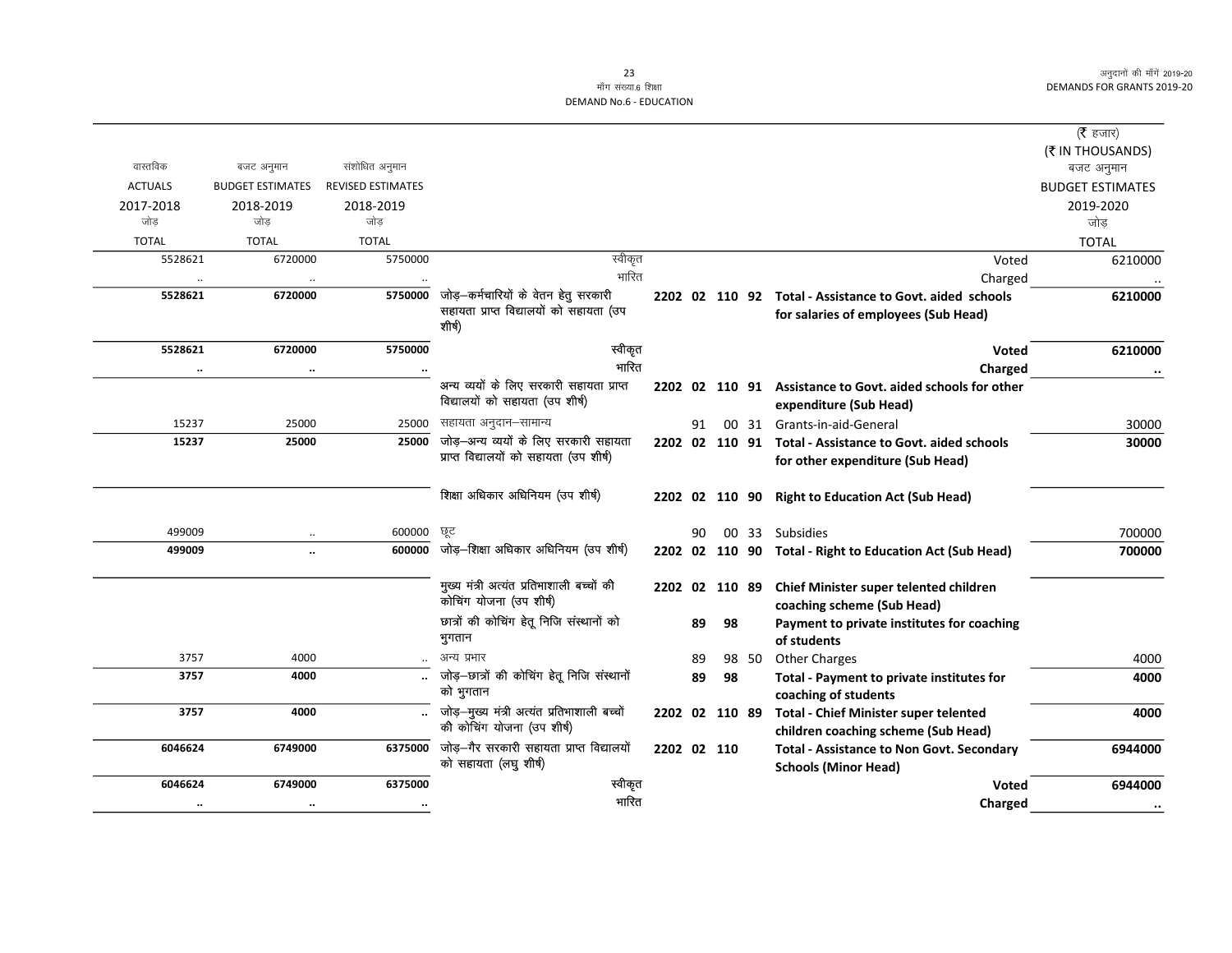|                |                         |                          |                                                                                        |                |    |       |                                                                           | ( <b>रै</b> हजार)       |
|----------------|-------------------------|--------------------------|----------------------------------------------------------------------------------------|----------------|----|-------|---------------------------------------------------------------------------|-------------------------|
|                |                         |                          |                                                                                        |                |    |       |                                                                           | (₹ IN THOUSANDS)        |
| वास्तविक       | बजट अनुमान              | संशोधित अनुमान           |                                                                                        |                |    |       |                                                                           | बजट अनुमान              |
| <b>ACTUALS</b> | <b>BUDGET ESTIMATES</b> | <b>REVISED ESTIMATES</b> |                                                                                        |                |    |       |                                                                           | <b>BUDGET ESTIMATES</b> |
| 2017-2018      | 2018-2019               | 2018-2019                |                                                                                        |                |    |       |                                                                           | 2019-2020               |
| जोड            | जोड                     | जोड                      |                                                                                        |                |    |       |                                                                           | जोड                     |
| <b>TOTAL</b>   | <b>TOTAL</b>            | <b>TOTAL</b>             |                                                                                        |                |    |       |                                                                           | <b>TOTAL</b>            |
|                |                         |                          | अनूसुचित जातियों के लिए विशेष घटक<br>योजना (लघु शीर्ष)                                 | 2202 02 789    |    |       | <b>Special Component Plan for Scheduled</b><br><b>Castes (Minor Head)</b> |                         |
|                |                         |                          | पाठ्य पुस्तकों का निःशुल्क वितरण (एस.सी.<br>एस.पी) (उप शीर्ष)                          |                |    |       | 2202 02 789 97 Free Supply of Text Book (SCSP) (Sub Head)                 |                         |
| 428177         | 300000                  | 300000                   | आपूर्ति और सामग्री                                                                     |                | 97 |       | 00 21 Supplies & Materials                                                | 400000                  |
| 428177         | 300000                  | 300000                   | जोड़-पाठ्य पुस्तकेंा का निःशुल्क वितरण<br>(एस.सी.एस.पी) (उप शीर्ष)                     |                |    |       | 2202 02 789 97 Total - Free Supply of Text Book (SCSP)<br>(Sub Head)      | 400000                  |
|                |                         |                          | छात्रों को निःशुल्क पाठय पुस्तक वितरण के                                               | 2202 02 789 96 |    |       | <b>Grant-in-aid to aided schools for free</b>                             |                         |
|                |                         |                          | लिए सहायता प्राप्त विद्यालयों को सहायता<br>अनुदान (एस.सी.एस.पी) (उप शीर्ष)             |                |    |       | supply of text books to students<br>(SCSP)(Sub Head)                      |                         |
| 13816          | 15000                   | 15000                    | सहायता अनुदान–सामान्य                                                                  |                | 96 | 00 31 | Grants-in-aid-General                                                     | 15000                   |
| 13816          | 15000                   | 15000                    | जोड़-छात्रों को निःशुल्क पाठय पुस्तक                                                   |                |    |       | 2202 02 789 96 Total - Grant-in-aid to aided schools for                  | 15000                   |
|                |                         |                          | वितरण के लिए सहायता प्राप्त विद्यालयों<br>को सहायता अनुदान (एस.सी.एस.पी) (उप<br>शीर्ष) |                |    |       | free supply of text books to students<br>(SCSP)(Sub Head)                 |                         |
|                |                         |                          | छात्रों को विद्यालय वर्दियों पर छूट के लिए                                             | 2202 02 789 95 |    |       | Grant-in-aid to aided schools for subsidy                                 |                         |
|                |                         |                          | सहायता प्राप्त विद्यालयों को सहायता<br>अनुदान (एस.सी.एस.पी) (उप शीर्ष)                 |                |    |       | for school uniforms to students (SCSP)<br>(Sub Head)                      |                         |
| 26202          | 30000                   | 30000                    | सहायता अनुदान–सामान्य                                                                  |                | 95 | 00 31 | Grants-in-aid-General                                                     | 30000                   |
| 26202          | 30000                   | 30000                    | जोड़-छात्रों को विद्यालय वर्दियों पर छूट के                                            | 2202 02 789 95 |    |       | Total -Grant-in-aid to aided schools for                                  | 30000                   |
|                |                         |                          | लिए सहायता प्राप्त विद्यालयों को सहायता<br>अनुदान (एस.सी.एस.पी) (उप शीर्ष)             |                |    |       | subsidy for school uniforms to students                                   |                         |
|                |                         |                          |                                                                                        |                |    |       | (SCSP) (Sub Head)                                                         |                         |
|                |                         |                          | विधार्थीयों को विधालय वर्दीयों के लिये                                                 | 2202 02 789 94 |    |       | Subsidy for school uniforms to the                                        |                         |
|                |                         |                          | आर्थिक सहायता अनुदान (एस.सी.एस.पी)<br>(उप शीर्ष)                                       |                |    |       | students (SCSP)(Sub Head)                                                 |                         |
| 348491         | 400000                  | 450000                   | ਯੂਟ                                                                                    |                | 94 |       | 00 33 Subsidies                                                           | 450000                  |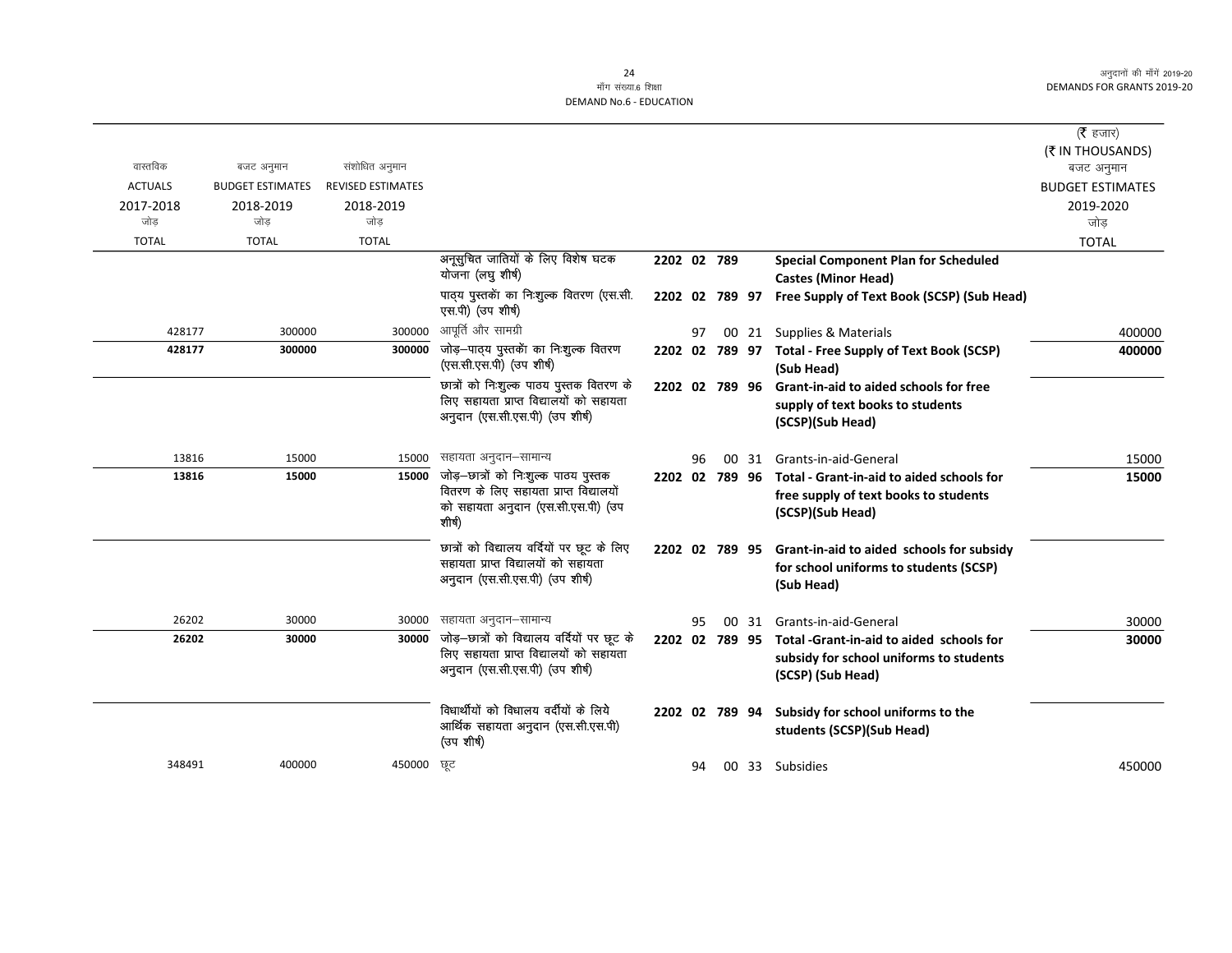|                |                         |                          |                                                                                                        |                |    |     |       |                                                                                         | ( $\bar{\tau}$ हजार)<br>(₹ IN THOUSANDS) |
|----------------|-------------------------|--------------------------|--------------------------------------------------------------------------------------------------------|----------------|----|-----|-------|-----------------------------------------------------------------------------------------|------------------------------------------|
| वास्तविक       | बजट अनुमान              | संशोधित अनुमान           |                                                                                                        |                |    |     |       |                                                                                         | बजट अनुमान                               |
| <b>ACTUALS</b> | <b>BUDGET ESTIMATES</b> | <b>REVISED ESTIMATES</b> |                                                                                                        |                |    |     |       |                                                                                         | <b>BUDGET ESTIMATES</b>                  |
| 2017-2018      | 2018-2019               | 2018-2019                |                                                                                                        |                |    |     |       |                                                                                         | 2019-2020                                |
| जोड            | जोड                     | जोड                      |                                                                                                        |                |    |     |       |                                                                                         | जोड़                                     |
| <b>TOTAL</b>   | <b>TOTAL</b>            | <b>TOTAL</b>             |                                                                                                        |                |    |     |       |                                                                                         | <b>TOTAL</b>                             |
| 348491         | 400000                  | 450000                   | जोड़—विधार्थीयों को विधालय वर्दीयों के                                                                 | 2202 02 789 94 |    |     |       | Total - Subsidy for school uniforms to the                                              | 450000                                   |
|                |                         |                          | लिये आर्थिक सहायता अनुदान (एस.सी.एस.<br>पी) (उप शीर्ष)                                                 |                |    |     |       | students (SCSP)(Sub Head)                                                               |                                          |
| 816686         | 745000                  | 795000                   | जोड़-अनूसुचित जातियों के लिए विशेष                                                                     | 2202 02 789    |    |     |       | <b>Total - Special Component Plan for</b>                                               | 895000                                   |
|                |                         |                          | घटक योजना (लघु शीर्ष)                                                                                  |                |    |     |       | <b>Scheduled Castes (Minor Head)</b>                                                    |                                          |
|                |                         |                          | अन्य व्यय (लघु शीर्ष)                                                                                  | 2202 02 800    |    |     |       | <b>Other Expenditure (Minor Head)</b>                                                   |                                          |
|                |                         |                          | सर्वोत्तम विद्यार्थियों,विद्यालयों एवं अध्यापकों                                                       | 2202 02 800 67 |    |     |       | Incentives to best students, schools and                                                |                                          |
|                |                         |                          | को प्रोत्साहन (उप शीर्ष)                                                                               |                |    |     |       | <b>Teaching Staff (Sub Head)</b>                                                        |                                          |
| 14021          | 19500                   | 6000                     | इनाम                                                                                                   |                | 67 |     | 00 05 | Rewards                                                                                 | 19000                                    |
| 14021          | 19500                   | 6000                     | जोड़-सर्वोत्तम विद्यार्थियों,विद्यालयों एवं<br>अध्यापकों को प्रोत्साहन (उप शीर्ष)                      | 2202 02 800 67 |    |     |       | Total - Incentives to best students, schools<br>and Teaching Staff (Sub Head)           | 19000                                    |
|                |                         |                          | छात्रों को विद्यालय वर्दियों पर छूट (उप<br>शीर्ष)                                                      | 2202 02 800 40 |    |     |       | Subsidy for school uniforms to the<br>students (Sub Head)                               |                                          |
| 1831191        | 1630000                 | 1820000                  | छूट                                                                                                    |                | 40 |     |       | 00 33 Subsidies                                                                         | 1850000                                  |
| 1831191        | 1630000                 | 1820000                  | जोड़-छात्रों को विद्यालय वर्दियों पर छूट<br>(उप शीर्ष)                                                 | 2202 02 800 40 |    |     |       | Total - Subsidy for school uniforms to the<br>students (Sub Head)                       | 1850000                                  |
|                |                         |                          | छात्रों को निशुल्क पाठय पुस्तक वितरण के                                                                | 2202 02 800 39 |    |     |       | Grant-in-aid to aided schools for free                                                  |                                          |
|                |                         |                          | लिए सहायता प्राप्त विद्यालयों को सहायता<br>अनुदान (उप शीर्ष)                                           |                |    |     |       | supply of text books to students (Sub<br>Head)                                          |                                          |
| 72644          | 95000                   | 95000                    | सहायता अनुदान–सामान्य                                                                                  |                | 39 | 00. |       | 31 Grants-in-aid-General                                                                | 95000                                    |
| 72644          | 95000                   | 95000                    | जोड़—छात्रों को निशुल्क पाठय पुस्तक                                                                    | 2202 02 800 39 |    |     |       | Total: Grant-in-aid to aided schools for                                                | 95000                                    |
|                |                         |                          | वितरण के लिए सहायता प्राप्त विद्यालयों<br>को सहायता अनुदान (उप शीर्ष)                                  |                |    |     |       | free supply of text books to students (Sub<br>Head)                                     |                                          |
|                |                         |                          | छात्रों को विद्यालय वर्दियों पर छूट के लिए<br>सहायता प्राप्त विद्यालयों को सहायता<br>अनुदान (उप शीर्ष) | 2202 02 800 38 |    |     |       | Grant-in-aid to aided schools for subsidy<br>for school uniforms to students (Sub Head) |                                          |
| 130200         | 170000                  | 170000                   | सहायता अनुदान–सामान्य                                                                                  |                | 38 |     |       | 00 31 Grants-in-aid-General                                                             | 170000                                   |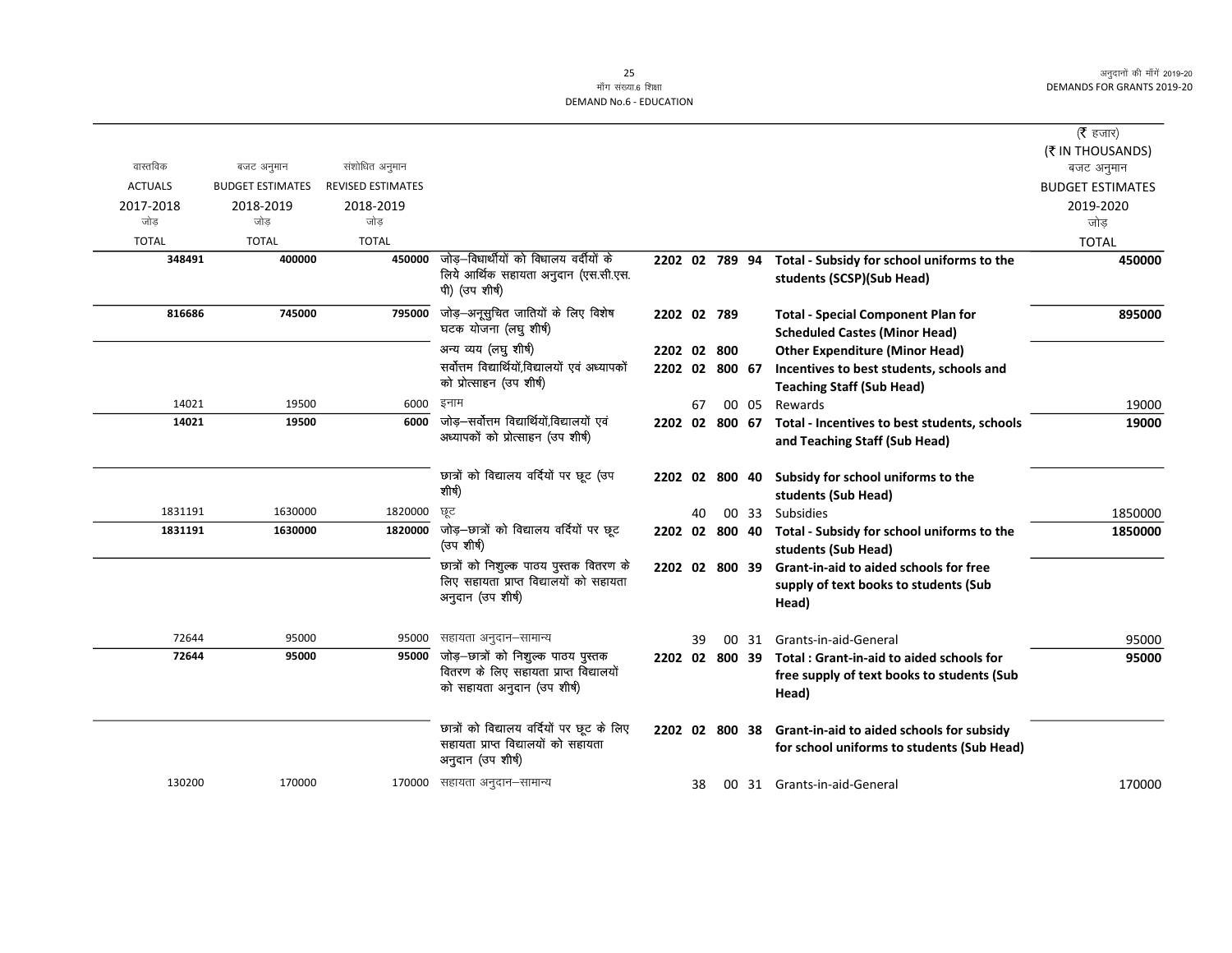|                |                         |                          |                                                                                                                |                |    |                |       |                                                                                                        | ( <b>रै</b> हजार)       |
|----------------|-------------------------|--------------------------|----------------------------------------------------------------------------------------------------------------|----------------|----|----------------|-------|--------------------------------------------------------------------------------------------------------|-------------------------|
|                |                         |                          |                                                                                                                |                |    |                |       |                                                                                                        | (₹ IN THOUSANDS)        |
| वास्तविक       | बजट अनुमान              | संशोधित अनुमान           |                                                                                                                |                |    |                |       |                                                                                                        | बजट अनुमान              |
| <b>ACTUALS</b> | <b>BUDGET ESTIMATES</b> | <b>REVISED ESTIMATES</b> |                                                                                                                |                |    |                |       |                                                                                                        | <b>BUDGET ESTIMATES</b> |
| 2017-2018      | 2018-2019               | 2018-2019                |                                                                                                                |                |    |                |       |                                                                                                        | 2019-2020               |
| जोड            | जोड                     | जोड                      |                                                                                                                |                |    |                |       |                                                                                                        | जोड                     |
| <b>TOTAL</b>   | <b>TOTAL</b>            | <b>TOTAL</b>             |                                                                                                                |                |    |                |       |                                                                                                        | <b>TOTAL</b>            |
| 130200         | 170000                  | 170000                   | जोड़–छात्रों को विद्यालय वर्दियों पर छूट के<br>लिए सहायता प्राप्त विद्यालयों को सहायता<br>अनुदान (उप शीर्ष)    |                |    | 2202 02 800 38 |       | Total: Grant-in-aid to aided schools for<br>subsidy for school uniforms to students<br>(Sub Head)      | 170000                  |
|                |                         |                          | निजी विद्यालयों में नि:शुल्क कोटा के                                                                           |                |    | 2202 02 800 36 |       | Grant-in-aid for textbooks/uniform to                                                                  |                         |
|                |                         |                          | अन्तर्गत प्रवेश प्राप्त छात्रों को पाठय पुस्तक                                                                 |                |    |                |       | students admitted under free ship quota                                                                |                         |
|                |                         |                          | एवं वर्दी हेतु सहायता अनुदान (उप शीर्ष)                                                                        |                |    |                |       | in private schools (Sub Head)                                                                          |                         |
| 4114           | 30000                   | 20000                    | सहायता अनुदान–सामान्य                                                                                          |                | 36 |                | 00 31 | Grants-in-aid-General                                                                                  | 30000                   |
| 4114           | 30000                   | 20000                    | जोड़–निजी विद्यालयों में निःशुल्क कोटा के                                                                      |                |    | 2202 02 800 36 |       | Total - Grant-in-aid for textbooks/uniform                                                             | 30000                   |
|                |                         |                          | अन्तर्गत प्रवेश प्राप्त छात्रों को पाठय पुस्तक                                                                 |                |    |                |       | to students admitted under free ship                                                                   |                         |
|                |                         |                          | एवं वर्दी हेतु सहायता अनुदान (उप शीर्ष)                                                                        |                |    |                |       | quota in private schools (Sub Head)                                                                    |                         |
|                |                         |                          | आर.आई.एम.सी., देहरादून में अध्ययन करने<br>वाले दिल्ली के कैडेटों हेतु ट्यूशन फीस की<br>सब्सिडी (उप शीर्ष)      |                |    | 2202 02 800 27 |       | <b>Subsidy towards Tution Fees to Delhi</b><br>Cadets studying in RIMC, Dehradun (Sub<br>Head)         |                         |
|                | 1000                    | $\ldots$                 | ਲ੍ਰਟ                                                                                                           |                | 27 |                | 00 33 | <b>Subsidies</b>                                                                                       | 1000                    |
| $\ddotsc$      | 1000                    |                          | जोड़-आर.आई.एम.सी., देहरादून में अध्ययन<br>करने वाले दिल्ली के कैडेटों हेतु ट्यूशन<br>फीस की सब्सिडी (उप शीर्ष) | 2202 02 800 27 |    |                |       | <b>Total - Subsidy towards Tution Fees to</b><br>Delhi Cadets studying in RIMC, Dehradun<br>(Sub Head) | 1000                    |
| 2052170        | 1945500                 | 2111000                  | जोड़–अन्य व्यय (लघु शीर्ष)                                                                                     | 2202 02 800    |    |                |       | <b>Total - Other Expenditure (Minor Head)</b>                                                          | 2165000                 |
| 2052170        | 1945500                 | 2111000                  | स्वीकृत                                                                                                        |                |    |                |       | <b>Voted</b>                                                                                           | 2165000                 |
| $\ddotsc$      | $\ddot{\phantom{a}}$    |                          | भारित                                                                                                          |                |    |                |       | Charged                                                                                                |                         |
| 58495324       | 63896340                |                          | 68521970 जोड़—माध्यमिक शिक्षा (उप मुख्य शीर्ष)                                                                 | 2202 02        |    |                |       | <b>Total - Secondary Education (Sub Major</b>                                                          | 80787041                |
|                |                         |                          |                                                                                                                |                |    |                |       | head)                                                                                                  |                         |
| 58492714       | 63891840                | 68517470                 | स्वीकृत                                                                                                        |                |    |                |       | <b>Voted</b>                                                                                           | 80781541                |
| 2610           | 4500                    | 4500                     | भारित                                                                                                          |                |    |                |       | Charged                                                                                                | 5500                    |
|                |                         |                          | प्रौढ़ शिक्षा (उप मुख्य शीर्ष)                                                                                 | 2202 04        |    |                |       | <b>Adult Education (Sub Major head)</b>                                                                |                         |
|                |                         |                          | अन्य प्रोढ शिक्षा कार्यकम (लघु शीर्ष)                                                                          | 2202 04 200    |    |                |       | <b>Other Adult Education Programme (Minor</b>                                                          |                         |
|                |                         |                          |                                                                                                                |                |    |                |       | Head)                                                                                                  |                         |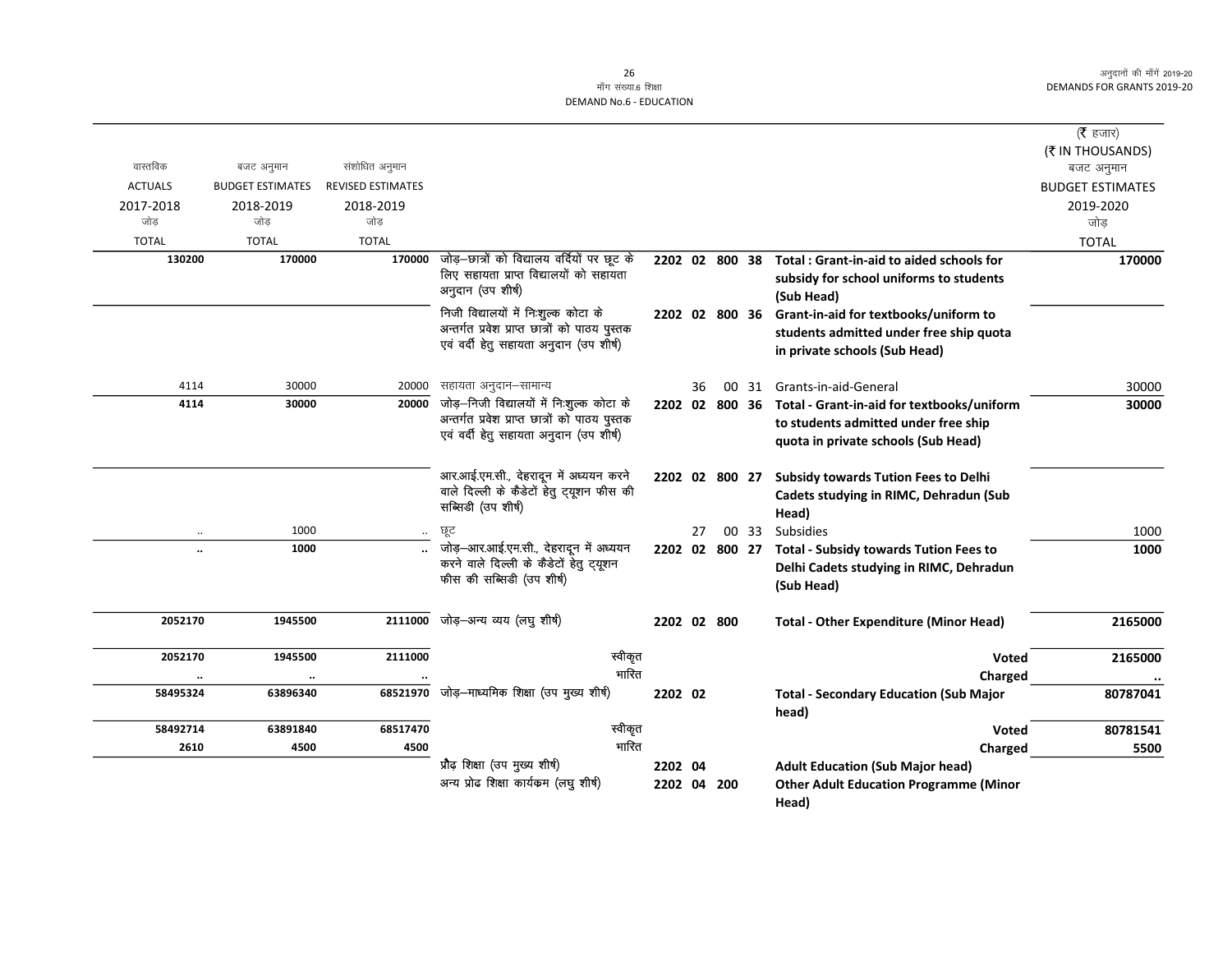|                  |                         |                          |                                                       |                |    |        |       |                                                     | ( $\bar{\tau}$ हजार)    |
|------------------|-------------------------|--------------------------|-------------------------------------------------------|----------------|----|--------|-------|-----------------------------------------------------|-------------------------|
| वास्तविक         |                         | संशोधित अनुमान           |                                                       |                |    |        |       |                                                     | (₹ IN THOUSANDS)        |
|                  | बजट अनुमान              | <b>REVISED ESTIMATES</b> |                                                       |                |    |        |       |                                                     | बजट अनुमान              |
| <b>ACTUALS</b>   | <b>BUDGET ESTIMATES</b> |                          |                                                       |                |    |        |       |                                                     | <b>BUDGET ESTIMATES</b> |
| 2017-2018<br>जोड | 2018-2019<br>जोड        | 2018-2019<br>जोड         |                                                       |                |    |        |       |                                                     | 2019-2020<br>जोड        |
| <b>TOTAL</b>     | <b>TOTAL</b>            | <b>TOTAL</b>             |                                                       |                |    |        |       |                                                     |                         |
|                  |                         |                          | प्रशासनिक ढ़ांचा (प्रौढ़ शिक्षा) (उप शीर्ष)           | 2202 04 200 77 |    |        |       | <b>Administrative Structure (Adult</b>              | <b>TOTAL</b>            |
|                  |                         |                          |                                                       |                |    |        |       | <b>Education)(Sub Head)</b>                         |                         |
| 830              | 950                     | 1500                     | वेतन                                                  |                | 77 |        |       | 00 01 Salaries                                      |                         |
| 830              | 950                     | 1500                     | जोड़-प्रशासनिक ढ़ांचा (प्रौढ़ शिक्षा) (उप             | 2202 04        |    |        |       | 200 77 Total - Administrative Structure (Adult      |                         |
|                  |                         |                          | शीर्ष)                                                |                |    |        |       | <b>Education)(Sub Head)</b>                         |                         |
| 830              | 950                     | 1500                     | जोड़-अन्य प्रौढ़ शिक्षा कार्यकम (लघु शीर्ष)           | 2202 04 200    |    |        |       | <b>Total - Other Adult Education Programme</b>      |                         |
|                  |                         |                          |                                                       |                |    |        |       | (Minor Head)                                        |                         |
| 830              | 950                     | 1500                     | जोड़-प्रौढ़ शिक्षा (उप मुख्य शीर्ष)                   | 2202 04        |    |        |       | <b>Total - Adult Education (Sub Major head)</b>     |                         |
|                  |                         |                          |                                                       |                |    |        |       |                                                     |                         |
|                  |                         |                          | सामान्य (उप मुख्य शीर्ष)                              | 2202 80        |    |        |       | <b>General (Sub Major head)</b>                     |                         |
|                  |                         |                          | निर्देशन एवं प्रशासन (लघु शीर्ष)                      | 2202 80 001    |    |        |       | <b>Direction and Administration (Minor Head)</b>    |                         |
|                  |                         |                          |                                                       |                |    |        |       |                                                     |                         |
|                  |                         |                          | निर्देशन एवं प्रशासन (उप शीर्ष)                       | 2202 80        |    | 001 00 |       | <b>Direction and Administration (Sub Head)</b>      |                         |
| 215728           | 272334                  | 260000                   | वेतन                                                  |                | 00 |        | 00 01 | Salaries                                            | 295000                  |
| 97               | 150                     | 100                      | समयोपरि भत्ता                                         |                | 00 |        | 00 03 | O.T.A.                                              | 93                      |
| 8393             | 10000                   | 11100                    | चिकित्सा उपचार                                        |                | 00 |        | 00 06 | <b>Medical Treatment</b>                            | 12378                   |
| 760              | 1500                    | 1500                     | घरेल यात्रा व्यय                                      |                | 00 |        | 00 11 | <b>Domestic Travel Expenses</b>                     | 1800                    |
| 1908             | 2500                    | 2500                     | विदेश यात्रा व्यय                                     |                | 00 |        |       | 00 12 Foreign Travel Expenses                       | 2750                    |
| 20364            | 26000                   | 26000                    | कार्यालय व्यय                                         |                | 00 |        | 00 13 | <b>Office Expenses</b>                              | 27000                   |
| 247250           | 312484                  | 301200                   | जोड़-निर्देशन एवं प्रशासन (उप शीर्ष)                  | 2202 80        |    |        |       | 001 00 Total - Direction and Administration (Sub    | 339021                  |
|                  |                         |                          |                                                       |                |    |        |       | Head)                                               |                         |
|                  |                         |                          | विकलांगों के लिए माध्यमिक स्तर पर                     | 2202 80 001 89 |    |        |       | Integrated Education for disabled at                |                         |
|                  |                         |                          | एकिकृत शिक्षा<br>(आइइडीएसएस,सीएसएस)(केन्द्रीय हिस्सा) |                |    |        |       | Secondary Stage (IEDSS-CSS) (Central                |                         |
|                  |                         |                          | (उपशीर्ष)                                             |                |    |        |       | Share) (Sub Head)                                   |                         |
| 17500            | $\ddotsc$               | 51000                    | वेतन                                                  |                | 89 |        | 00 01 | <b>Salaries</b>                                     | 100000                  |
| 3424             | $\ddotsc$               | 20000                    | कार्यालय व्यय                                         |                | 89 |        | 00 13 | <b>Office Expenses</b>                              | 20000                   |
| 20924            | $\ddot{\phantom{a}}$    | 71000                    | जोड़-विकलांगों के लिए माध्यमिक स्तर पर                | 2202 80 001 89 |    |        |       | <b>Total - Integrated Education for disabled at</b> | 120000                  |
|                  |                         |                          | एकिकृत शिक्षा                                         |                |    |        |       | Secondary Stage (IEDSS-CSS) (Central                |                         |
|                  |                         |                          | (आइइडीएसएस,सीएसएस)(केन्द्रीय हिस्सा)                  |                |    |        |       | Share) (Sub Head)                                   |                         |
|                  |                         |                          | (उपशीर्ष)                                             |                |    |        |       |                                                     |                         |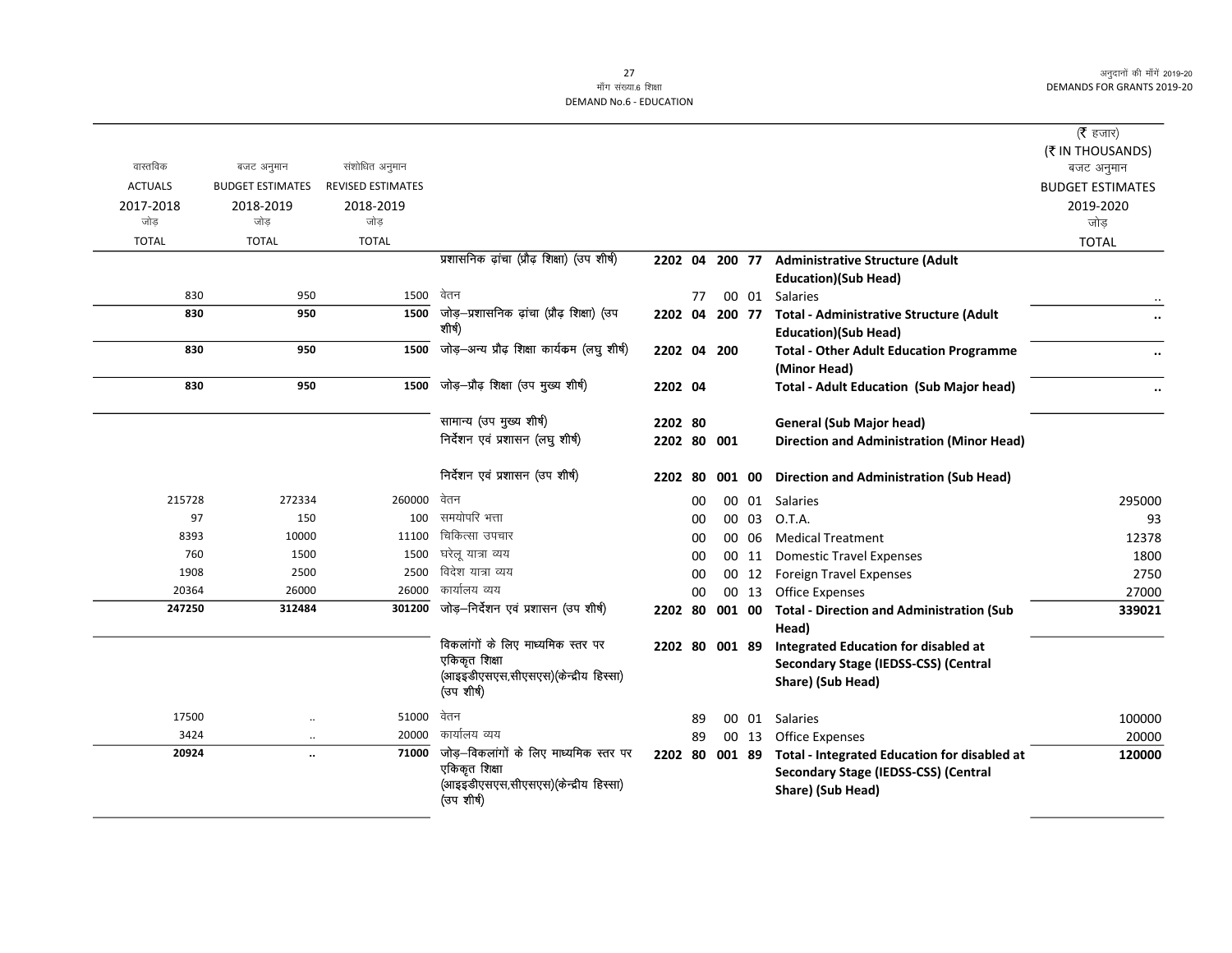#### 28 माँग संख्या.6 शिक्षा DEMAND No.6 - EDUCATION

|                      |                         |                          |                                                        |                |    |        |       |                                                   | ( $\bar{\tau}$ हजार)    |
|----------------------|-------------------------|--------------------------|--------------------------------------------------------|----------------|----|--------|-------|---------------------------------------------------|-------------------------|
|                      |                         |                          |                                                        |                |    |        |       |                                                   | (₹ IN THOUSANDS)        |
| वास्तविक             | बजट अनुमान              | संशोधित अनुमान           |                                                        |                |    |        |       |                                                   | बजट अनुमान              |
| <b>ACTUALS</b>       | <b>BUDGET ESTIMATES</b> | <b>REVISED ESTIMATES</b> |                                                        |                |    |        |       |                                                   | <b>BUDGET ESTIMATES</b> |
| 2017-2018            | 2018-2019               | 2018-2019                |                                                        |                |    |        |       |                                                   | 2019-2020               |
| जोड                  | जोड                     | जोड                      |                                                        |                |    |        |       |                                                   | जोड                     |
| <b>TOTAL</b>         | <b>TOTAL</b>            | <b>TOTAL</b>             |                                                        |                |    |        |       |                                                   | <b>TOTAL</b>            |
|                      |                         |                          | ई.डी.पी. प्रकोष्ठ (उप शीर्ष)                           | 2202 80        |    | 001 88 |       | <b>EDP Cell (Sub Head)</b>                        |                         |
| 1139                 | 1500                    | 200                      | वेतन                                                   |                | 88 |        | 00 01 | <b>Salaries</b>                                   | 900                     |
| 1139                 | 1500                    | 200                      | जोड़-ई.डी.पी. प्रकोष्ठ (उप शीर्ष)                      | 2202 80        |    |        |       | 001 88 Total - EDP Cell (Sub Head)                | 900                     |
|                      |                         |                          | अन्य मदें (उप शीर्ष)                                   | 2202 80        |    |        |       | 001 87 Other items (Sub Head)                     |                         |
| 17600                | 25059                   | 19000                    | वेतन                                                   |                | 87 |        |       | 00 01 Salaries                                    | 21300                   |
| 100                  | 100                     | 50                       | कार्यालय व्यय                                          |                | 87 |        |       | 00 13 Office Expenses                             | 100                     |
| 17700                | 25159                   |                          | 19050 जोड़-अन्य मदें (उप शीर्ष)                        | 2202 80        |    |        |       | 001 87 Total - Other Items (Sub Head)             | 21400                   |
|                      |                         |                          | अन्य विविध योजनाएं (उप शीर्ष)                          | 2202 80        |    |        |       | 001 86 Other Misc. Scheme (Sub Head)              |                         |
| 30068                | 36856                   | 31500                    | वेतन                                                   |                | 86 |        | 00 01 | Salaries                                          | 35000                   |
|                      | $\cdot$                 |                          | चिकित्सा उपचार                                         |                | 86 |        | 00 06 | <b>Medical Treatment</b>                          |                         |
| 30068                | 36856                   | 31500                    | जोड़-अन्य विविध योजनाएं. (उप शीर्ष)                    | 2202 80        |    |        |       | 001 86 Total - Other Misc. Scheme (Sub Head)      | 35000                   |
|                      |                         |                          | बाल अधिकार संरक्षरण के लिए दिल्ली                      | 2202 80 001 85 |    |        |       | <b>GIA to Delhi Commission for Protection of</b>  |                         |
|                      |                         |                          | आयोग को सहायता अनुदान (डी.सी.पी.सी.<br>आर.) (उप शीर्ष) |                |    |        |       | Child Rights (DCPCR) (Sub Head)                   |                         |
|                      | 150000                  | 75000                    | सहायता अनुदान–सामान्य                                  |                | 85 |        |       | 00 31 Grants-in-aid-General                       | 180000                  |
| $\ddot{\phantom{a}}$ | 150000                  | 75000                    | जोड़—बाल अधिकार संरक्षरण के लिए                        |                |    |        |       | 2202 80 001 85 Total: GIA to Delhi Commission for | 180000                  |
|                      |                         |                          | दिल्ली आयोग को सहायता अनुदान (डी.सी.                   |                |    |        |       | Protection of Child Rights (DCPCR) (Sub           |                         |
|                      |                         |                          | पी.सी.आर.) (उप शीर्ष)                                  |                |    |        |       | Head)                                             |                         |
|                      |                         |                          |                                                        |                |    |        |       |                                                   |                         |
|                      |                         |                          | शिक्षा व्यावसायिक मार्गदर्शन परिषद (ई.वी.              | 2202 80 001 84 |    |        |       | <b>Education Vocational Guidance Councillor</b>   |                         |
|                      |                         |                          | जी.सी.) (मुस्कान कार्यक्रमों सहित योजना)               |                |    |        |       | (EVGC) (including Project Smile                   |                         |
|                      |                         |                          | (उप शीर्ष)                                             |                |    |        |       | <b>Programmes) (Sub Head)</b>                     |                         |
| $\ddotsc$            | 30000                   | 30000                    | आपूर्ति और सामग्री                                     |                | 84 |        | 00 21 | Supplies & Materials                              | 30000                   |
| $\ddot{\phantom{a}}$ | 30000                   | 30000                    | जोड़- शिक्षा व्यावसायिक मार्गदर्शन परिषद               | 2202 80 001 84 |    |        |       | <b>Total - Education Vocational Guidance</b>      | 30000                   |
|                      |                         |                          | (ई.वी.जी.सी.) (मुस्कान कार्यक्रमों सहित                |                |    |        |       | <b>Councillor (EVGC) (including Project Smile</b> |                         |
|                      |                         |                          | योजना) (उप शीर्ष)                                      |                |    |        |       | <b>Programmes) (Sub Head)</b>                     |                         |
|                      |                         |                          | बोली जाने वाली अंग्रेजी कौशल और संचार                  | 2202 80 001 83 |    |        |       | <b>Conduct of Special Classes for</b>             |                         |
|                      |                         |                          | क्षमता के विकास के लिए विशेष कक्षाओं                   |                |    |        |       | development of spoken English Skills &            |                         |
|                      |                         |                          | की व्यवस्था (उप शीर्ष)                                 |                |    |        |       | <b>Communicative Competence (Sub Head)</b>        |                         |
|                      |                         |                          |                                                        |                |    |        |       |                                                   |                         |
|                      | 30000                   |                          | 118000 कार्यालय व्यय                                   |                | 83 |        |       | 00 13 Office Expenses                             | 120000                  |
|                      |                         |                          |                                                        |                |    |        |       |                                                   |                         |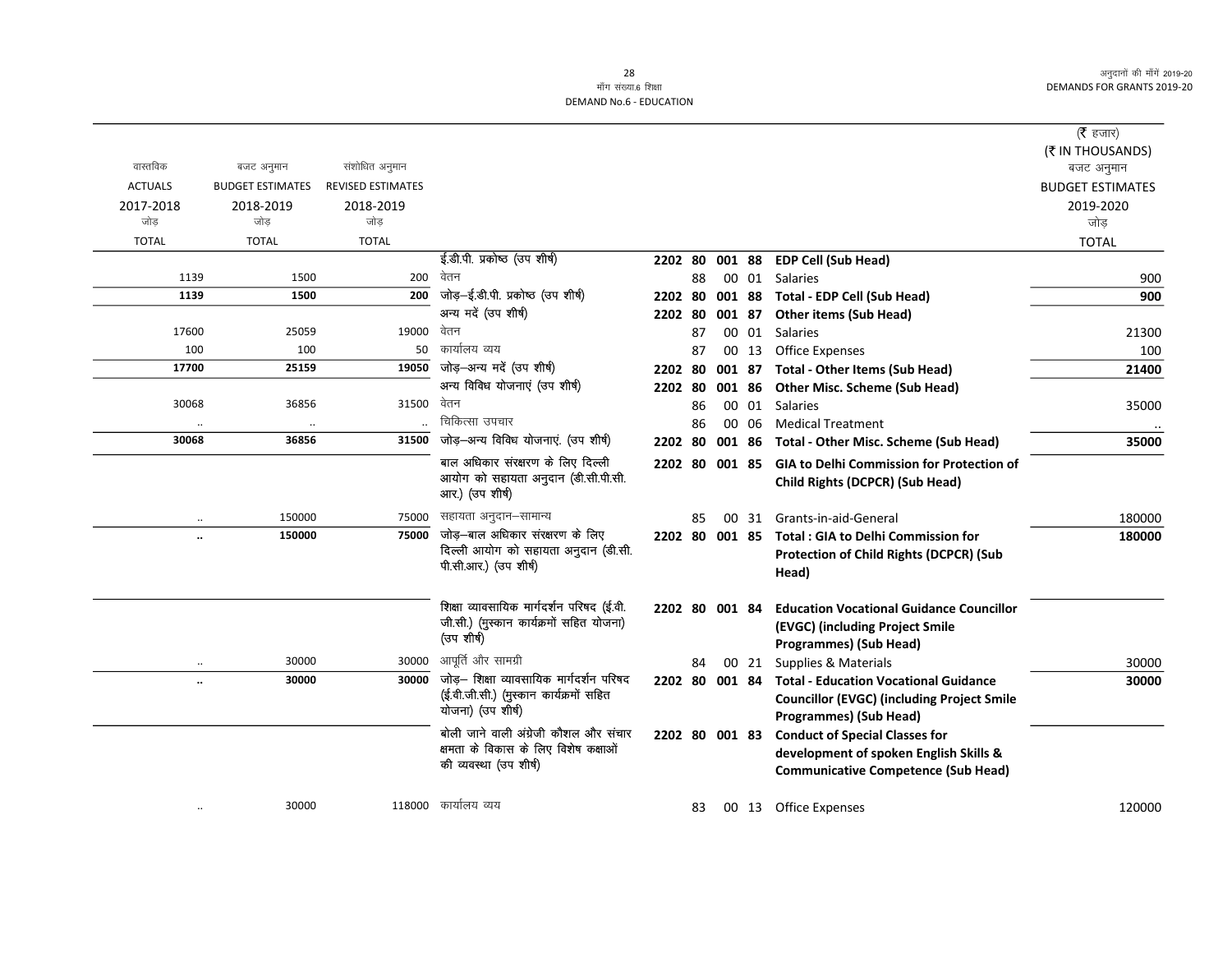|                |                         |                          |                                                                                                               |                |    |       |                                                                                                                                       | (रे हजार)               |
|----------------|-------------------------|--------------------------|---------------------------------------------------------------------------------------------------------------|----------------|----|-------|---------------------------------------------------------------------------------------------------------------------------------------|-------------------------|
|                |                         |                          |                                                                                                               |                |    |       |                                                                                                                                       | (₹ IN THOUSANDS)        |
| वास्तविक       | बजट अनुमान              | संशोधित अनुमान           |                                                                                                               |                |    |       |                                                                                                                                       | बजट अनुमान              |
| <b>ACTUALS</b> | <b>BUDGET ESTIMATES</b> | <b>REVISED ESTIMATES</b> |                                                                                                               |                |    |       |                                                                                                                                       | <b>BUDGET ESTIMATES</b> |
| 2017-2018      | 2018-2019               | 2018-2019                |                                                                                                               |                |    |       |                                                                                                                                       | 2019-2020               |
| जोड            | जोड                     | जोड                      |                                                                                                               |                |    |       |                                                                                                                                       | जोड                     |
| <b>TOTAL</b>   | <b>TOTAL</b>            | <b>TOTAL</b>             |                                                                                                               |                |    |       |                                                                                                                                       | <b>TOTAL</b>            |
| $\ddotsc$      | 30000                   | 118000                   | जोड़— बोली जाने वाली अंग्रेजी कौशल और<br>संचार क्षमता के विकास के लिए विशेष<br>कक्षाओं की व्यवस्था (उप शीर्ष) | 2202 80 001 83 |    |       | <b>Total - Conduct of Special Classes for</b><br>development of spoken English Skills &<br><b>Communicative Competence (Sub Head)</b> | 120000                  |
| 317081         | 585999                  | 645950                   | जोड़-निर्देशन एवं प्रशासन (लघु शीर्ष)                                                                         | 2202 80 001    |    |       | <b>Total - Direction and Administration</b><br>(Minor Head)                                                                           | 846321                  |
|                |                         |                          | छात्रवृति (लघु शीर्ष)                                                                                         | 2202 80 107    |    |       | <b>Scholarship (Minor Head)</b>                                                                                                       |                         |
|                |                         |                          | मेधावी छात्रों को लाल बहादुर शास्त्री                                                                         | 2202 80 107 87 |    |       | Lal Bahadur Shastri Scholarship to the                                                                                                |                         |
|                |                         |                          | छात्रवृति (उप शीर्ष)                                                                                          |                |    |       | <b>Meritorious Students (Sub Head)</b>                                                                                                |                         |
| 30000          | 30000                   | 30000                    | छात्रवृति एवं वजीफा                                                                                           |                | 87 | 00 34 | Scholarship & Stipend                                                                                                                 |                         |
| 30000          | 30000                   | 30000                    | जोड़—मेधावी छात्रों को लाल बहादुर शास्त्री                                                                    |                |    |       | 2202 80 107 87 Total - Lal Bahadur Shastri Scholarship to                                                                             |                         |
|                |                         |                          | छात्रवृति (उप शीर्ष)                                                                                          |                |    |       | the Meritorious Students (Sub Head)                                                                                                   |                         |
|                |                         |                          | शैक्षणिक रुप से पिछड़े अल्पसंख्यक छात्रों<br>का कल्याण (उप शीर्ष)                                             |                |    |       | 2202 80 107 82 Welfare of educationally backward<br>minority students (Sub Head)                                                      |                         |
| 119999         | 120000                  | 120000                   | छात्रवृति एवं वजीफा                                                                                           |                | 82 | 00 34 | Scholarship & Stipend                                                                                                                 | 200000                  |
| 119999         | 120000                  | 120000                   | जोड़-शैक्षणिक रुप से पिछड़े अल्पसंख्यक<br>छात्रों का कल्याण (उप शीर्ष)                                        |                |    |       | 2202 80 107 82 Total - Welfare of educationally backward<br>minority students (Sub Head)                                              | 200000                  |
|                |                         |                          | विकलांगों के लिए माध्यमिक स्तर पर<br>एकिकृत शिक्षा (आइइडीएसएस)(राज्य<br>हिस्सा)(उप शीर्ष)                     | 2202 80 107 81 |    |       | <b>Integrated Education for disabled at</b><br>Secondary Stage (IEDSS) (State Share) (Sub<br>Head)                                    |                         |
| 150000         |                         | 220000                   | वेतन                                                                                                          |                | 81 |       | 00 01 Salaries                                                                                                                        | 400000                  |
| $\ldots$       | $\ddotsc$               | 9000                     | चिकित्सा उपचार                                                                                                |                | 81 | 00 06 | <b>Medical Treatment</b>                                                                                                              | 20000                   |
| 17282          | $\ddotsc$               | 40000                    | कार्यालय व्यय                                                                                                 |                | 81 | 00 13 | <b>Office Expenses</b>                                                                                                                | 30000                   |
| 3024           | 5000                    | 7000                     | छात्रवृति एवं वजीफा                                                                                           |                | 81 | 00 34 | Scholarship & Stipend                                                                                                                 | 7000                    |
| 170306         | 5000                    | 276000                   | जोड़-विकलांगों के लिए माध्यमिक स्तर पर<br>एकिकृत शिक्षा (आइइडीएसएस)(राज्य<br>हिस्सा) (उप शीर्ष)               |                |    |       | 2202 80 107 81 Total - Integrated Education for disabled at<br>Secondary Stage (IEDSS) (State Share) (Sub<br>Head)                    | 457000                  |
| 320305         | 155000                  | 426000                   | जोड़–छात्रवृति (लघु शीर्ष)                                                                                    | 2202 80 107    |    |       | <b>Total - Scholarship (Minor Head)</b>                                                                                               | 657000                  |
|                |                         |                          |                                                                                                               |                |    |       |                                                                                                                                       |                         |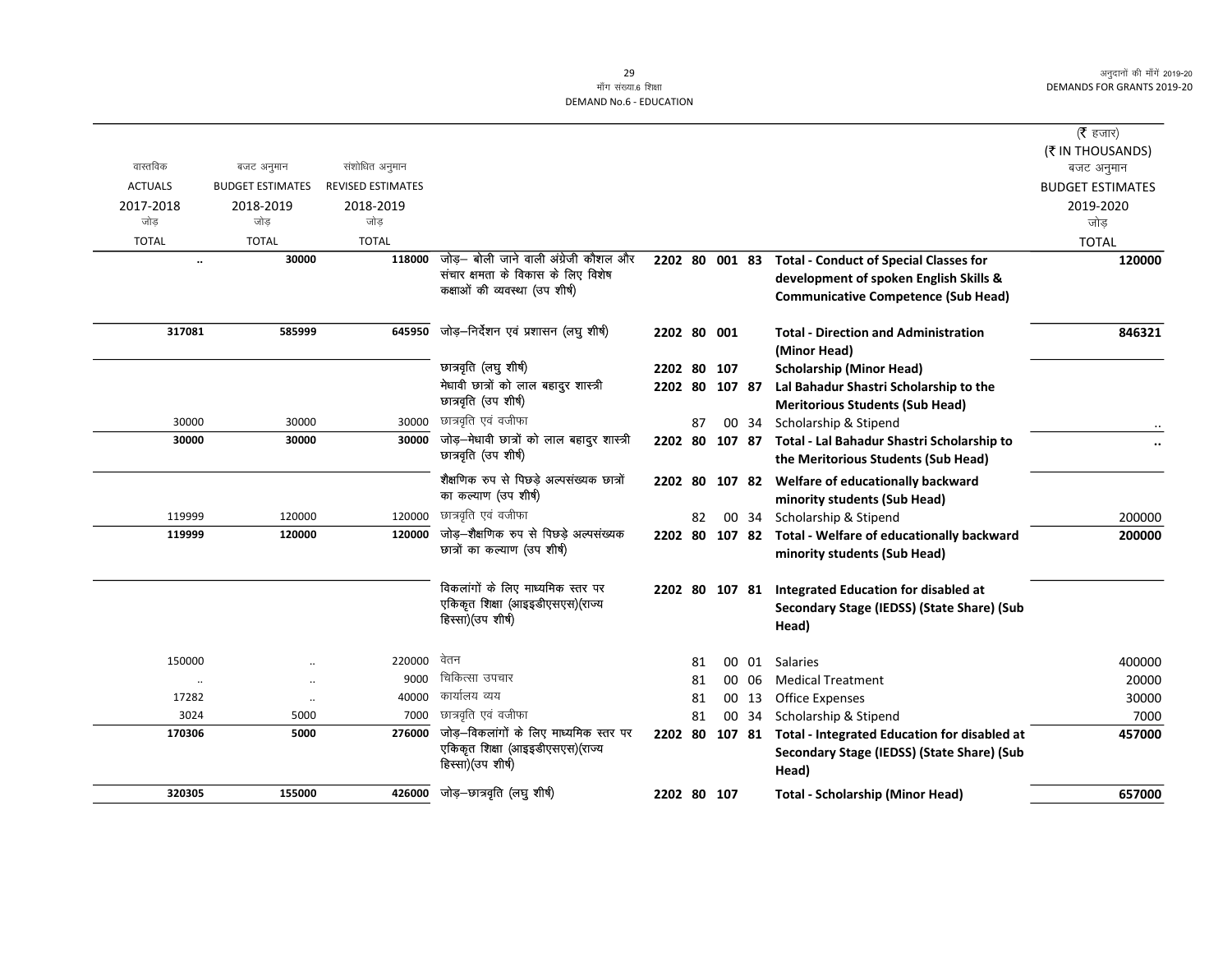|                |                      |                         |                          |                                                                               |                |    |       |                                                                    | ( <b>रै</b> हजार)<br>(そ IN THOUSANDS) |
|----------------|----------------------|-------------------------|--------------------------|-------------------------------------------------------------------------------|----------------|----|-------|--------------------------------------------------------------------|---------------------------------------|
| वास्तविक       |                      | बजट अनुमान              | संशोधित अनुमान           |                                                                               |                |    |       |                                                                    | बजट अनुमान                            |
| <b>ACTUALS</b> |                      | <b>BUDGET ESTIMATES</b> | <b>REVISED ESTIMATES</b> |                                                                               |                |    |       |                                                                    | <b>BUDGET ESTIMATES</b>               |
| 2017-2018      |                      | 2018-2019               | 2018-2019                |                                                                               |                |    |       |                                                                    | 2019-2020                             |
| जोड            |                      | जोड                     | जोड                      |                                                                               |                |    |       |                                                                    | जोड                                   |
| <b>TOTAL</b>   |                      | <b>TOTAL</b>            | <b>TOTAL</b>             |                                                                               |                |    |       |                                                                    | <b>TOTAL</b>                          |
|                |                      |                         |                          | अनूसुचित जातियों के लिए विशेष घटक                                             | 2202 80 789    |    |       | <b>Special Component Plan for Scheduled</b>                        |                                       |
|                |                      |                         |                          | योजना (लघु शीर्ष)                                                             |                |    |       | <b>Castes (Minor Head)</b>                                         |                                       |
|                |                      |                         |                          | शैक्षणिक रूप से पिछडे अल्पसंख्यकों एवं                                        | 2202 80 789 99 |    |       | Coaching facilities to students belong to                          |                                       |
|                |                      |                         |                          | कमजोर वर्ग तथा अ.जा. /अ.ज.जा.के<br>विद्यार्थियों को पढाई की सुविधा (एस.सी.एस. |                |    |       | SC/ST educationally backward minorities                            |                                       |
|                |                      |                         |                          | पी) (उप शीर्ष)                                                                |                |    |       | & weaker section(SCSP) (Sub Head)                                  |                                       |
|                | 280                  | 1000                    |                          | वेतन                                                                          |                | 99 | 00 01 | Salaries                                                           | 500                                   |
|                | 280                  | 1000                    |                          | जोड़–शैक्षणिक रूप से पिछडे अल्पसंख्यकों                                       |                |    |       | 2202 80 789 99 Total - Coaching facilities to students             | 500                                   |
|                |                      |                         |                          | एवं कमजोर वर्ग तथा अ.जा. /अ.ज.जा.के                                           |                |    |       | belong to SC/ST educationally backward                             |                                       |
|                |                      |                         |                          | विद्यार्थियों को पढाई की सुविधा (एस.सी.एस.<br>पी) (उप शीर्ष)                  |                |    |       | minorities & weaker section(SCSP) (Sub                             |                                       |
|                |                      |                         |                          |                                                                               |                |    |       | Head)                                                              |                                       |
|                |                      |                         |                          |                                                                               |                |    |       |                                                                    |                                       |
|                |                      |                         |                          | शिक्षा अधिकार अधिनियम (एस.सी.एस.पी)<br>(उप शीर्ष)                             |                |    |       | 2202 80 789 98 Right to Education Act (SCSP) (Sub Head)            |                                       |
|                | 83697                |                         | 200000                   | छट                                                                            |                | 98 |       | 00 33 Subsidies                                                    | 200000                                |
|                | 83697                | $\ddot{\phantom{a}}$    | 200000                   | जोड़-शिक्षा अधिकार अधिनियम (एस.सी.एस.<br>पी) (उप शीर्ष)                       |                |    |       | 2202 80 789 98 Total - Right to Education Act (SCSP) (Sub<br>Head) | 200000                                |
|                |                      |                         |                          | लडकियों में मासिक चक स्वच्छता (एस.सी.<br>एस.पी) (उप शीर्ष)                    | 2202 80 789 97 |    |       | <b>Menstrual Hygiene in Girls (SCSP) (Sub</b><br>Head)             |                                       |
|                |                      | 20000                   | 20000                    | आपूर्ति और सामग्री                                                            |                | 97 |       | 00 21 Supplies & Materials                                         | 40000                                 |
|                | $\ddot{\phantom{a}}$ | 20000                   | 20000                    | जोड–लडकियों में मासिक चक स्वच्छता                                             |                |    |       | 2202 80 789 97 Total - Menstrual Hygiene in Girls (SCSP)           | 40000                                 |
|                |                      |                         |                          | (एस.सी.एस.पी) (उप शीर्ष)                                                      |                |    |       | (Sub Head)                                                         |                                       |
|                |                      |                         |                          | लड़कियों में मासिक चक स्वच्छता के लिए                                         |                |    |       | 2202 80 789 96 GIA to Govt. Aided Schools for Menstrual            |                                       |
|                |                      |                         |                          | सहायता प्राप्त स्कूलो को सहायता अनुदान<br>(एस.सी.एस.पी) (उप शीर्ष)            |                |    |       | Hygiene in Girls (SCSP) (Sub Head)                                 |                                       |
|                |                      |                         |                          |                                                                               |                |    |       |                                                                    |                                       |
|                | 47                   | 5000                    | 5000                     | सहायता अनुदान–सामान्य                                                         |                | 96 |       | 00 31 Grants-in-aid-General                                        | 5000                                  |
|                | 47                   | 5000                    | 5000                     | जोड़–लडकियों में मासिक चक स्वच्छता के                                         |                |    |       | 2202 80 789 96 Total - GIA to Govt. Aided Schools for              | 5000                                  |
|                |                      |                         |                          | लिए सहायता प्राप्त स्कूलो को सहायता                                           |                |    |       | <b>Menstrual Hygiene in Girls (SCSP) (Sub</b>                      |                                       |
|                |                      |                         |                          | अनुदान (एस.सी.एस.पी) (उप शीर्ष)                                               |                |    |       | Head)                                                              |                                       |
|                |                      |                         |                          |                                                                               |                |    |       |                                                                    |                                       |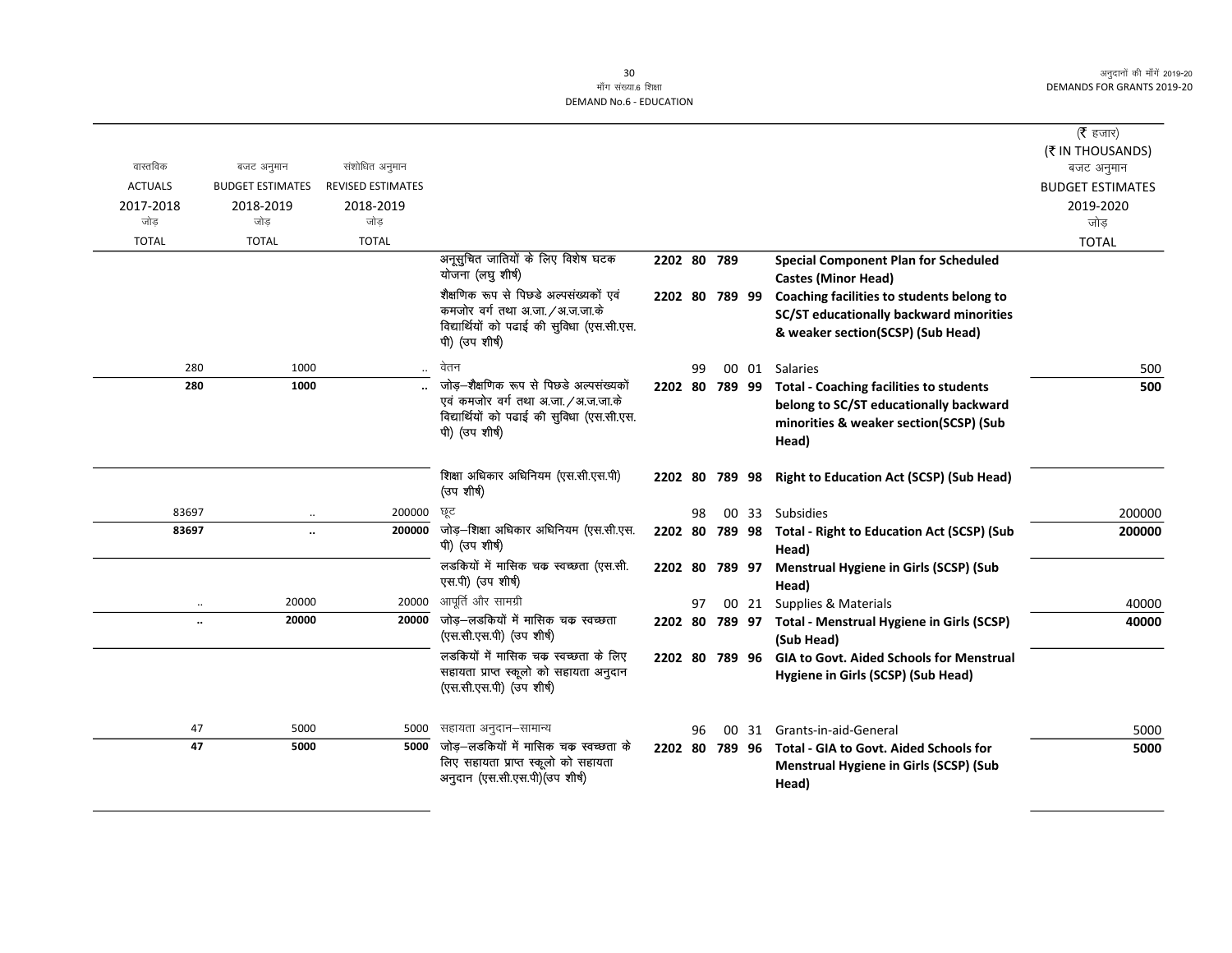#### 31 माँग संख्या.6 शिक्षा **DEMAND No.6 - EDUCATION**

|                |                         |                          |                                              |         |                |    |        |       |                                                  | ( <b>रै</b> हजार)       |
|----------------|-------------------------|--------------------------|----------------------------------------------|---------|----------------|----|--------|-------|--------------------------------------------------|-------------------------|
|                |                         |                          |                                              |         |                |    |        |       |                                                  | (₹ IN THOUSANDS)        |
| वास्तविक       | बजट अनुमान              | संशोधित अनुमान           |                                              |         |                |    |        |       |                                                  | बजट अनुमान              |
| <b>ACTUALS</b> | <b>BUDGET ESTIMATES</b> | <b>REVISED ESTIMATES</b> |                                              |         |                |    |        |       |                                                  | <b>BUDGET ESTIMATES</b> |
| 2017-2018      | 2018-2019               | 2018-2019                |                                              |         |                |    |        |       |                                                  | 2019-2020               |
| जोड            | जोड                     | जोड                      |                                              |         |                |    |        |       |                                                  | जोड                     |
| <b>TOTAL</b>   | <b>TOTAL</b>            | <b>TOTAL</b>             |                                              |         |                |    |        |       |                                                  | <b>TOTAL</b>            |
| 84024          | 26000                   | 225000                   | जोड़—अनूसुचित जातियों के लिए विशेष           |         | 2202 80 789    |    |        |       | <b>Total - Special Component Plan for</b>        | 245500                  |
|                |                         |                          | घटक योजना (लघु शीर्ष)                        |         |                |    |        |       | <b>Scheduled Castes (Minor Head)</b>             |                         |
|                |                         |                          | अन्य व्यय (लघु शीर्ष)                        |         | 2202 80        |    | 800    |       | <b>Other Expenditure (Minor Head)</b>            |                         |
|                |                         |                          | विशेषता स्कूल ट्रिबुनल (उप शीर्ष)            |         | 2202 80        |    | 800 45 |       | <b>Specialized School Tribunal (Sub Head)</b>    |                         |
| 3473           | 4350                    | 4300                     | वेतन                                         |         |                | 45 |        |       | 00 01 Salaries                                   | 5300                    |
| 3473           | 4350                    | 4300                     | जोड़-विशेषता स्कूल ट्रिबुनल (उप शीर्ष)       |         | 2202 80        |    | 800 45 |       | <b>Total - Specialized School Tribunal (Sub</b>  | 5300                    |
|                |                         |                          |                                              |         |                |    |        |       | Head)                                            |                         |
| 3473           | 4350                    | 4300                     | जोड़—अन्य व्यय (लघु शीर्ष)                   |         | 2202 80        |    | 800    |       | <b>Total - Other Expenditure (Minor Head)</b>    | 5300                    |
| 724883         | 771349                  | 1301250                  | जोड़-सामान्य (उप मुख्य शीर्ष)                |         | 2202 80        |    |        |       | <b>Total - General (Sub Major Head)</b>          | 1754121                 |
| 724883         | 771349                  | 1301250                  |                                              | स्वीकृत |                |    |        |       | <b>Voted</b>                                     | 1754121                 |
| $\ldots$       | $\ldots$                |                          |                                              | भारित   |                |    |        |       | Charged                                          | $\cdot \cdot$           |
| 67835655       | 105700489               | 82209745                 | जोड़-मुख्य शीर्ष "2202"                      |         | 2202           |    |        |       | <b>TOTAL - MAJOR HEAD"2202"</b>                  | 122150962               |
| 67833045       | 105695989               | 82205245                 |                                              | स्वीकृत |                |    |        |       | <b>Voted</b>                                     | 122145462               |
| 2610           | 4500                    | 4500                     |                                              | भारित   |                |    |        |       | Charged                                          | 5500                    |
|                |                         |                          | मुख्य शीर्ष "2204"                           |         |                |    |        |       | <b>MAJOR HEAD "2204"</b>                         |                         |
|                |                         |                          | खेल व युवा सेवाएं (मुख्य शीर्ष)              |         | 2204           |    |        |       | <b>Sports and Youth Services (Major head)</b>    |                         |
|                |                         |                          | शारीरिक शिक्षा (लघु शीर्ष)                   |         | 2204 00        |    | 101    |       | <b>Physical Education (Minor Head)</b>           |                         |
|                |                         |                          | शारीरिक शिक्षा का विकास (उप शीर्ष)           |         | 2204           | 00 | 101 80 |       | <b>Development of Physical Education (Sub</b>    |                         |
|                |                         |                          |                                              |         |                |    |        |       | Head)                                            |                         |
| 3224           | 4628                    | 3700                     | वेतन                                         |         |                | 80 |        | 00 01 | <b>Salaries</b>                                  | 3858                    |
| 1796           | 1800                    | 1800                     | कार्यालय व्यय                                |         |                | 80 |        | 00 13 | <b>Office Expenses</b>                           | 2200                    |
| 5020           | 6428                    |                          | 5500 जोड़-शारीरिक शिक्षा का विकास (उप शीर्ष) |         | 2204           | 00 | 101 80 |       | <b>Total - Development of Physical Education</b> | 6058                    |
|                |                         |                          |                                              |         |                |    |        |       | (Sub Head)                                       |                         |
|                |                         |                          | उत्तरी दिल्ली नगर निगम को शारीरिक            |         | 2204 00 101 79 |    |        |       | <b>Grant-in-aid to North Delhi Municipal</b>     |                         |
|                |                         |                          | शिक्षा के सुधार हेतु सहायता अनुदान (उप       |         |                |    |        |       | <b>Corporation for improvement of Physical</b>   |                         |
|                |                         |                          | शीर्ष)                                       |         |                |    |        |       | <b>Education (Sub Head)</b>                      |                         |
| 3500           | 3500                    | 2625                     | सहायता अनुदान–सामान्य                        |         |                | 79 |        | 00 31 | Grants-in-aid-General                            | 3500                    |
| 6000           | 6000                    | 4500                     | पूंजीगत परिसम्पतियो के सृजन के लिए           |         |                | 79 |        | 00 35 | Grants for creation of capital assets            | 6000                    |
|                |                         |                          | अनुदान                                       |         |                |    |        |       |                                                  |                         |
| 500            | 500                     |                          | 375 सहायता अनुदान–वेतन                       |         |                | 79 |        |       | 00 36 Grants-in-aid-Salaries                     | 500                     |
|                |                         |                          |                                              |         |                |    |        |       |                                                  |                         |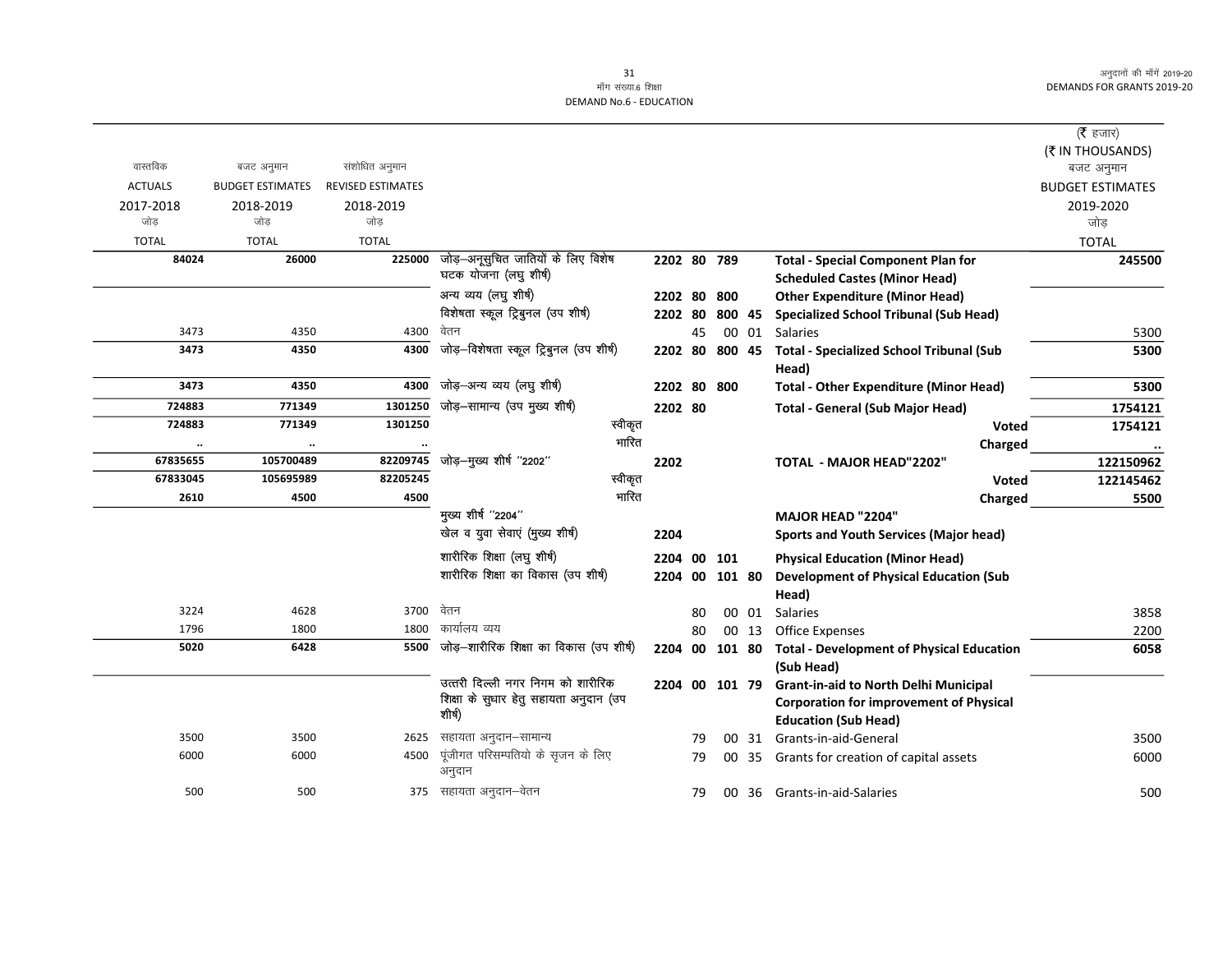|                |                         |                          |                                              |                |    |       |                                                             | ( <b>रै</b> हजार)       |
|----------------|-------------------------|--------------------------|----------------------------------------------|----------------|----|-------|-------------------------------------------------------------|-------------------------|
|                |                         |                          |                                              |                |    |       |                                                             | (₹ IN THOUSANDS)        |
| वास्तविक       | बजट अनुमान              | संशोधित अनुमान           |                                              |                |    |       |                                                             | बजट अनुमान              |
| <b>ACTUALS</b> | <b>BUDGET ESTIMATES</b> | <b>REVISED ESTIMATES</b> |                                              |                |    |       |                                                             | <b>BUDGET ESTIMATES</b> |
| 2017-2018      | 2018-2019               | 2018-2019                |                                              |                |    |       |                                                             | 2019-2020               |
| जोड            | जोड                     | जोड                      |                                              |                |    |       |                                                             | जोड                     |
| <b>TOTAL</b>   | <b>TOTAL</b>            | <b>TOTAL</b>             |                                              |                |    |       |                                                             | <b>TOTAL</b>            |
| 10000          | 10000                   | 7500                     | जोड़–उत्तरी दिल्ली नगर निगम को               | 2204 00 101 79 |    |       | <b>Total: Grant-in-aid to North Delhi</b>                   | 10000                   |
|                |                         |                          | शारीरिक शिक्षा के सुधार हेतु सहायता          |                |    |       | <b>Municipal Corporation for improvement of</b>             |                         |
|                |                         |                          | अनुदान (उप शीर्ष)                            |                |    |       | <b>Physical Education (Sub Head)</b>                        |                         |
|                |                         |                          | दक्षिण दिल्ली नगर निगम को शारीरिक            |                |    |       | 2204 00 101 78 Grant-in-aid to South Delhi Municipal        |                         |
|                |                         |                          | शिक्षा के सुधार हेतु सहायता अनुदान (उप       |                |    |       | <b>Corporation for improvement of Physical</b>              |                         |
|                |                         |                          | शीर्ष)                                       |                |    |       | <b>Education (Sub Head)</b>                                 |                         |
| 7000           | 7000                    | 5250                     | सहायता अनुदान-सामान्य                        |                | 78 |       | 00 31 Grants-in-aid-General                                 | 7000                    |
| 3000           | 3000                    | 2250                     | पूंजीगत परिसम्पतियो के सृजन के लिए<br>अनुदान |                | 78 |       | 00 35 Grants for creation of capital assets                 | 3000                    |
| 10000          | 10000                   | 7500                     | जोड़—दक्षिण दिल्ली नगर निगम को               |                |    |       | 2204 00 101 78 Total: Grant-in-aid to South Delhi           | 10000                   |
|                |                         |                          | शारीरिक शिक्षा के सुधार हेतु सहायता          |                |    |       | <b>Municipal Corporation for improvement of</b>             |                         |
|                |                         |                          | अनुदान (उप शीर्ष)                            |                |    |       | <b>Physical Education (Sub Head)</b>                        |                         |
|                |                         |                          | पूर्वी दिल्ली नगर निगम को शारीरिक शिक्षा     |                |    |       | 2204 00 101 77 Grant-in-aid to East Delhi Municipal         |                         |
|                |                         |                          | के सुधार हेतु सहायता अनुदान (उप शीर्ष)       |                |    |       | <b>Corporation for improvement of Physical</b>              |                         |
|                |                         |                          |                                              |                |    |       | <b>Education (Sub Head)</b>                                 |                         |
| 10000          | 10000                   | 7500                     | सहायता अनुदान–सामान्य                        |                | 77 |       | 00 31 Grants-in-aid-General                                 | 10000                   |
| 10000          | 10000                   | 7500                     | जोड़-पूर्वी दिल्ली नगर निगम को शारीरिक       |                |    |       | 2204 00 101 77 Total : Grant-in-aid to East Delhi Municipal | 10000                   |
|                |                         |                          | शिक्षा के सुधार हेतु सहायता अनुदान (उप       |                |    |       | <b>Corporation for improvement of Physical</b>              |                         |
|                |                         |                          | शीर्ष)                                       |                |    |       | <b>Education (Sub Head)</b>                                 |                         |
| 35020          | 36428                   | 28000                    | जोड़-शारीरिक शिक्षा (लघु शीर्ष)              | 2204 00 101    |    |       | <b>Total - Physical Education (Minor Head)</b>              | 36058                   |
|                |                         |                          |                                              |                |    |       |                                                             |                         |
|                |                         |                          | छात्रों के लिए युवा कल्याण कार्यकम (लघु      | 2204 00 102    |    |       | Youth welfare programme for students                        |                         |
|                |                         |                          | शीर्ष)                                       |                |    |       | (Minor Head)                                                |                         |
|                |                         |                          | राष्ट्रीय सेवा योजना (उप शीर्ष)              | 2204 00        |    |       | 102 91 National Service Scheme (Sub Head)                   |                         |
|                | 3000                    | 3000                     | कार्यालय व्यय                                |                | 91 | 00 13 | <b>Office Expenses</b>                                      |                         |
| $\ldots$       | 3000                    | 3000                     | जोड़–राष्ट्रीय सेवा योजना (उप शीर्ष)         |                |    |       | 2204 00 102 91 Total - National Service Scheme (Sub Head)   |                         |
|                |                         |                          | युवा कल्याण कार्यक्रम (उप शीर्ष)             |                |    |       | 2204 00 102 73 Youth Welfare Programme (Sub Head)           |                         |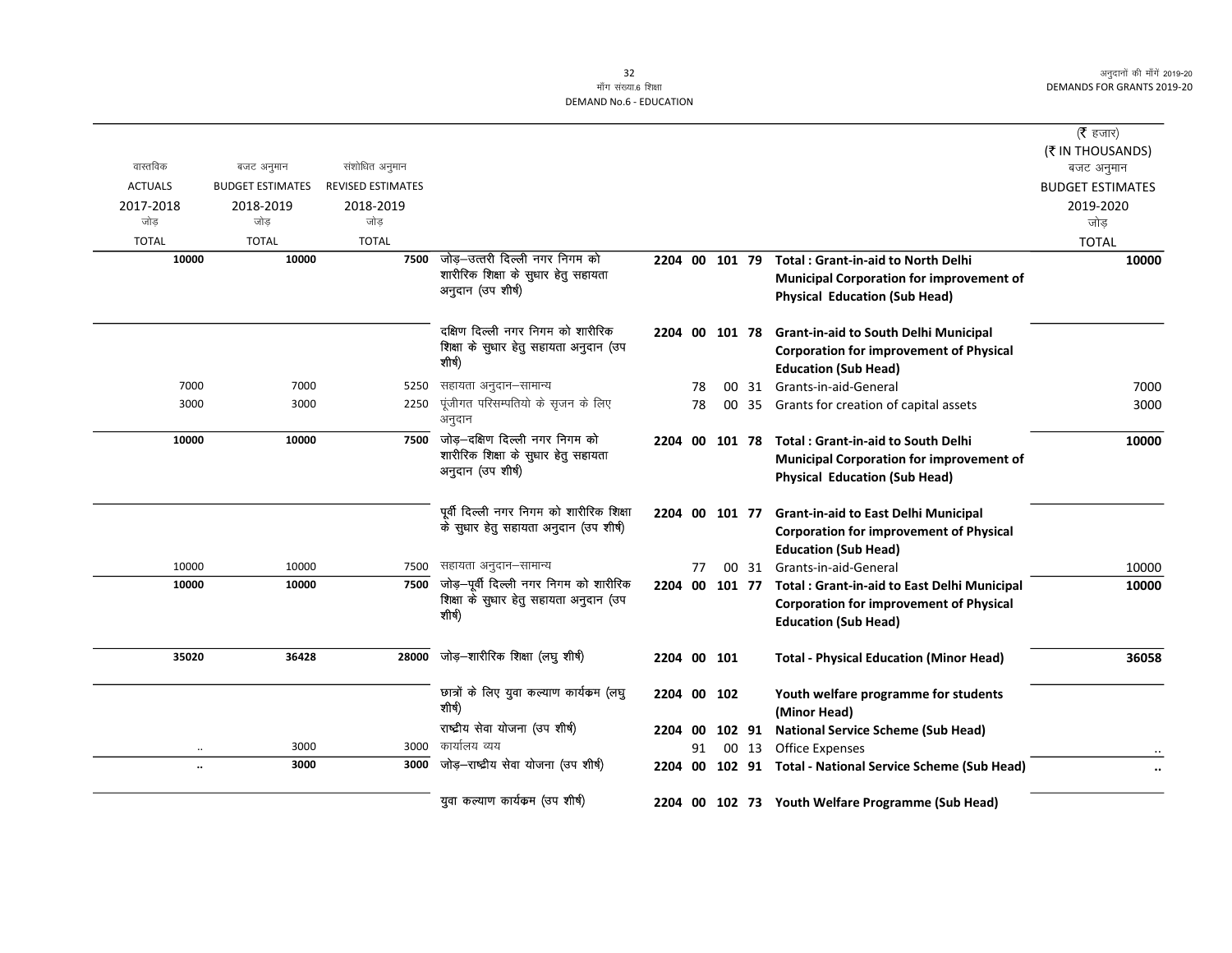# माँग संख्या.6 शिक्षा DEMAND No.6 - EDUCATION

|                      |                         |                          |                                                                                               |                |    |       |                                                                                                               | ( $\bar{\tau}$ हजार)    |
|----------------------|-------------------------|--------------------------|-----------------------------------------------------------------------------------------------|----------------|----|-------|---------------------------------------------------------------------------------------------------------------|-------------------------|
|                      |                         |                          |                                                                                               |                |    |       |                                                                                                               | (₹ IN THOUSANDS)        |
| वास्तविक             | बजट अनुमान              | संशोधित अनुमान           |                                                                                               |                |    |       |                                                                                                               | बजट अनुमान              |
| <b>ACTUALS</b>       | <b>BUDGET ESTIMATES</b> | <b>REVISED ESTIMATES</b> |                                                                                               |                |    |       |                                                                                                               | <b>BUDGET ESTIMATES</b> |
| 2017-2018            | 2018-2019               | 2018-2019                |                                                                                               |                |    |       |                                                                                                               | 2019-2020               |
| जोड                  | जोड                     | जोड                      |                                                                                               |                |    |       |                                                                                                               | जोड                     |
| <b>TOTAL</b>         | <b>TOTAL</b>            | <b>TOTAL</b>             |                                                                                               |                |    |       |                                                                                                               | <b>TOTAL</b>            |
| 2397                 | 6000                    | 5000                     | कार्यालय व्यय                                                                                 |                | 73 |       | 00 13 Office Expenses                                                                                         | 5000                    |
| 2397                 | 6000                    | 5000                     | जोड़—युवा कल्याण कार्यक्रम (उप शीर्ष)                                                         |                |    |       | 2204 00 102 73 Total - Youth Welfare Programme (Sub<br>Head)                                                  | 5000                    |
|                      |                         |                          | सरकारी विद्यालयों में स्काऊट गाईड<br>कार्यकम (उप शीर्ष)                                       |                |    |       | 2204 00 102 72 Scouts & Guide Programme in Govt.<br>schools (Sub Head)                                        |                         |
| 6758                 | 9000                    | 6000                     | कार्यालय व्यय                                                                                 |                | 72 |       | 00 13 Office Expenses                                                                                         | 9000                    |
| 6758                 | 9000                    | 6000                     | जोड़-सरकारी विद्यालयों में स्काऊट गाईड<br>कार्यकम (उप शीर्ष)                                  |                |    |       | 2204 00 102 72 Total - Scouts & Guide Programme in Govt.<br>schools (Sub Head)                                | 9000                    |
|                      |                         |                          | नियमित गतिविधियों और विशेष अभियानो<br>का कार्यान्वयन - एन0 एस0 एस0 (सी.एस.<br>एस.) (उप शीर्ष) | 2204 00 102 67 |    |       | N.S.S.-Implementation of regular activities<br>& special Campaign (CSS)(Sub Head)                             |                         |
| $\cdot\cdot$         | 3000                    | 3000                     | कार्यालय व्यय                                                                                 |                | 67 | 00 13 | <b>Office Expenses</b>                                                                                        | 3000                    |
| $\ddotsc$            | 3000                    | 3000                     | जोड़-नियमित गतिविधियों और विशेष                                                               | 2204 00 102 67 |    |       | Total - N.S.S.-Implementation of regular                                                                      | 3000                    |
|                      |                         |                          | अभियानो का कार्यान्वयन – एन0 एस0<br>एस0 (सी.एस.एस.) (उप शीर्ष)                                |                |    |       | activities & special Campaign (CSS)(Sub<br>Head)                                                              |                         |
|                      |                         |                          | स्कूलों में छात्राओं के लिए आत्मरक्षा (उप<br>शीर्ष)                                           | 2204 00 102 66 |    |       | Self Defence for Girls Students in Schools<br>(Sub Head)                                                      |                         |
| $\ddotsc$            | 100000                  | 40000                    | कार्यालय व्यय                                                                                 |                | 66 | 00 13 | <b>Office Expenses</b>                                                                                        | 100000                  |
| $\ddot{\phantom{a}}$ | 100000                  | 40000                    | जोड़- स्कूलों में छात्राओं के लिए आत्मरक्षा<br>(उप शीर्ष)                                     |                |    |       | 2204 00 102 66 Total - Self Defence for Girls Students in<br><b>Schools (Sub Head)</b>                        | 100000                  |
| 9155                 | 121000                  | 57000                    | जोड़-छात्रों के लिए युवा कल्याण कार्यक्रम<br>(लघु शीर्ष)                                      | 2204 00 102    |    |       | Total - Youth welfare programme for<br>students (Minor Head)                                                  | 117000                  |
|                      |                         |                          | गैर-छात्रों के लिए युवा कल्याण कार्यक्रम<br>(लघु शीर्ष)                                       | 2204 00 103    |    |       | Youth Welfare Programme for Non-<br><b>Students (Minor Head)</b>                                              |                         |
|                      |                         |                          | उत्कृष्ट खिलाडियों को नगद प्रोत्साहन एवं<br>राजीव गांधी खेल पुरस्कार (उप शीर्ष)               | 2204 00 103 78 |    |       | <b>Cash Incentives to outstanding</b><br>players/sportsmen and Rajiv Gandhi<br><b>Sports Award (Sub Head)</b> |                         |
| 121250               | 200000                  |                          | 249675 पुरस्कार                                                                               |                | 78 |       | 00 05 Rewards                                                                                                 | 150000                  |
|                      |                         |                          |                                                                                               |                |    |       |                                                                                                               |                         |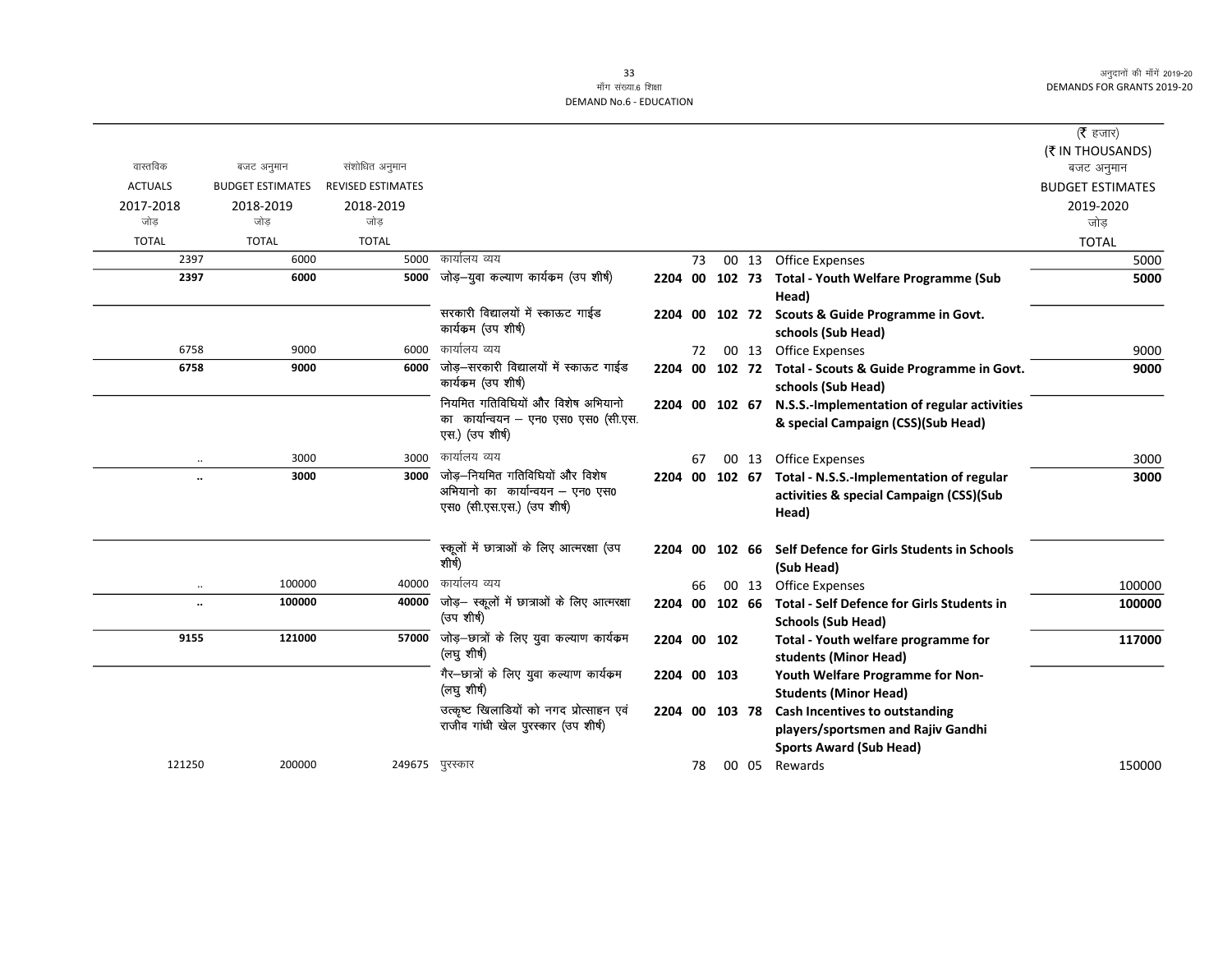|                      |                         |                          |                                           |             |    |                |       |                                                       | ( $\bar{\tau}$ हजार)    |
|----------------------|-------------------------|--------------------------|-------------------------------------------|-------------|----|----------------|-------|-------------------------------------------------------|-------------------------|
|                      |                         |                          |                                           |             |    |                |       |                                                       | (₹ IN THOUSANDS)        |
| वास्तविक             | बजट अनुमान              | संशोधित अनुमान           |                                           |             |    |                |       |                                                       | बजट अनुमान              |
| <b>ACTUALS</b>       | <b>BUDGET ESTIMATES</b> | <b>REVISED ESTIMATES</b> |                                           |             |    |                |       |                                                       | <b>BUDGET ESTIMATES</b> |
| 2017-2018            | 2018-2019               | 2018-2019                |                                           |             |    |                |       |                                                       | 2019-2020               |
| जोड                  | जोड                     | जोड                      |                                           |             |    |                |       |                                                       | जोड़                    |
| <b>TOTAL</b>         | <b>TOTAL</b>            | <b>TOTAL</b>             |                                           |             |    |                |       |                                                       | <b>TOTAL</b>            |
| 121250               | 200000                  | 249675                   | जोड़-उत्कृष्ट खिलाडियों को नगद            |             |    | 2204 00 103 78 |       | <b>Total - Cash Incentives to outstanding</b>         | 150000                  |
|                      |                         |                          | प्रोत्साहन एवं राजीव गांधी खेल पुरस्कार   |             |    |                |       | players/sportsmen and Rajiv Gandhi                    |                         |
|                      |                         |                          | (उप शीर्ष)                                |             |    |                |       | <b>Sports Award (Sub Head)</b>                        |                         |
|                      |                         |                          | उत्कृष्टता अभियान – खिलाड़ियों के लिए     |             |    | 2204 00 103 77 |       | <b>Mission Excellence - Financial Assistance</b>      |                         |
|                      |                         |                          | वित्तीय सहायता (उप शीर्ष)                 |             |    |                |       | to Sports Persons (Sub Head)                          |                         |
|                      |                         |                          |                                           |             |    |                |       |                                                       |                         |
| $\ldots$             | 150000                  | 80000                    | कार्यालय व्यय                             |             | 77 |                | 00 13 | <b>Office Expenses</b>                                | 150000                  |
| $\ddot{\phantom{a}}$ | 150000                  | 80000                    | जोड़–उत्कृष्टता अभियान – खिलाड़ियों के    |             |    | 2204 00 103 77 |       | <b>Total - Mission Excellence - Financial</b>         | 150000                  |
|                      |                         |                          | लिए वित्तीय सहायता (उप शीर्ष)             |             |    |                |       | <b>Assistance to Sports Persons (Sub Head)</b>        |                         |
|                      |                         |                          |                                           |             |    |                |       |                                                       |                         |
| 121250               | 350000                  | 329675                   | जोड़—छात्रों के लिए युवा कल्याण कार्यक्रम | 2204 00 103 |    |                |       | Total - Youth welfare programme for                   | 300000                  |
|                      |                         |                          | (लघु शीर्ष)                               |             |    |                |       | students (Minor Head)                                 |                         |
|                      |                         |                          | खेल व क्रीड़ा (लघु शीर्ष)                 | 2204 00 104 |    |                |       | <b>Sports and games (Minor Head)</b>                  |                         |
|                      |                         |                          | खेलों को प्रोत्साहन (उप शीर्ष)            | 2204        | 00 | 104 99         |       | <b>Promotion of sports (Sub Head)</b>                 |                         |
|                      |                         |                          | वेतन                                      |             | 99 |                |       | 00 01 Salaries                                        |                         |
| 13554                | 20702                   | 18800                    | स्वीकृत                                   |             |    |                |       | Voted                                                 | 23200                   |
| $\cdot$ .            | $\ddotsc$               | $\ddotsc$                | भारित                                     |             |    |                |       | Charged                                               | $\ddotsc$               |
| $\ddotsc$            | 5000                    |                          | मजदूरी                                    |             | 99 |                | 00 02 | Wages                                                 | $\ddotsc$               |
| 111                  | 600                     | 600                      | चिकित्सा उपचार                            |             | 99 |                | 00 06 | <b>Medical Treatment</b>                              | 600                     |
| 19                   | 25                      | 25                       | घरेलू यात्रा व्यय                         |             | 99 |                | 00 11 | <b>Domestic Travel Expenses</b>                       | 30                      |
| 47328                | 70000                   | 70000                    | कार्यालय व्यय                             |             | 99 |                | 00 13 | <b>Office Expenses</b>                                | 75000                   |
| 15238                | 20000                   | 22000                    | किराया, महसूल व कर                        |             | 99 |                | 00 14 | Rents, Rates and Taxes                                | 25000                   |
| 76250                | 116327                  | 111425                   | जोड़—खेलों को प्रोत्साहन (उप शीर्ष)       |             |    |                |       | 2204 00 104 99 Total - Promotion of Sports (Sub Head) | 123830                  |
| 76250                | 116327                  | 111425                   | स्वीकृत                                   |             |    |                |       | <b>Voted</b>                                          | 123830                  |
| $\cdots$             | $\ddotsc$               | $\cdot$                  | भारित                                     |             |    |                |       | Charged                                               | $\cdots$                |
|                      |                         |                          | खेलकूद एवं कीडा गति-विधियों को            |             |    | 2204 00 104 98 |       | Promotion of Sports and games activities              |                         |
|                      |                         |                          | प्रोत्साहन (उप शीर्ष)                     |             |    |                |       | (Sub Head)                                            |                         |
| 27023                | 34846                   | 40000                    | वेतन                                      |             | 98 |                | 00 01 | <b>Salaries</b>                                       | 45000                   |
| $\ddotsc$            | 200                     |                          | मजदूरी                                    |             | 98 |                | 00 02 | Wages                                                 | 200                     |
| 324                  | 450                     | 450                      | चिकित्सा उपचार                            |             | 98 |                | 00 06 | <b>Medical Treatment</b>                              | 500                     |
| 6                    | 60                      | 80                       | घरेलू यात्रा व्यय                         |             | 98 |                |       | 00 11 Domestic Travel Expenses                        | 100                     |
|                      |                         |                          |                                           |             |    |                |       |                                                       |                         |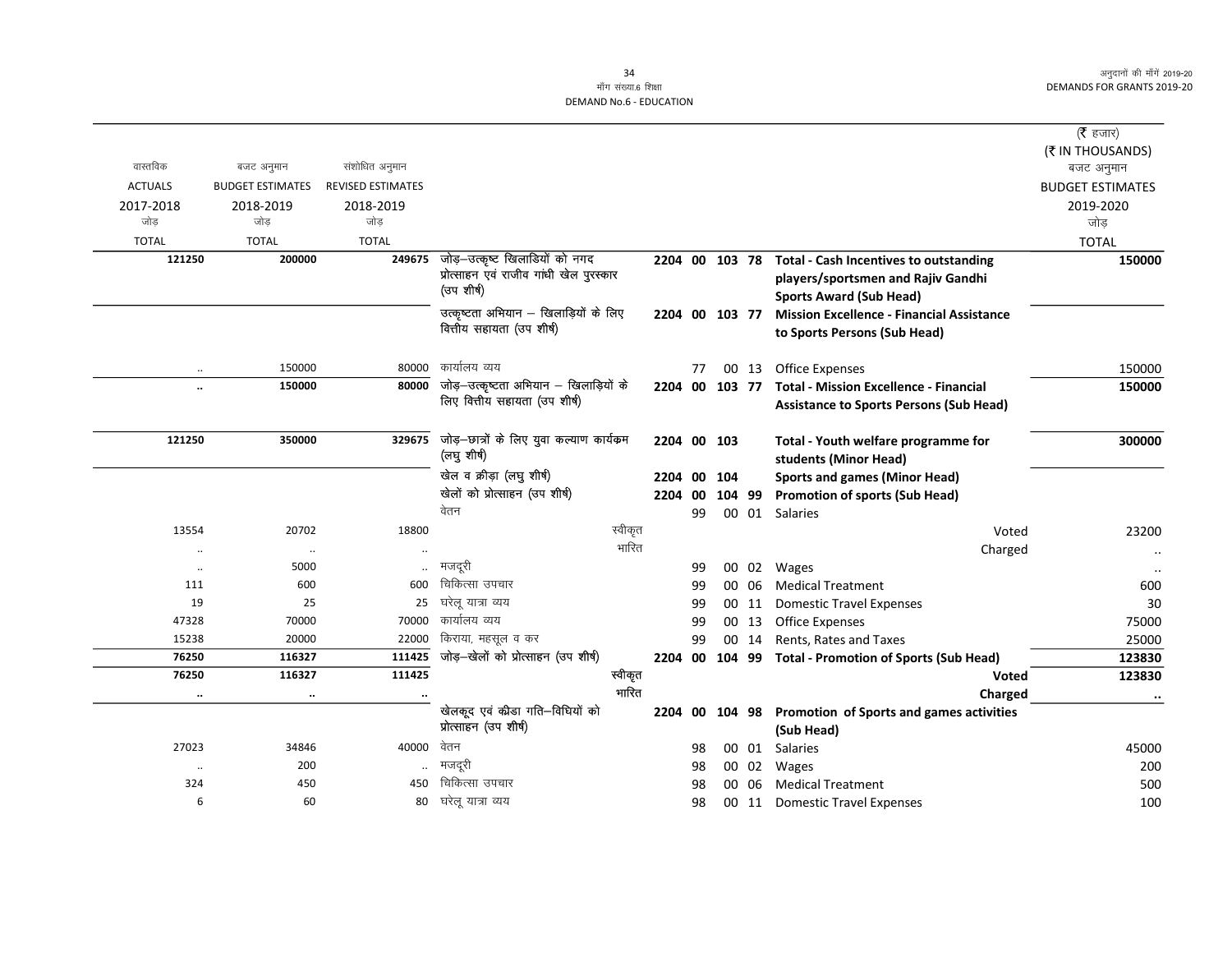# माँग संख्या.6 शिक्षा DEMAND No.6 - EDUCATION

|                                   |                         |                          |                                                                        |                |    |                |       |                                                            | ( $\bar{\tau}$ हजार)           |
|-----------------------------------|-------------------------|--------------------------|------------------------------------------------------------------------|----------------|----|----------------|-------|------------------------------------------------------------|--------------------------------|
| वास्तविक                          | बजट अनुमान              | संशोधित अनुमान           |                                                                        |                |    |                |       |                                                            | (₹ IN THOUSANDS)<br>बजट अनुमान |
| <b>ACTUALS</b>                    | <b>BUDGET ESTIMATES</b> | <b>REVISED ESTIMATES</b> |                                                                        |                |    |                |       |                                                            | <b>BUDGET ESTIMATES</b>        |
| 2017-2018                         | 2018-2019               | 2018-2019                |                                                                        |                |    |                |       |                                                            | 2019-2020                      |
| जोड                               | जोड                     | जोड                      |                                                                        |                |    |                |       |                                                            | जोड़                           |
| <b>TOTAL</b>                      | <b>TOTAL</b>            | <b>TOTAL</b>             |                                                                        |                |    |                |       |                                                            | <b>TOTAL</b>                   |
| 366484                            | 499800                  | 379800                   | कार्यालय व्यय                                                          |                | 98 |                | 00 13 | Office Expenses                                            | 550000                         |
| 393837                            | 535356                  |                          | $\overline{420330}$ जोड़-खेलों को प्रोत्साहन (उप शीर्ष)                |                |    | 2204 00 104 98 |       | <b>Total - Promotion of Sports and games</b>               | 595800                         |
|                                   |                         |                          |                                                                        |                |    |                |       | activities (Sub Head)                                      |                                |
|                                   |                         |                          | उत्तम खेलकूद अध्यापक पुरस्कार (उप शीर्ष)                               |                |    |                |       | 2204 00 104 55 Best Sports teacher Award (Sub Head)        |                                |
| 350                               | 500                     | 325                      | पुरस्कार                                                               |                | 55 | 00             | 05    | Rewards                                                    | 500                            |
| 350                               | 500                     | 325                      | जोड़- उत्तम खेलकूद अध्यापक पुरस्कार                                    |                |    |                |       | 2204 00 104 55 Total - Best Sports teacher Award (Sub      | 500                            |
|                                   |                         |                          | (उप शीर्ष)                                                             |                |    |                |       | Head)                                                      |                                |
|                                   |                         |                          | खेलकूद संघों को सहायता अनुदान (उप                                      |                |    | 2204 00 104 53 |       | <b>Grant-in-aid to Sports Associations (Sub</b>            |                                |
|                                   |                         |                          | शीर्ष)                                                                 |                |    |                |       | Head)                                                      |                                |
| $\ddot{\phantom{0}}$              | 10000                   | 6500                     | सहायता अनुदान–सामान्य                                                  |                | 53 |                |       | 00 31 Grants-in-aid-General                                | 10000                          |
| $\ddot{\phantom{a}}$              | 10000                   | 6500                     | जोड़– खेलकूद संघों को सहायता अनुदान                                    |                |    |                |       | 2204 00 104 53 Total : Grant-in-aid to Sports Associations | 10000                          |
|                                   |                         |                          | (उप शीर्ष)                                                             |                |    |                |       | (Sub Head)                                                 |                                |
|                                   |                         |                          | खेल और प्रगति – खेल में उत्कृष्टता के                                  |                |    | 2204 00 104 49 |       | Play & Progress - Financial Assistance to                  |                                |
|                                   |                         |                          | लिए स्कूली क्षात्रों के लिए वित्तीय सहायता<br>(उप शीर्ष)               |                |    |                |       | <b>School Students for exellence in Sports</b>             |                                |
|                                   |                         |                          |                                                                        |                |    |                |       | (Sub Head)                                                 |                                |
| $\ddotsc$                         | 200000                  | 70000                    | आपूर्ति और सामग्री                                                     |                | 49 |                | 00 21 | Supplies & Materials                                       | 200000                         |
| $\ddot{\phantom{a}}$              | 200000                  | 70000                    | जोड़- खेल और प्रगति - खेल में                                          | 2204 00 104 49 |    |                |       | Total - Play & Progress - Financial                        | 200000                         |
|                                   |                         |                          | उत्कृष्टता के लिए स्कूली क्षात्रों के लिए<br>वित्तीय सहायता (उप शीर्ष) |                |    |                |       | <b>Assistance to School Students for</b>                   |                                |
|                                   |                         |                          |                                                                        |                |    |                |       | exellence in Sports (Sub Head)                             |                                |
|                                   |                         |                          | विधानसभा क्षेत्रों में खेलकूद गतिविधियाँ<br>(उप शीर्ष)                 | 2204           |    | 00 104 48      |       | <b>Sports Activities in Assembly</b>                       |                                |
|                                   |                         |                          |                                                                        |                |    |                |       | <b>Constituencies (Sub Head)</b>                           |                                |
|                                   | 200000                  | 150000                   | आपूर्ति और सामग्री                                                     |                | 48 |                | 00 21 | Supplies & Materials                                       | 150000                         |
| $\ddot{\phantom{a}}$              | 200000                  | 150000                   | जोड़- विधानसभा क्षेत्रों में खेलकूद<br>गतिविधियाँ (उप शीर्ष)           | 2204           |    |                |       | 00 104 48 Total - Sports Activities in Assembly            | 150000                         |
|                                   |                         |                          | दिल्ली खेल परिषद (उप शीर्ष)                                            |                |    |                |       | <b>Constituencies (Sub Head)</b>                           |                                |
|                                   | 10000                   | 1000                     | आपूर्ति और सामग्री                                                     | 2204           | 00 | 104 47         |       | Delhi Sports Council (Sub Head)                            |                                |
| $\ddotsc$<br>$\ddot{\phantom{a}}$ | 10000                   | 1000                     | जोड़– दिल्ली खेल परिषद (उप शीर्ष)                                      |                | 47 |                |       | 00 21 Supplies & Materials                                 | 1000                           |
|                                   |                         |                          |                                                                        | 2204           |    |                |       | 00 104 47 Total - Delhi Sports Council (Sub Head)          | 1000                           |
| 470437                            | 1072183                 | 759580                   | जोड़- खेल व क्रीड़ा (लघु शीर्ष)                                        |                |    | 2204 00 104    |       | <b>Total - Sports and games (Minor Head)</b>               | 1081130                        |
| 470437                            | 1072183                 | 759580                   | स्वीकृत                                                                |                |    |                |       | Voted                                                      | 1081130                        |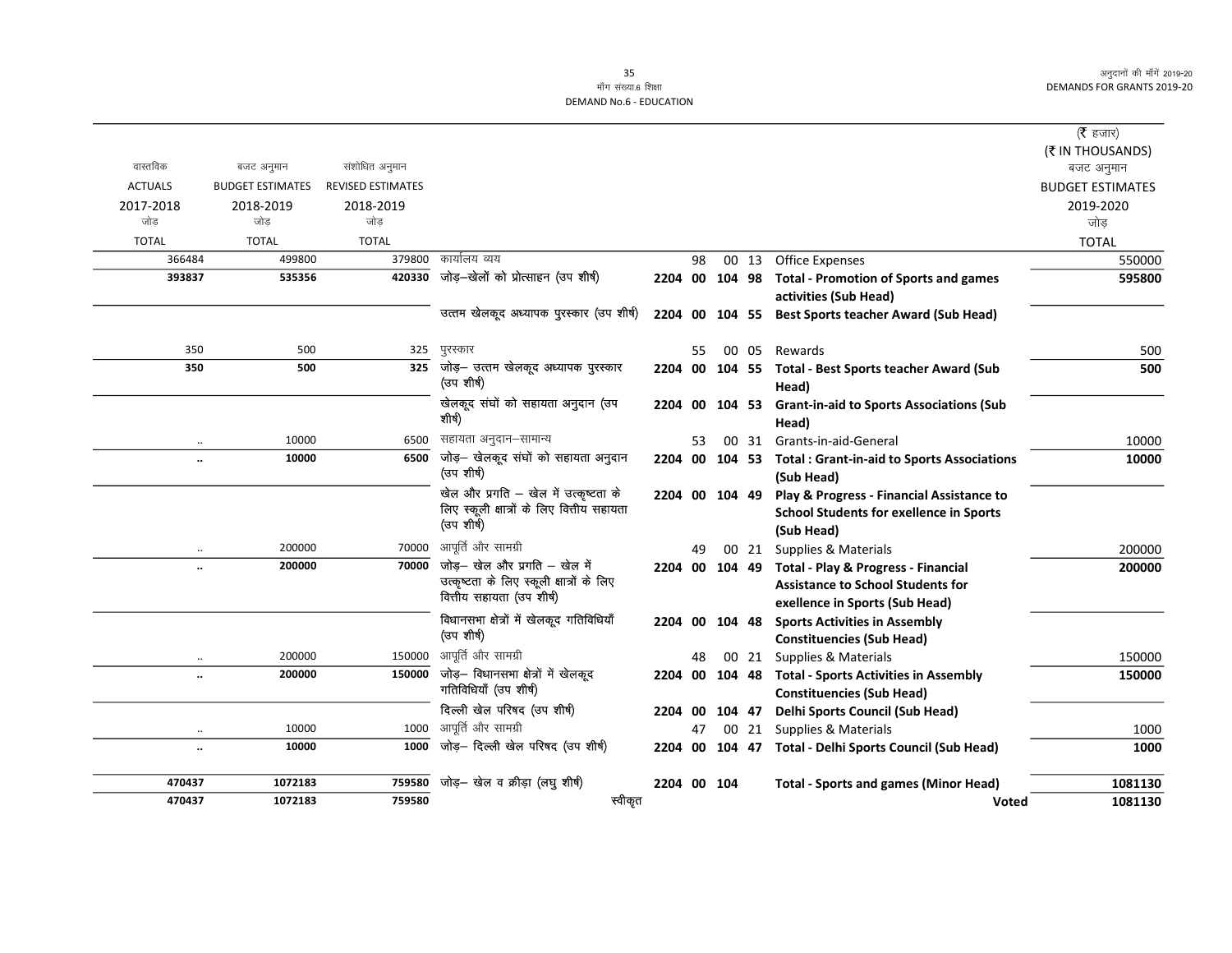# माँग संख्या.6 शिक्षा **DEMAND No.6 - EDUCATION**

|                |                         |                          |                                                |       |                |    |       |                                                        | ( $\bar{\tau}$ हजार)    |
|----------------|-------------------------|--------------------------|------------------------------------------------|-------|----------------|----|-------|--------------------------------------------------------|-------------------------|
|                |                         |                          |                                                |       |                |    |       |                                                        | (₹ IN THOUSANDS)        |
| वास्तविक       | बजट अनुमान              | संशोधित अनुमान           |                                                |       |                |    |       |                                                        | बजट अनुमान              |
| <b>ACTUALS</b> | <b>BUDGET ESTIMATES</b> | <b>REVISED ESTIMATES</b> |                                                |       |                |    |       |                                                        | <b>BUDGET ESTIMATES</b> |
| 2017-2018      | 2018-2019               | 2018-2019                |                                                |       |                |    |       |                                                        | 2019-2020               |
| जोड            | जोड                     | जोड़                     |                                                |       |                |    |       |                                                        | जोड़                    |
| <b>TOTAL</b>   | <b>TOTAL</b>            | <b>TOTAL</b>             |                                                |       |                |    |       |                                                        | <b>TOTAL</b>            |
| $\ldots$       | $\ddotsc$               |                          |                                                | भारित |                |    |       | Charged                                                |                         |
| 635862         | 1579611                 | 1174255                  | जोड़–मुख्य शीर्ष "2204"                        |       | 2204           |    |       | <b>TOTAL - MAJOR HEAD"2204"</b>                        | 1534188                 |
| 635862         | 1579611                 | 1174255                  | स्वीकृत                                        |       |                |    |       | <b>Voted</b>                                           | 1534188                 |
| $\ldots$       | $\ddotsc$               |                          |                                                | भारित |                |    |       | Charged                                                |                         |
| 68471517       | 107280100               | 83384000                 | जोड–राजस्व भाग                                 |       |                |    |       | <b>TOTAL - REVENUE SECTION</b>                         | 123685150               |
| 68468907       | 107275600               | 83379500                 | स्वीकृत                                        |       |                |    |       | <b>Voted</b>                                           | 123679650               |
| 2610           | 4500                    | 4500                     |                                                | भारित |                |    |       | Charged                                                | 5500                    |
|                |                         |                          | पूँजी भाग :                                    |       |                |    |       | <b>CAPITAL SECTION:</b>                                |                         |
|                |                         |                          | मुख्य शीर्ष "4202"                             |       |                |    |       | <b>MAJOR HEAD "4202"</b>                               |                         |
|                |                         |                          | शिक्षा, खेल-कूद,कला और संस्कृति पर             |       | 4202           |    |       | Capital Outlay on Education Sports, Art &              |                         |
|                |                         |                          | पूँजी परिव्यय (मुख्य शीर्ष)                    |       |                |    |       | <b>Culture (Major head)</b>                            |                         |
|                |                         |                          | सामान्य शिक्षा (उप मुख्य शीर्ष)                |       | 4202 01        |    |       | <b>General Education (Sub Major head)</b>              |                         |
|                |                         |                          | सामान्य (लघु शीर्ष)                            |       | 4202 01 600    |    |       | <b>General (Minor Head)</b>                            |                         |
|                |                         |                          | विद्यालय भवनों के काम की आउटसोर्सिंग           |       | 4202 01 600 94 |    |       | Outsourcing of work of school buildings                |                         |
|                |                         |                          | (उप शीर्ष)                                     |       |                |    |       | (Sub Head)                                             |                         |
| 2247945        | 500000                  | 1000000                  | बडे निर्माण कार्य                              |       |                | 94 | 00 53 | <b>Major Works</b>                                     | 500000                  |
| 2247945        | 500000                  | 1000000                  | जोड़—विद्यालय भवनों के काम की                  |       | 4202 01 600 94 |    |       | <b>Total - Outsourcing of work of school</b>           | 500000                  |
|                |                         |                          | आउटसोर्सिंग (उप शीर्ष)                         |       |                |    |       | buildings (Sub Head)                                   |                         |
|                |                         |                          | डी.एस.आई.डी.सी. के माध्यम से स्कूलों में       |       |                |    |       | 4202 01 600 93 CCTV Cameras in Schools through DSIIDC  |                         |
|                |                         |                          | सी.सी.टी.वी. कैमरा (उप शीर्ष)                  |       |                |    |       | (Sub Head)                                             |                         |
|                |                         |                          |                                                |       |                |    |       |                                                        |                         |
|                | 1750000                 |                          | बडे निर्माण कार्य                              |       |                | 93 |       | 00 53 Major Works                                      |                         |
|                | 1750000                 |                          | जोड़– डी.एस.आई.डी.सी. के माध्यम से             |       |                |    |       | 4202 01 600 93 Total - CCTV Cameras in Schools through |                         |
|                |                         |                          | स्कूलों में सी.सी.टी.वी. कैमरा (उप शीर्ष)      |       |                |    |       | <b>DSIIDC (Sub Head)</b>                               |                         |
|                |                         |                          |                                                |       |                |    |       |                                                        |                         |
| 2247945        | 2250000                 | 1000000                  | जोड़-सामान्य (लघु शीर्ष)                       |       | 4202 01 600    |    |       | <b>Total - General (Minor Head)</b>                    | 500000                  |
| 2247945        | 2250000                 |                          | $1000000$ जोड़-सामान्य शिक्षा (उप मुख्य शीर्ष) |       | 4202 01        |    |       | <b>Total - General Education (Sub Major head)</b>      | 500000                  |
|                |                         |                          |                                                |       |                |    |       |                                                        |                         |
|                |                         |                          | खेल-कूद युवा सेवायें व कीड़ा स्टेडियम          |       | 4202 03        |    |       | Sports, Youth Services, Sports Stadium                 |                         |
|                |                         |                          | (उप मुख्य शीर्ष)                               |       |                |    |       | (Sub Major head)                                       |                         |
|                |                         |                          | अन्य व्यय (लघु शीर्ष)                          |       | 4202 03 800    |    |       | <b>Other Expenditure (Minor Head)</b>                  |                         |
|                |                         |                          |                                                |       |                |    |       |                                                        |                         |